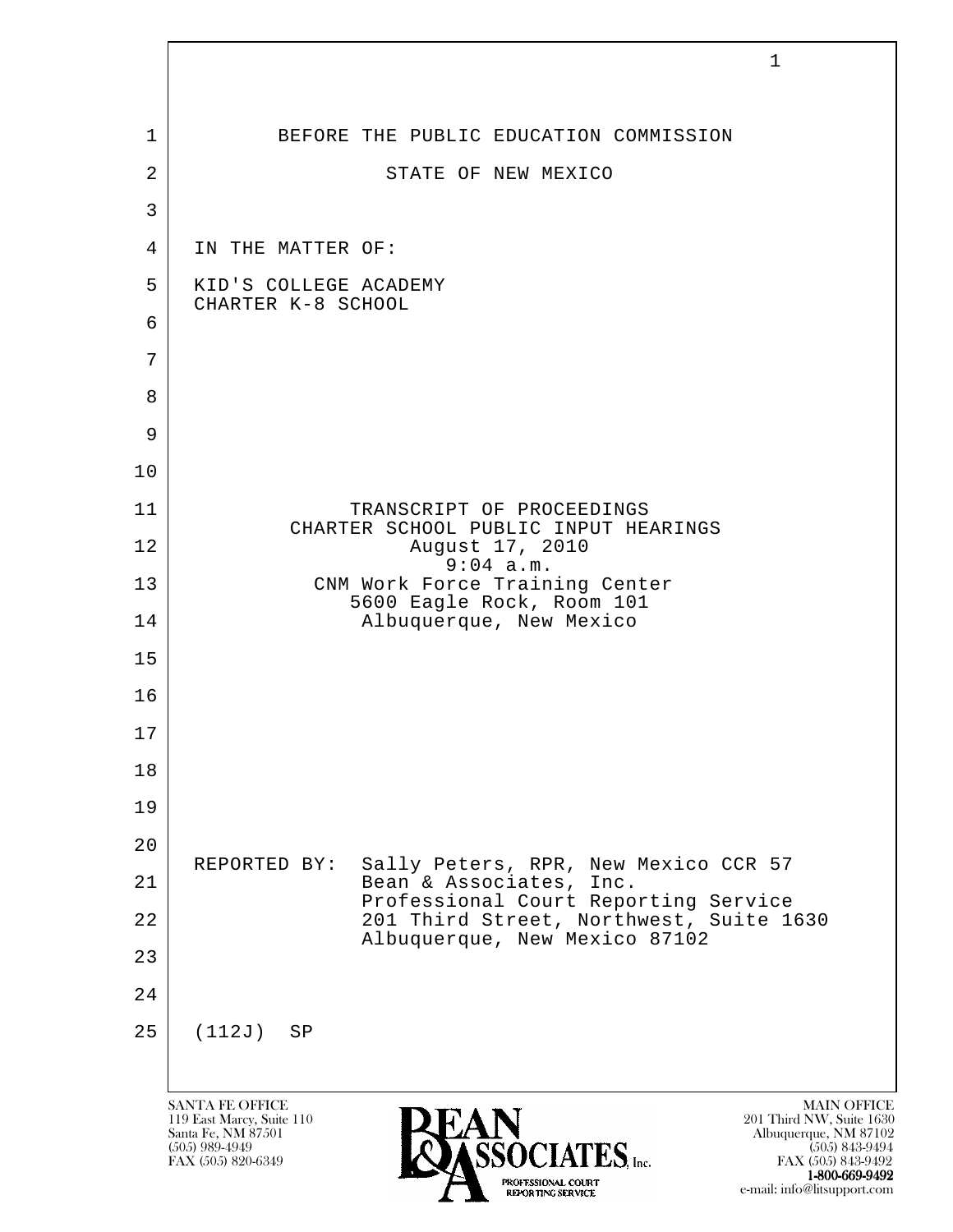| 1              | A P P E A R A N C E S                                                                                                                                               |
|----------------|---------------------------------------------------------------------------------------------------------------------------------------------------------------------|
| $\overline{2}$ | COMMISSIONERS:                                                                                                                                                      |
| 3              | MR. ANDREW GARRISON, Chair                                                                                                                                          |
| 4              | MS. CAROLINE SHEARMAN, Vice Chair<br>MR. EUGENE GANT, Secretary                                                                                                     |
| 5              | MS. KATHRYN KRIVITZKY<br>MR. VINCE BERGMAN<br>MS. MILLIE POGNA                                                                                                      |
| 6              | STAFF:                                                                                                                                                              |
| 7              |                                                                                                                                                                     |
| 8              | DR. DON DURAN<br>MR. SAM OBENSHAIN                                                                                                                                  |
| 9              | MR. MICHAEL C DE BACA<br>MR. RUDOLPH ARNOLD, Attorney for PED                                                                                                       |
| 10             | MS. MARJORIE GILLESPIE<br>MS. CORINA CHAVEZ<br>MS. KAREN EHLERT                                                                                                     |
| 11             |                                                                                                                                                                     |
| 12             |                                                                                                                                                                     |
| 13             | ATTACHMENT:                                                                                                                                                         |
| 14             | Letter of 8/16/10 from APS                                                                                                                                          |
| 15             |                                                                                                                                                                     |
| 16             |                                                                                                                                                                     |
| 17             |                                                                                                                                                                     |
| 18             |                                                                                                                                                                     |
| 19             |                                                                                                                                                                     |
| 20             |                                                                                                                                                                     |
| 21             |                                                                                                                                                                     |
| 22             |                                                                                                                                                                     |
| 23             |                                                                                                                                                                     |
| 24             |                                                                                                                                                                     |
| 25             |                                                                                                                                                                     |
|                |                                                                                                                                                                     |
|                | <b>SANTA FE OFFICE</b><br><b>MAIN OFFICE</b><br><b>PEAN</b><br>119 East Marcy, Suite 110<br>201 Third NW, Suite 1630<br>Santa Fe, NM 87501<br>Albuquerque, NM 87102 |

 $(505)$  989-4949 **CONTATIVE** (505) 843-9494 FAX (505) 820-6349 **FAX (505) 823-9492** FAX (505) 843-9492 1-800-669-9492 e-mail: info@litsupport.com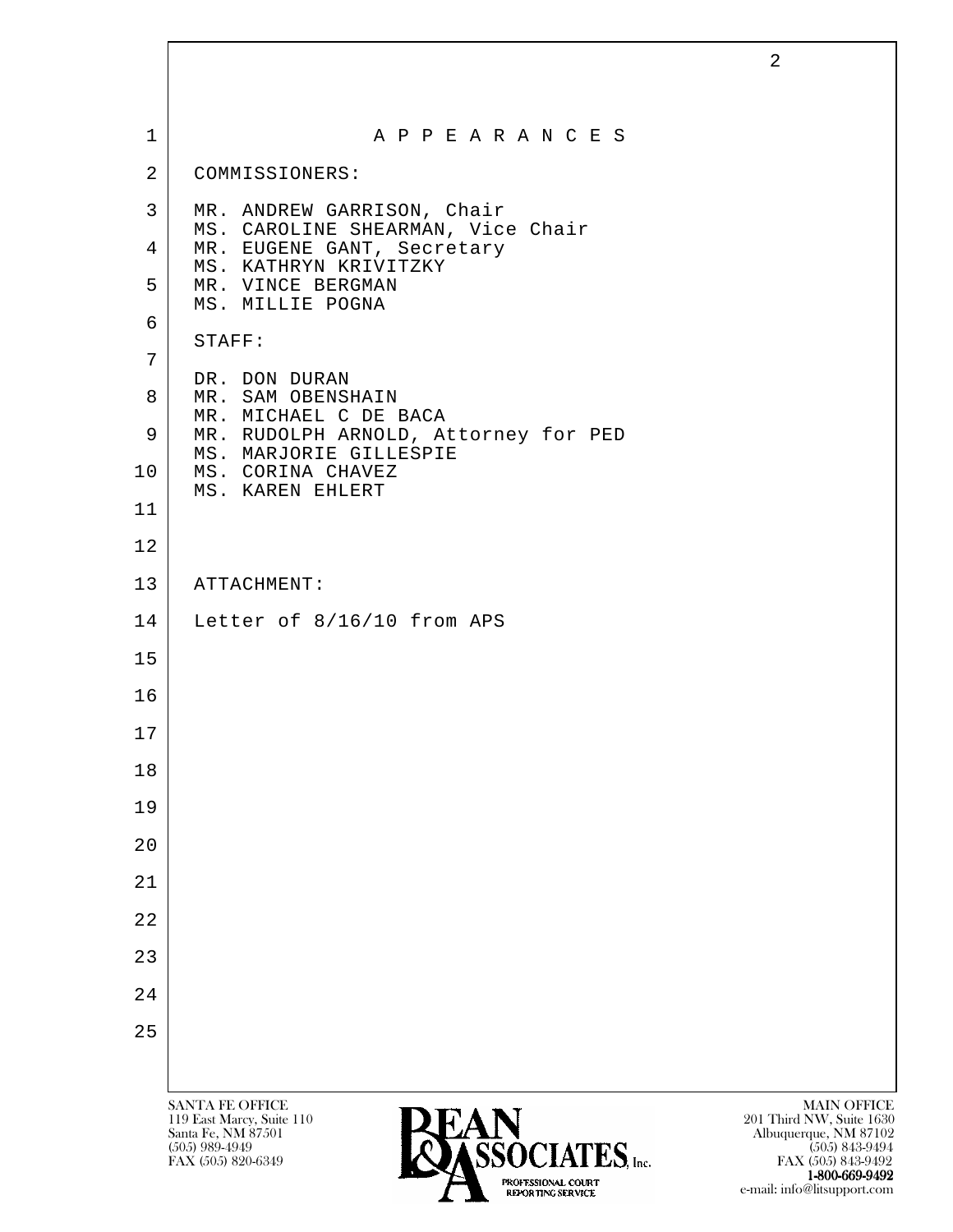1 CHAIR GARRISON: Call this meeting back 2 into session. The purpose of this hearing is to 3 solicit both written and oral input on the proposed 4 charter. Are the commissioners ready?

 5 In accordance with the Charter Schools 6 Act, the commission shall receive applications for 7 initial chartering and renewals of charter for 8 charter schools that want to be chartered by the 9 state and approve or disapprove those charter 10 applications. In addition, the Charter School Act 11 states that the chartering authority shall hold at 12 least one public hearing in the school district in 13 which the charter school is proposed to be located 14 to obtain information and community input to assist 15 in its decision whether to grant a charter school 16 application.

 17 Community input may include written or 18 oral comments, in favor of or in opposition to, the 19 application from the applicant, the local community, 20 and for state chartered schools, the local school 21 board and school district in whose geographic 22 boundaries the charter school is proposed to be 23 located.

l 24 The applicant at this time will be the 25 Kid's College Academy Charter K-8 School. And at

119 East Marcy, Suite 110<br>Santa Fe, NM 87501

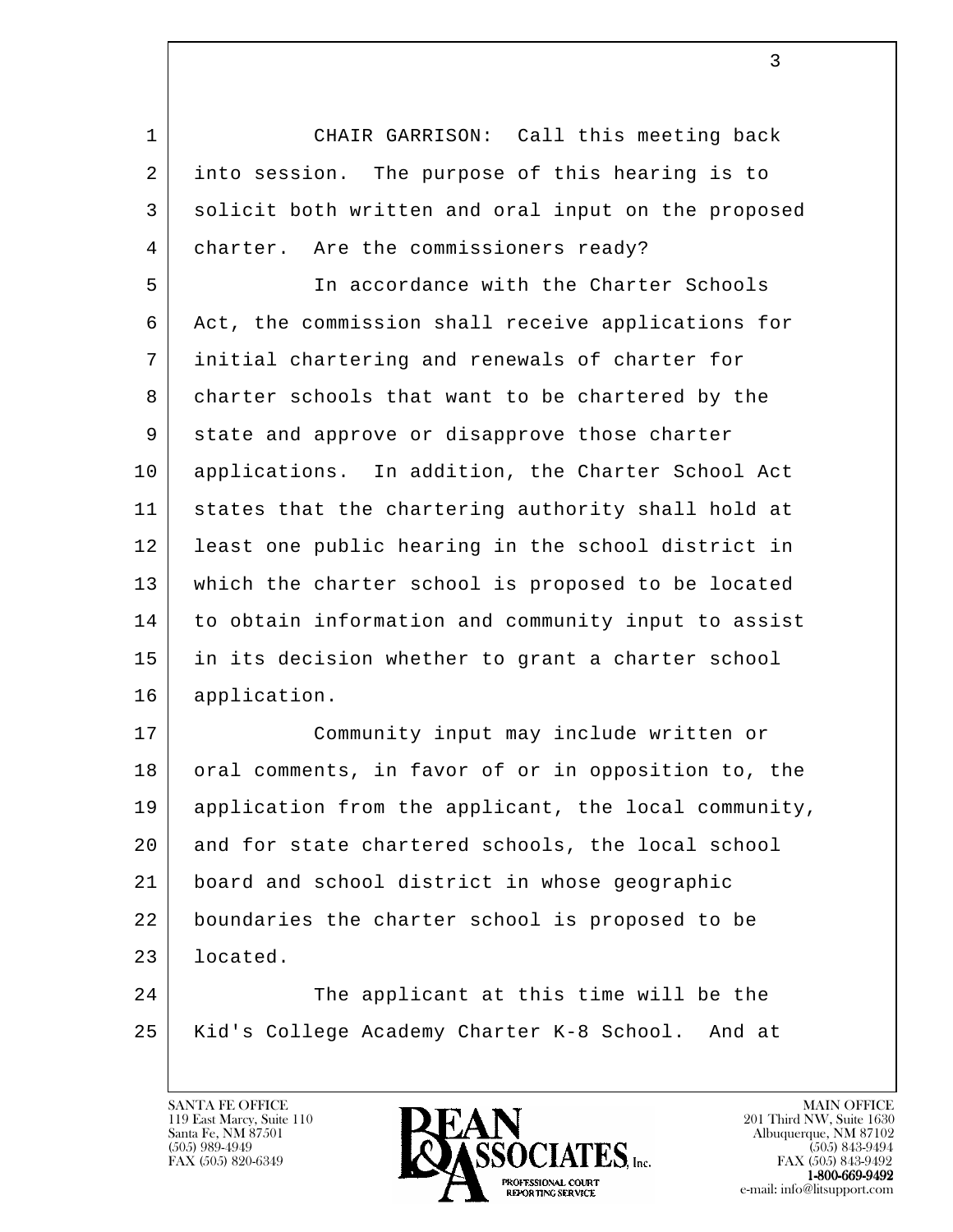1 | this time we would like to hear from the applicant, 2 and please for the record state the name of the 3 school, the names of the founders of the school, the 4 proposed grade levels to be served, and the 5 membership projection of the school.

 6 MS. SANCHEZ: Good morning to all of you. 7 Chairman Andrew Garrison and the commission, it's a 8 pleasure to be here, and it's certainly a privilege. 9 We thank you for allowing us this time to share all 10 | the information regarding our school.

 11 I am Cecilia Martinez Sanchez. I am an 12 educator and administrator for 36 years, a 13 practitioner. I have worked in schools K through 14 eight and have also monitored and supervised other 15 | schools in my area. Today we are presenting 16 information for all of you regarding Kid's College 17 Academy Charter. It will be a school that will 18 serve students K through eight, and we will be 19 serving all students that wish to come to our school 20 from our current city, Albuquerque.

l 21 We will be located downtown, and we will 22 be welcoming students who want to be engaged in 23 curriculum that by the mere name of Kid's College 24 Academy Charter means that we are going to be 25 offering a curriculum and delivery of instruction

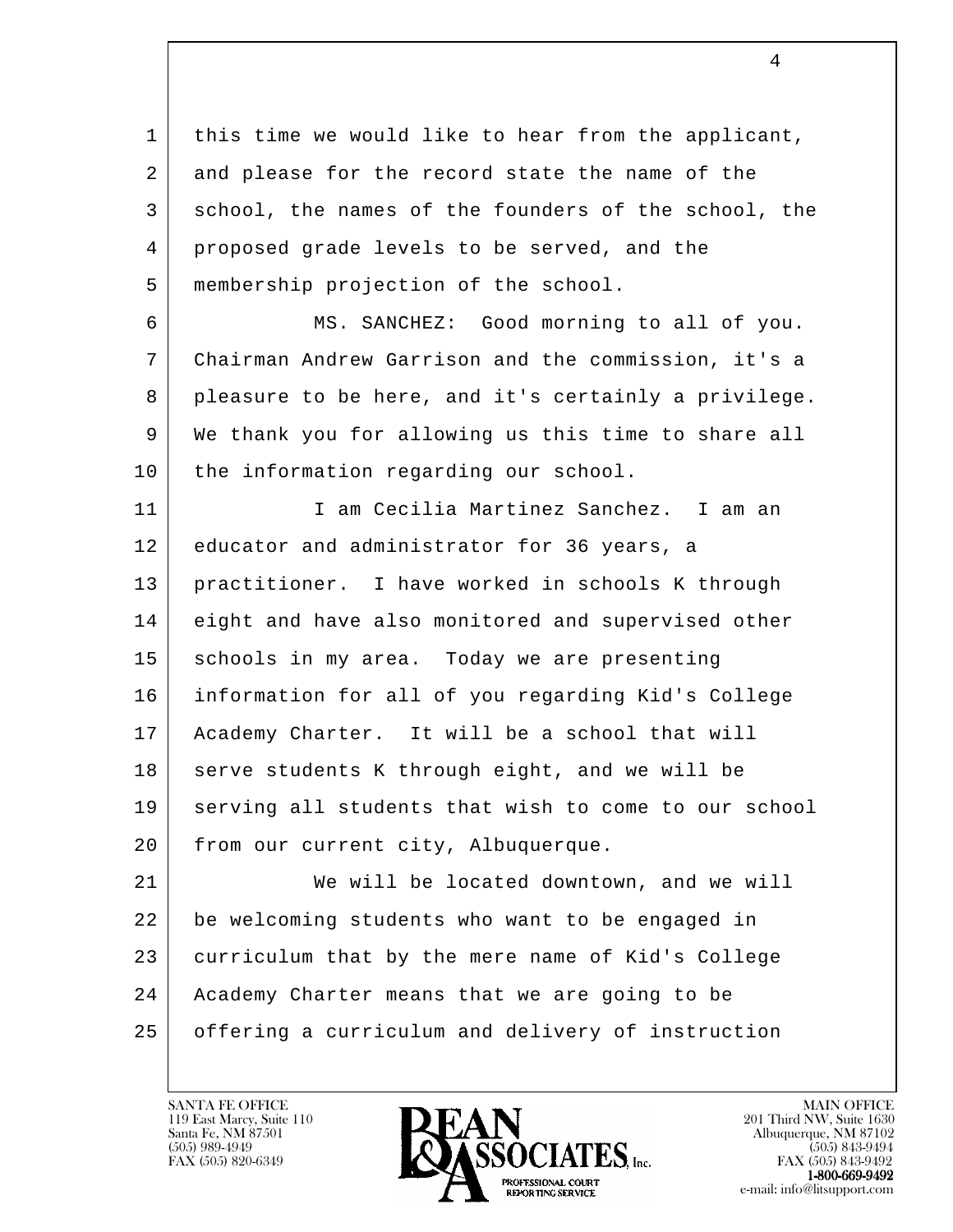1 | that will offer students an opportunity to learn at 2 a higher level, not only looking at grade level 3 standards and curriculum, but also looking at higher 4 standards and curriculum for all students.

 5 We have chosen to be downtown, because we 6 are very well aware of the data that indicates to us 7 that students from the South Valley, the west side, 8 the north side are currently facing challenges at 9 the public schools where the needs of students are 10 not being met. As we looked at the data, we 11 recognized that schools in this area have been 12 categorized based on the AYP standards that the 13 | state proposes as either S1 schools, S2 schools, 14 | restructuring 1 or 2, and/or corrective action 15 | schools. Therefore, we feel that our approach that 16 you will learn about will certainly meet the needs 17 of all students, including students of all 18 backgrounds and all cultures. And our goal is to 19 meet those needs through an integrated curriculum, 20 which will align to the standards, and you will hear 21 | more about that.

l 22 In addition, we will be working very 23 | closely with our families, because we do believe 24 that families are the first teachers for their 25 | children, and we believe that if we engage parents

119 East Marcy, Suite 110<br>Santa Fe, NM 87501



FAX (505) 843-9492 e-mail: info@litsupport.com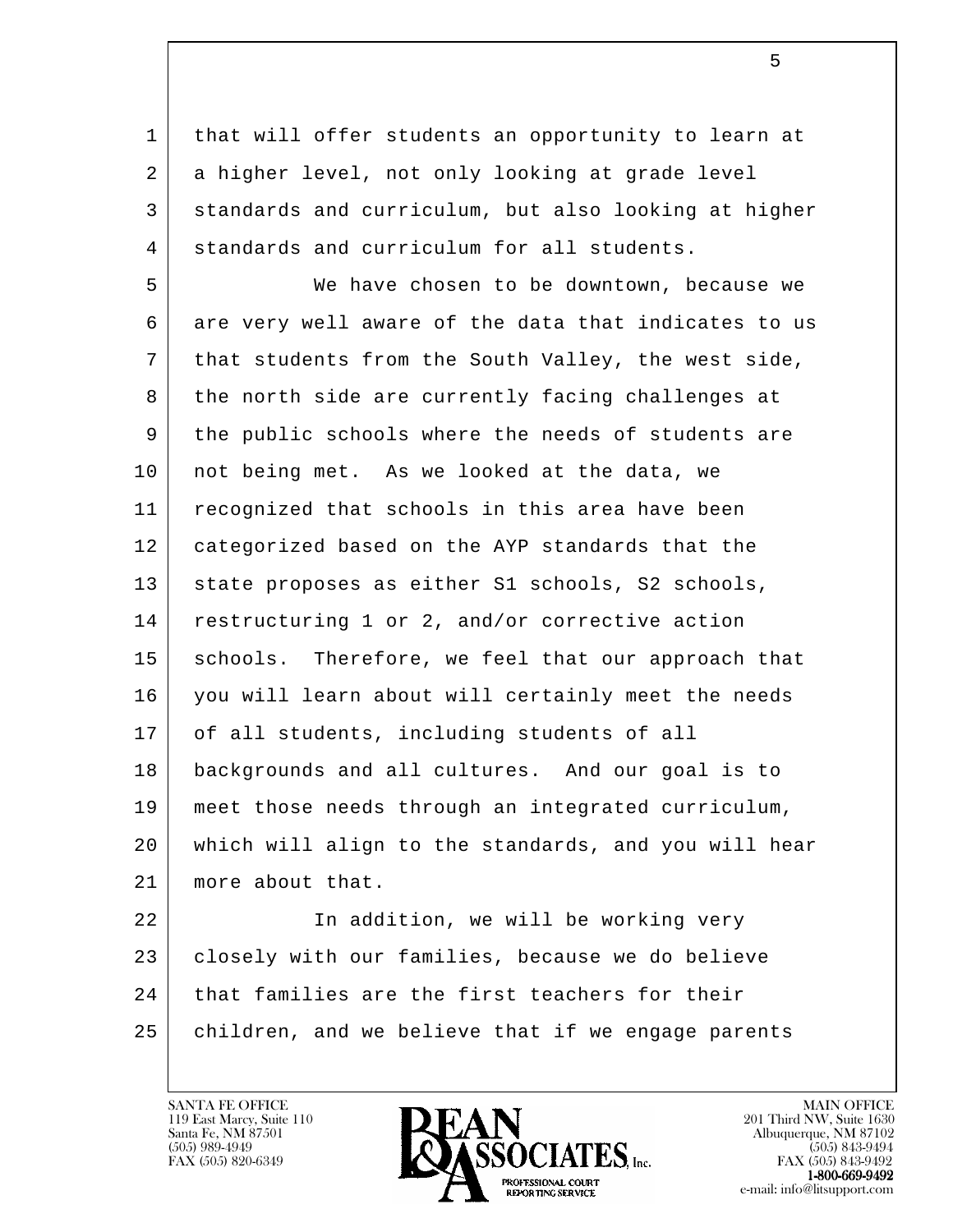1 | in the process of learning with the school, that we 2 will see progress that is essential, because, once 3 again, we have to have a partnership to make that 4 happen, and we are very excited about that.

 5 We will be sharing more of our information 6 in terms of our focus, but we will be, of course, 7 emphasizing technology for the 21st century. We 8 will be looking at math and science, and, of course, 9 | language arts in terms of reading, writing, and 10 speaking, and so you will hear more about that.

 11 We will align the school to careers as 12 | well, and you will hear more about how we are going 13 to do that. We believe it's never too early for our 14 children and our parents to begin looking at careers 15 | for their children, so we will begin a career 16 awareness and continue down that path. So that, in 17 essence, will be where we will be coming from.

18 At this point in time, I want to turn the 19 information mike over to Elyse Sedillo.

l 20 MS. SEDILLO: My name is Elyse Sedillo. I 21 am a teacher of the gifted in Albuquerque South 22 Valley with Albuquerque Public Schools. I have been 23 in education for 19 years. I have also been an 24 assistant youth minister, and I also opened and ran 25 a childcare center for parents and young children.

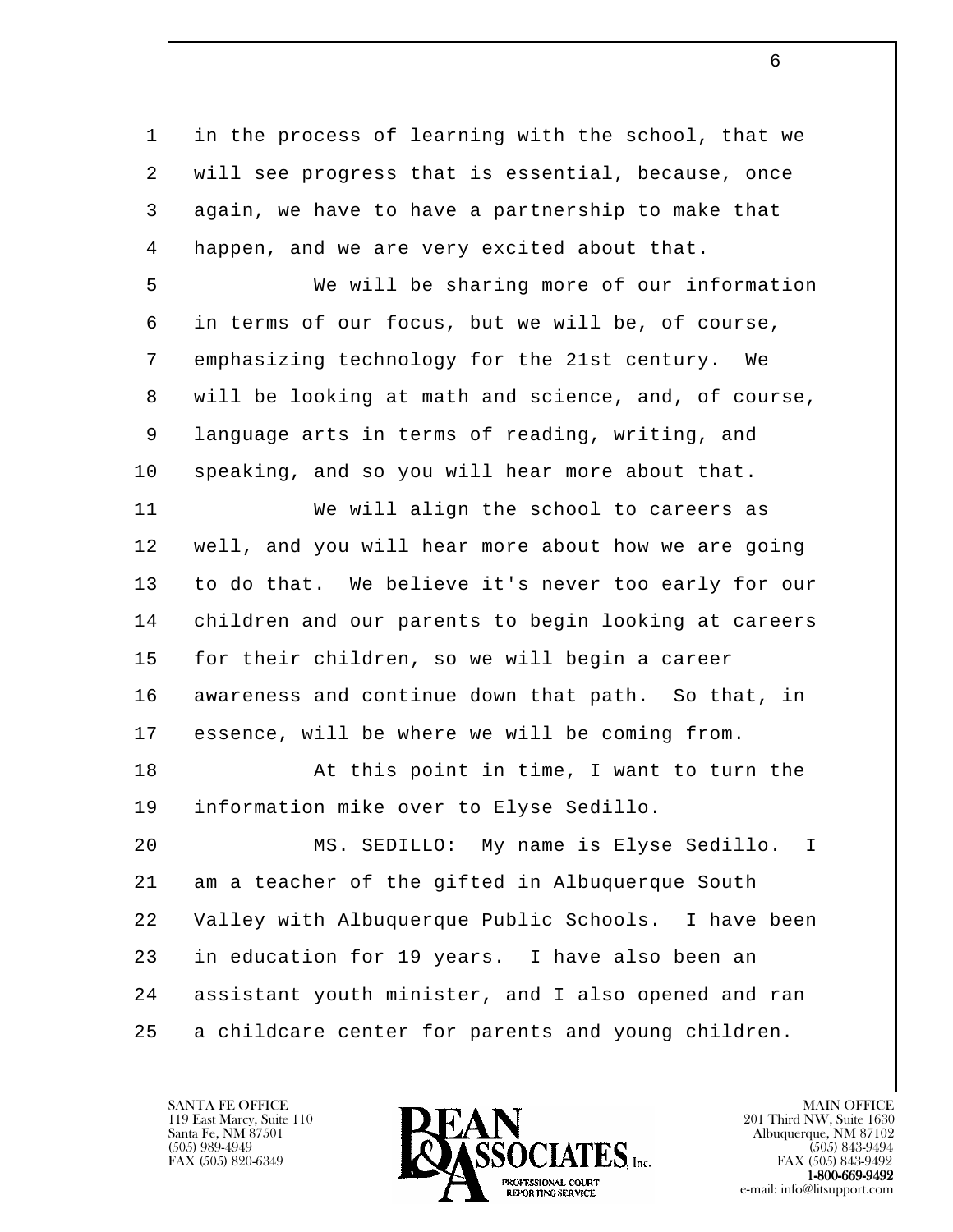1 | I also had my program recognized by the National 2 Association for Gifted and Talented as being a 3 program that acknowledges cultural diversity and 4 | providing rigor for those students.

 5 MS. CHAVEZ: Good morning. My name is 6 Cynthia Chavez, and I am a former teacher and 7 language pathologist as well as a retired elementary 8 | school principal.

 9 MS. SANCHEZ: In addition, I want to 10 acknowledge two members of our team who also were a 11 part of the writing process and developing this 12 | school. Fred Sedillo, who has been in education and 13 | administration for over 23 years, a current 14 practitioner, and Carol Carriaga, who has been an 15 educator and teacher for over eight years with 16 certifications in language arts, science, and 17 technology. And this completes our team who put 18 | this proposal together.

l 19 CHAIR GARRISON: Thank you. We will now 20 request that you state for the record a brief 21 description of the school, the reasons you believe 22 this school will benefit the children and citizens 23 of this community, and any other information that 24 you would like the commission to know about your 25 application. You have 15 minutes, so please be as

119 East Marcy, Suite 110<br>Santa Fe, NM 87501



FAX (505) 843-9492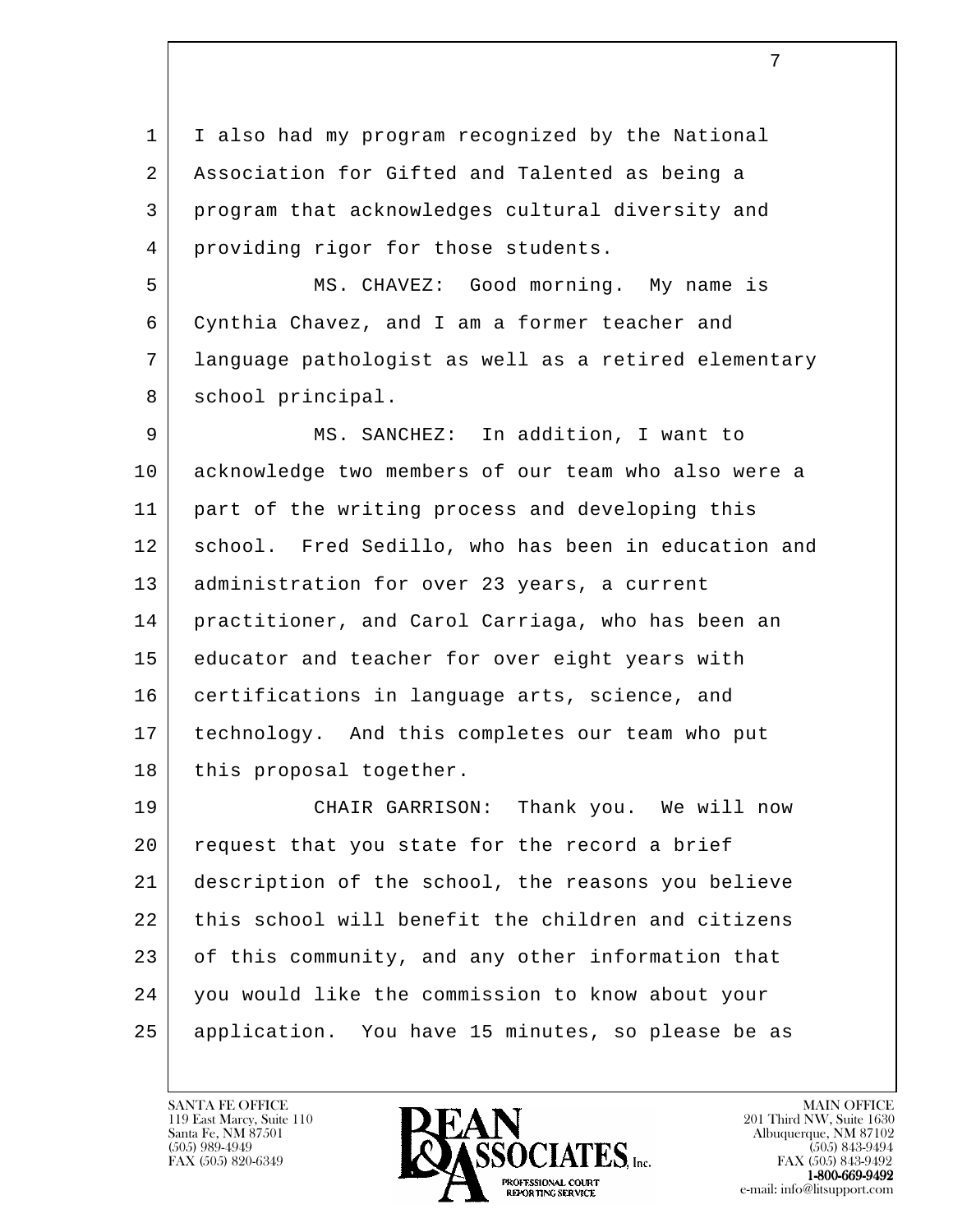l 1 | precise as you can during this time. You can now 2 begin. 3 DR. DURAN: Mr. Chair and Members of the 4 Commission, I guess in order to be fair to 5 applicants, I think the applicant has already stated 6 some issues about their application. I would 7 suggest that the time be 12 minutes, because it took 8 more time than what other applicants were given. 9 CHAIR GARRISON: Fair enough. Thank you. 10 MS. SEDILLO: I will speak to our 11 educational philosophy and curricular approach. 12 | Kid's College Academy believes that all students 13 will be successful when presented with a curriculum 14 | that focuses on rigor, relevancy, and relationship. 15 We are committed to maintaining the highest 16 standards and expectations for all students and to 17 | creating opportunities for that success. Rigor 18 refers to content curriculum that is advanced, 19 | sophisticated, and consistently builds upon and 20 extends the standards through examining universal 21 concepts, essential questions from multiple 22 perspectives within a topic. 23 Relevancy: Students will be presented 24 with opportunities for understanding the why, to 25 reflect upon their understanding of the essential

119 East Marcy, Suite 110<br>Santa Fe, NM 87501

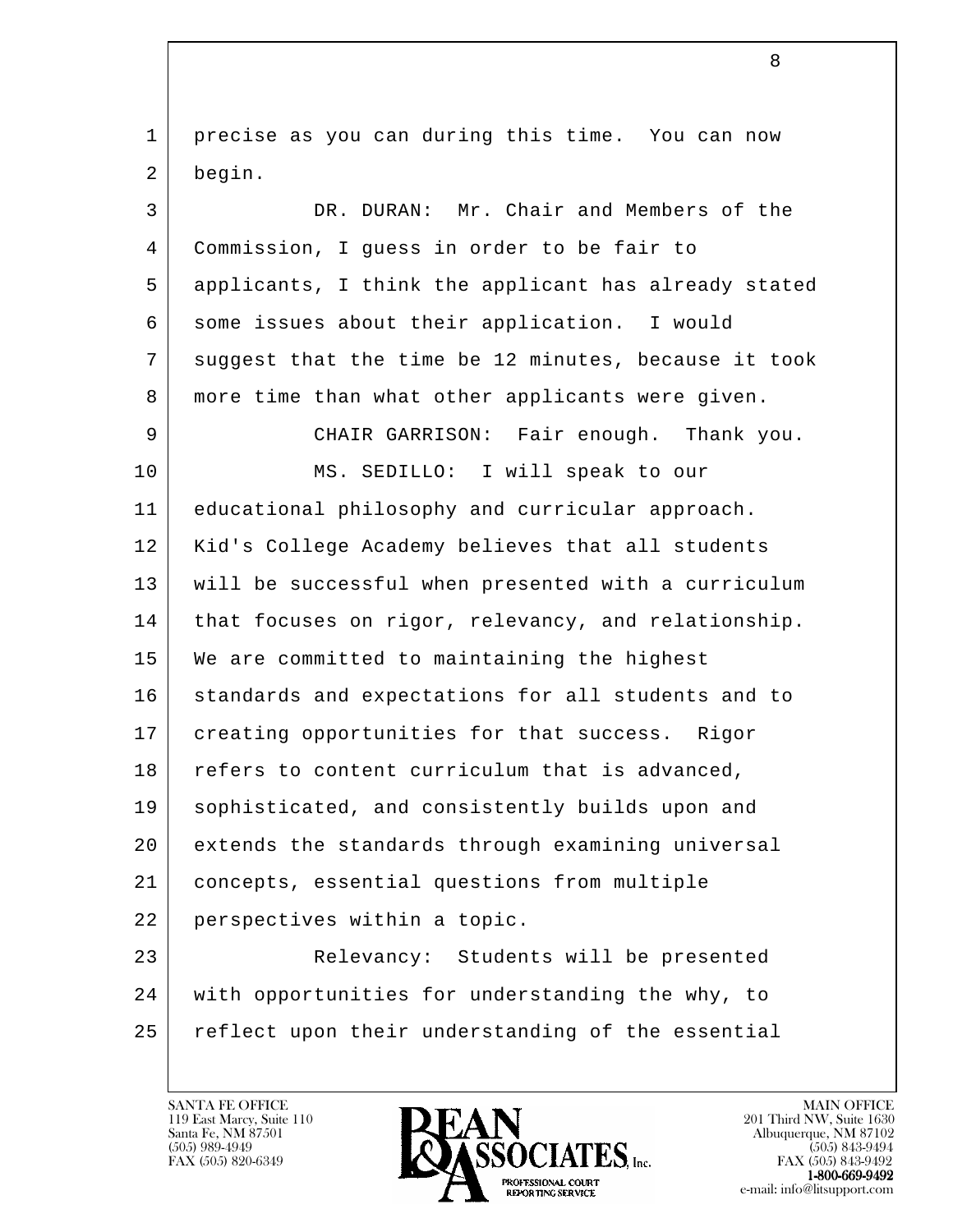1 questions. Complex levels of generalizations and 2 deeper meaning for high level academic content which 3 is being learned. Relationships: Students will be 4 engaged in learning when they can see the 5 connections between how the material being learned 6 relates to them, their world, and their future.

l 7 Since culture is the lens through which 8 one sees the world, it is essential that the 9 student's culture be an integral part of the 10 learning experience. As a philosophy and a 11 framework, rigor, relevancy, and relationship drives 12 the focus for the delivery of the many approaches to 13 instruction. As a framework, it requires our 14 teachers to focus on in depth complex concepts and 15 ideas when presenting a lesson. Teachers examine 16 how lessons build upon students' prior knowledge, 17 personal interests, strengths, and personal goals. 18 Teachers address in what ways the lesson will use 19 advanced, critical, and creative thinking processes. 20 Teachers provide opportunities for students to 21 engage in learning through exploration, 22 experimentation, investigation, and critical 23 evaluation. 24 Students build upon prior knowledge, add 25 new knowledge, and create new knowledge. Students

119 East Marcy, Suite 110<br>Santa Fe, NM 87501



FAX (505) 843-9492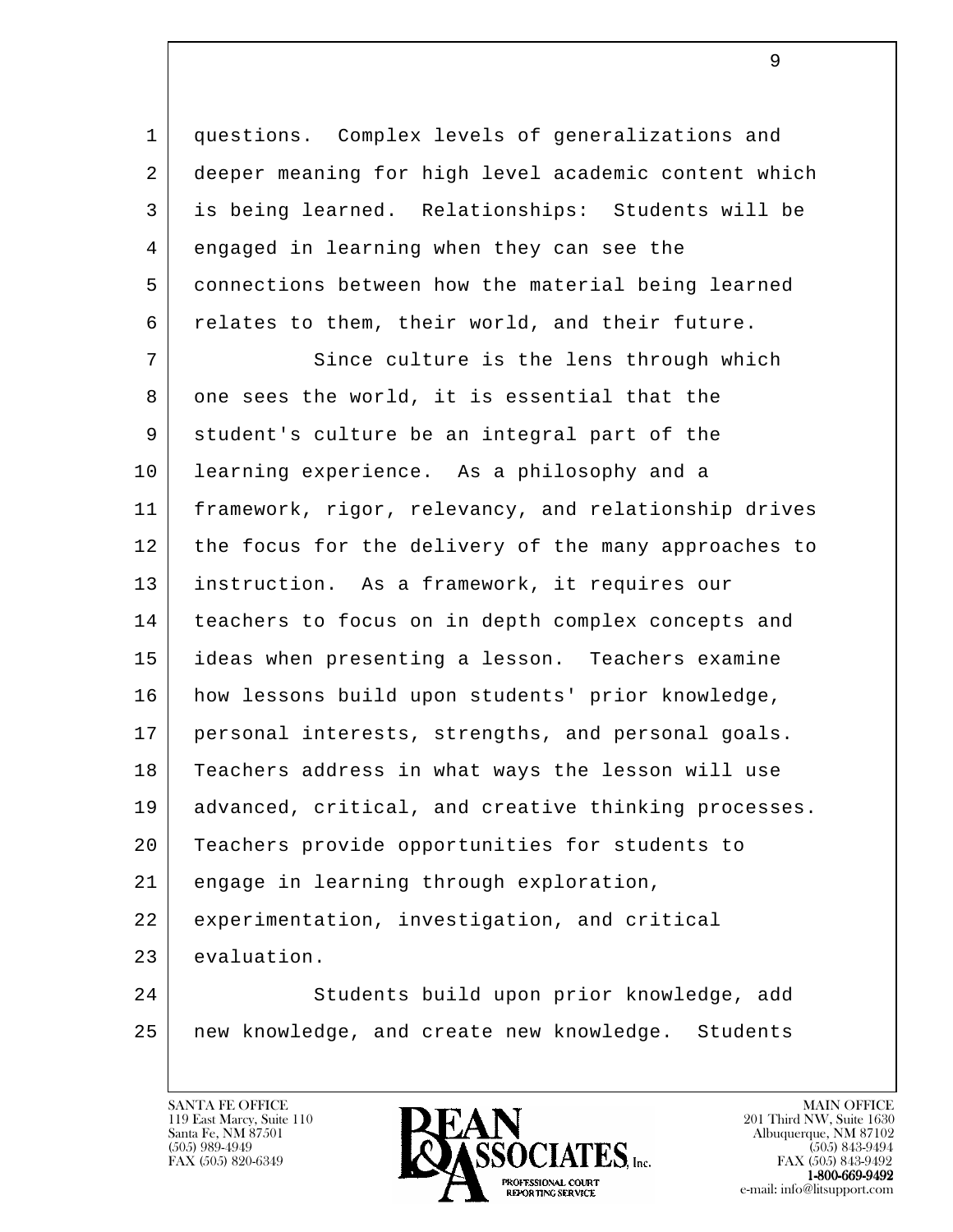1 develop habits for lifelong learning. Students 2 actively engage in a learning process. The program 3 and strategies that have been identified for use 4 within the KCAC learning community complement each 5 other and have been research based. The richness 6 and flexibility of these programs and strategies 7 lend themselves to implementation with gifted, 8 regular education, special education, and ESL 9 students.

10 The use of multiple intelligences support 11 student learning through the use of multiple 12 learning modalities. Differentiated instruction 13 recognizes that pacing, process, and product fit the 14 | student while continuing to deliver high level 15 content and addressing academic standards. Within 16 the workshop model, the teacher's role will be to 17 identify the target for the high level content 18 academic standards and to lead the students into an 19 understanding of the target while making the 20 learning relevant.

l 21 Students will be given an opportunity to 22 explore within a heterogenous or homogeneous group. 23 Students do learn from each other's strengths when 24 given learning opportunities within a heterogenous 25 learning group. They can also benefit from being

119 East Marcy, Suite 110<br>Santa Fe, NM 87501



FAX (505) 843-9492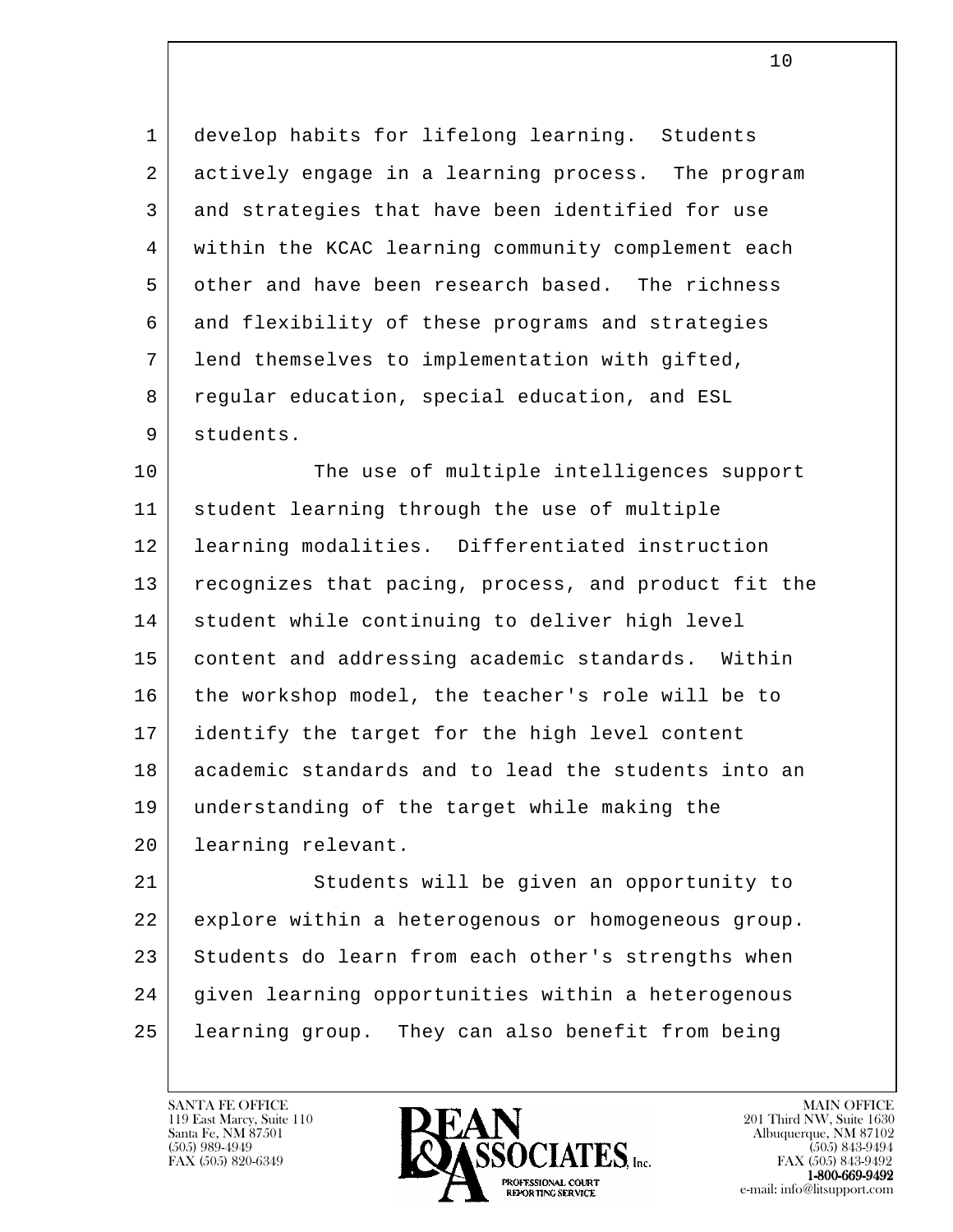1 | with peers who have similar pacing and process needs 2 through a homogeneous learning group. With hands-on 3 inquiry based lessons, students explore and 4 experiment to create new knowledge using prior 5 | knowledge as a foundation and support.

 6 Using guided language acquisition design 7 strategies, there will be a focus on thematic based 8 units. We will select literature that highlights 9 multi-culturalism and an appreciation of world 10 cultures. Delivery and instruction can and will 11 include one or all of these strategies. The 12 nonnegotiable, however, is that all instruction must 13 include higher level standards, be relevant, and 14 | create relationship with the learner.

15 | We are committed to offering an 16 educational choice to adolescents in our community 17 by offering a seamless bridge from elementary to 18 middle school, kindergarten through eighth grade, 19 which will focus on a learning community where 20 everyone does know your name.

l 21 Our plan for career paths will begin with 22 involving our parents through providing them with 23 knowledge and information on setting career goals 24 and the importance of higher level education for 25 their children. We will introduce career awareness,

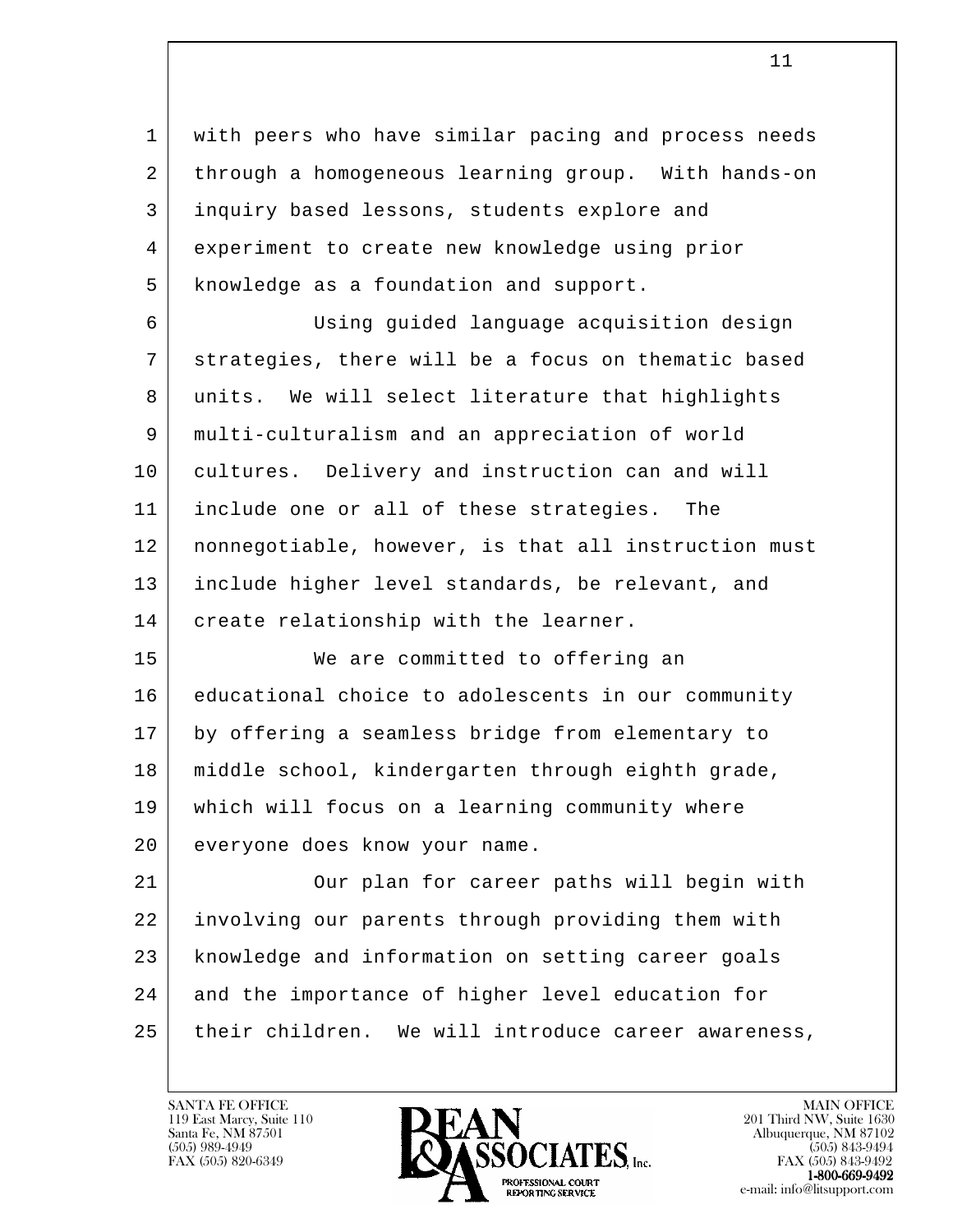1 beginning with kindergarten through eighth grade. 2 All students in eighth grade will participate in 3 service learning projects with opportunities to work 4 with professionals in various careers for a minimum 5 of one semester.

6 Our educational philosophy and curricular 7 approaches align with our mission, because we are 8 committed to providing a rigorous, relevant, and 9 well-integrated curriculum focused on student 10 college preparation. In order for our students to 11 be ready for the higher level high school classes 12 which will grant them opportunity to take AP or 13 advanced placement classes, or dual enrollment 14 | status, high school college credit through 15 University of New Mexico or Central New Mexico, they 16 must have the necessary skills and solid foundation. 17 Thank you.

l 18 MS. CHAVEZ: Thank you. I would also like 19 to take this opportunity to address our parent 20 involvement component and how it's going to support 21 our school to careers action plan. Kid's College 22 has made a commitment to implement a very strategic 23 | K through eight school-wide, two-way communication 24 | system for all families and community members. 25 We are doing this because we believe in

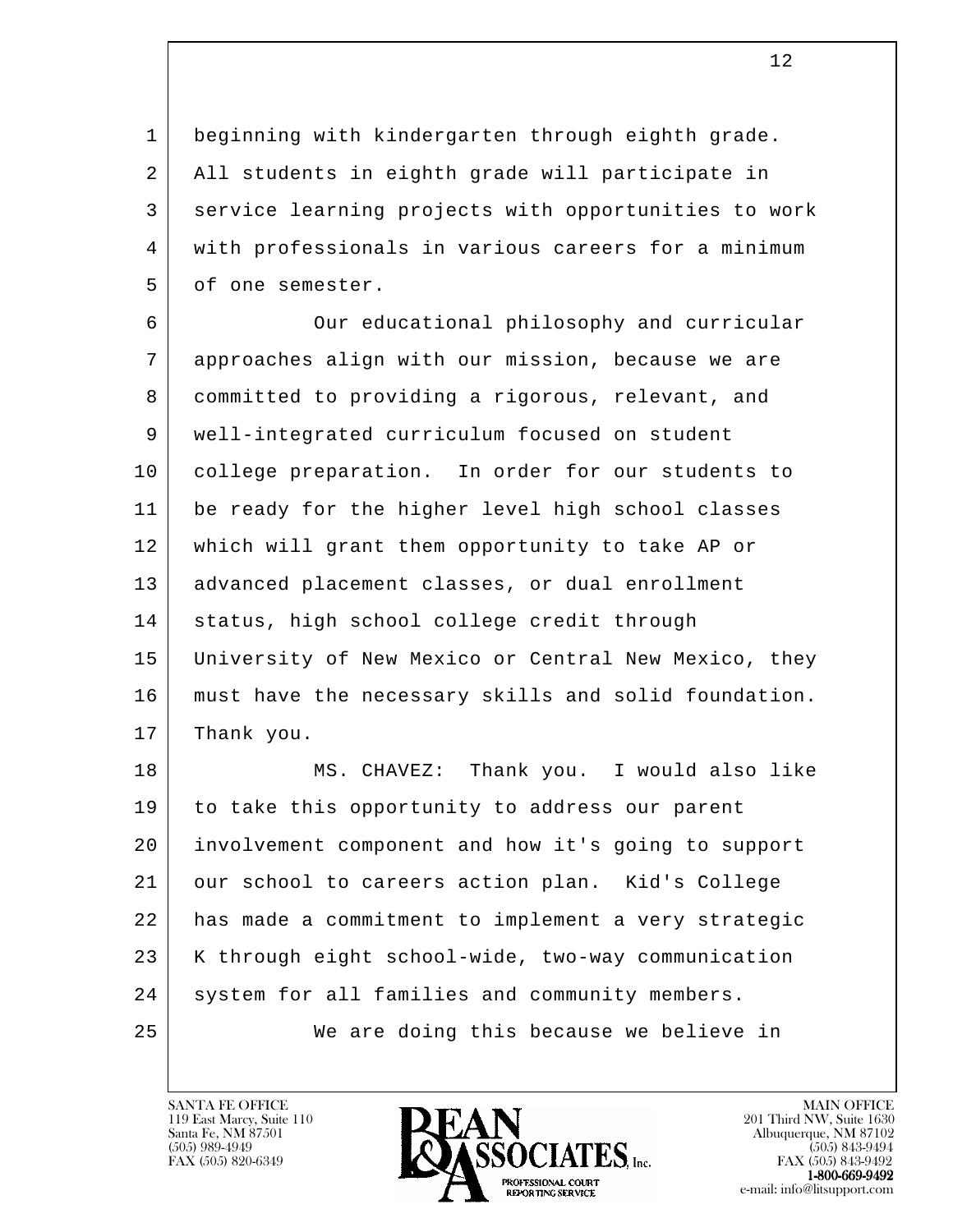1 | three things. We believe that all parents want 2 their children to succeed. We believe that all 3 parents are involved in their children's education 4 at some level. And we also believe that if we can 5 have conversations early on with families so that 6 they can set future goals for their children's 7 future, we can affect college bound students.

8 | We will take this approach. We will 9 implement six different types of parent involvement 10 within the school. The first one will be parenting. 11 This is when we bring our parents into the school 12 and provide them with a variety of workshops. They 13 will be ranging from health to nutrition to safety, 14 but those workshops will also evolve into actually 15 teaching parents about the curriculum and how they 16 | can support their children in the home. This will 17 also be the time when parents will start to have 18 discussions about setting goals for their children's 19 future.

l 20 | The next type of involvement will be 21 communicating. When we talk about communicating, 22 this will be done in more of a written form. We 23 | will send out newsletters on a monthly basis, and 24 those newsletters will have ideas and ways in which 25 they can support their children in learning again in

119 East Marcy, Suite 110<br>Santa Fe, NM 87501

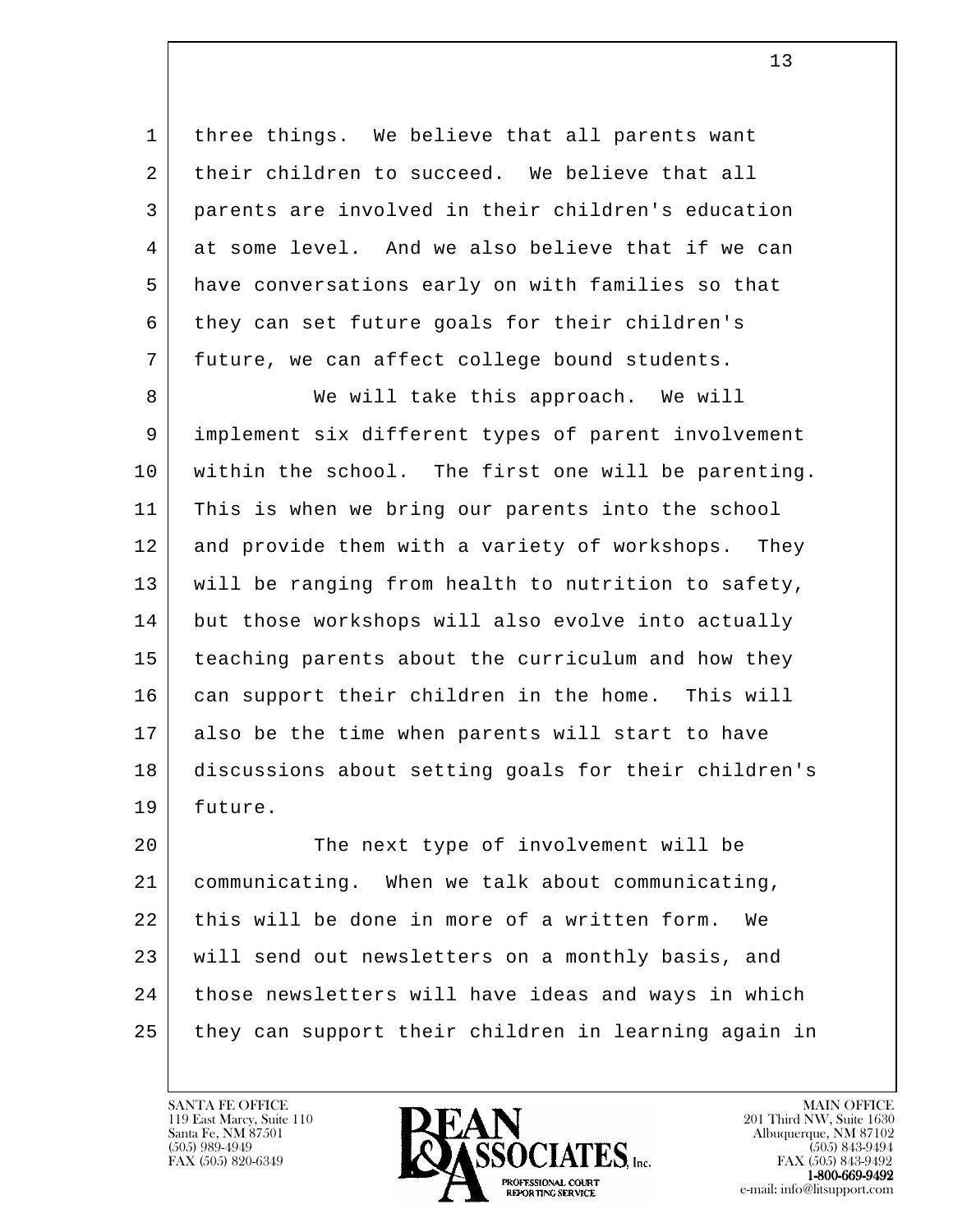1 | the home. The other part of that will be the two 2 way part, and that will be when our children take 3 home data folders with their progress on a weekly 4 basis. Parents will review that progress and they 5 will report back to the school information and 6 comments on their weekly progress.

7 The third one will be volunteering. We 8 have a variety of parents who want to volunteer in 9 the school at different levels. Some parents want 10 to come in and read to children. Others want to 11 volunteer in the classrooms. Others want to do bake 12 | sales and popcorn. We would like our parents at 13 this time to be able to also come in and share their 14 | talents. We need them to discuss with our children 15 and share their experiences on how they met their 16 career goals.

l 17 Learning at home. This is where we take 18 | children from kindergarten. We will identify 20 19 families. We will bring those families into the 20 | school on a biweekly basis. They will then receive 21 instruction on how to teach their child in the 22 | levels of reinforcement that they need. Those 23 activities will go back into the home for two weeks, 24 will be practiced and brought back for review, and 25 then those parents will then take a new path at home

119 East Marcy, Suite 110<br>Santa Fe, NM 87501

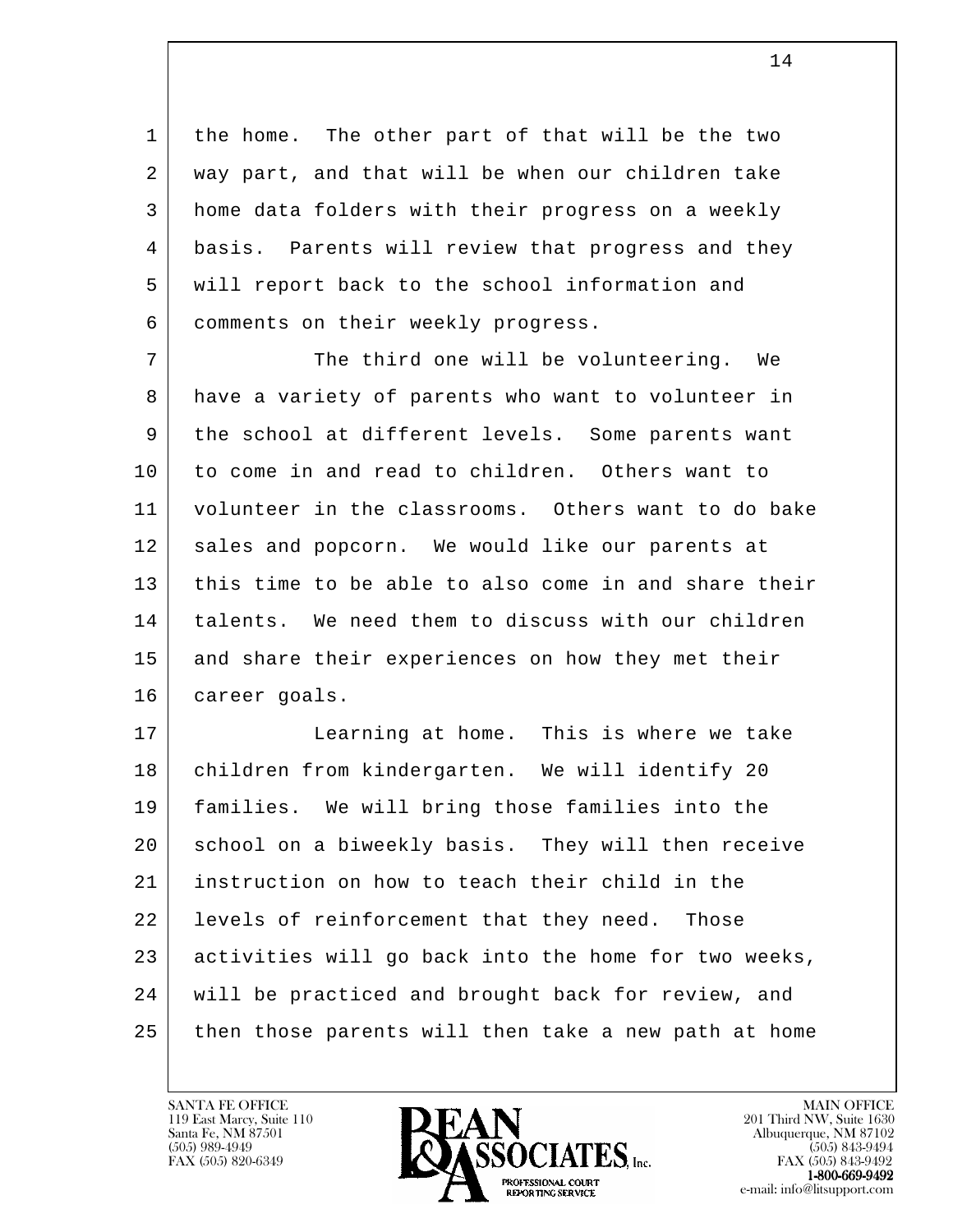l 1 on a weekly basis. We will follow these 20 families 2 all through kindergarten. Once they finish 3 kindergarten, if they still need additional support, 4 | we will continue to support them in first grade. 5 Decision-making is another type. We will 6 honor any parent who wants to come into our school 7 and be a part of the decision-making process. That 8 could be coming in and being a part of the 9 committees, being a part of advocacy. Any kind of 10 action kinds of team that want to be developed will 11 be welcomed into the school. 12 | And our sixth type would be collaborating 13 with the community. This is where we are going to 14 really have to come together and begin to develop 15 and coordinate community resources within our 16 business community, within UNM, within CNM, because 17 | this is the time where some of our students, when 18 they reach the seventh and eighth grades will need 19 to be a part of the service learning projects. We 20 will also need them for career shadowing. 21 The learning approaches will also be 22 available for our parents. If our parents want to 23 go on and also learn themselves, we would like to 24 provide them with GED and ESL classes to further 25 their own learning. We know that any family who

119 East Marcy, Suite 110<br>Santa Fe, NM 87501

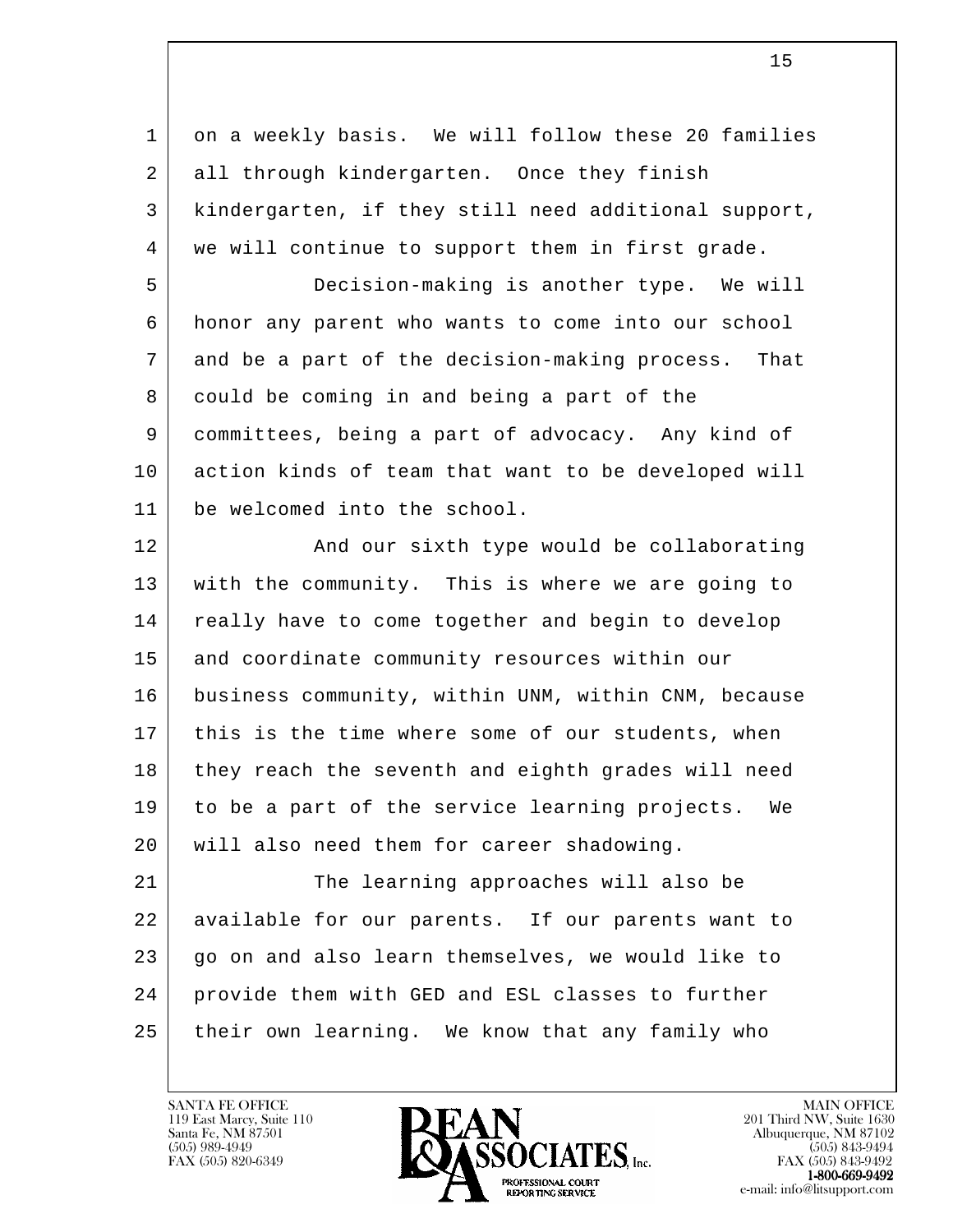l 1 supports their children in education can only be a 2 successful student. Thank you. 3 CHAIR GARRISON: Can we have the time? 4 | MR. C DE BACA: Three minutes. 5 MS. SANCHEZ: I also wanted to add in 6 terms of information regarding the school, we 7 believe that children need really a good amount of 8 time to learn, so we are going to be an extended 9 year, extended day school. So that our children 10 will have the opportunity to master the standards 11 that are necessary, our day will begin at 7:00 in 12 | the morning. We are reaching out to those families, 13 those parents who are working and are looking for 14 before school care. That would involve support in 15 reading, writing, and math, our tier two 16 interventions for children who would need additional 17 help. 18 | The Rand then we will have an extended day at 19 | the end of the day with enrichment classes which 20 would involve Spanish. In terms of an additional 21 enrichment class, we would do fine arts. We would 22 do drama. We would do art itself. We hope to 23 contract others who would offer classes that 24 children would be interested in, recreational 25 aspects of learning and anything that our families

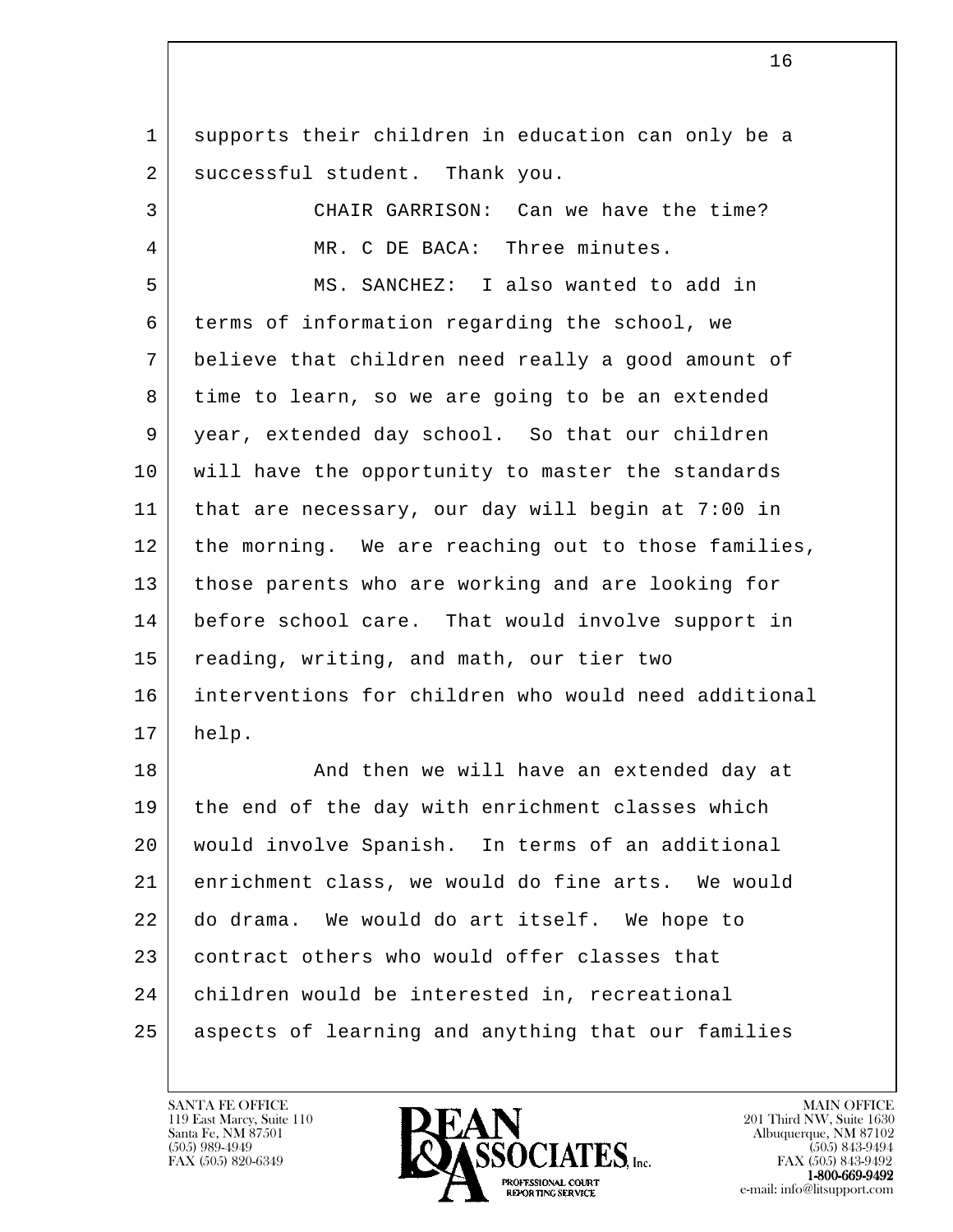1 would share with us in terms of their needs for 2 their children.

3 So we are looking at a day when we really 4 have time on task and we are really able to offer 5 the children the opportunity to learn and in 6 meaningful ways, so that's really important in terms 7 of how we see ourselves. We would start in mid 8 July, and our school would run through mid June. A 9 lot of learning is lost during that period of time 10 in the summer, and we want our children to use their 11 time wisely and have opportunities for learning, so 12 that will be critical.

l 13 In terms of the bilingual instruction, we 14 will serve those students who qualify based on the 15 Spanish loss, and that would be a 45 minute block of 16 Spanish language arts. And in the end, also we 17 wanted to talk about school systems and classroom 18 systems based on data driven instruction, where we 19 are using the information from our assessments, 20 formative assessments, to improve instruction 21 consistently so that we identify what needs to be 22 worked on, and we work on it immediately. That is 23 | critical. Ongoing training and professional 24 development for staff as well. Thank you. 25 CHAIR GARRISON: Thank you.

119 East Marcy, Suite 110<br>Santa Fe, NM 87501

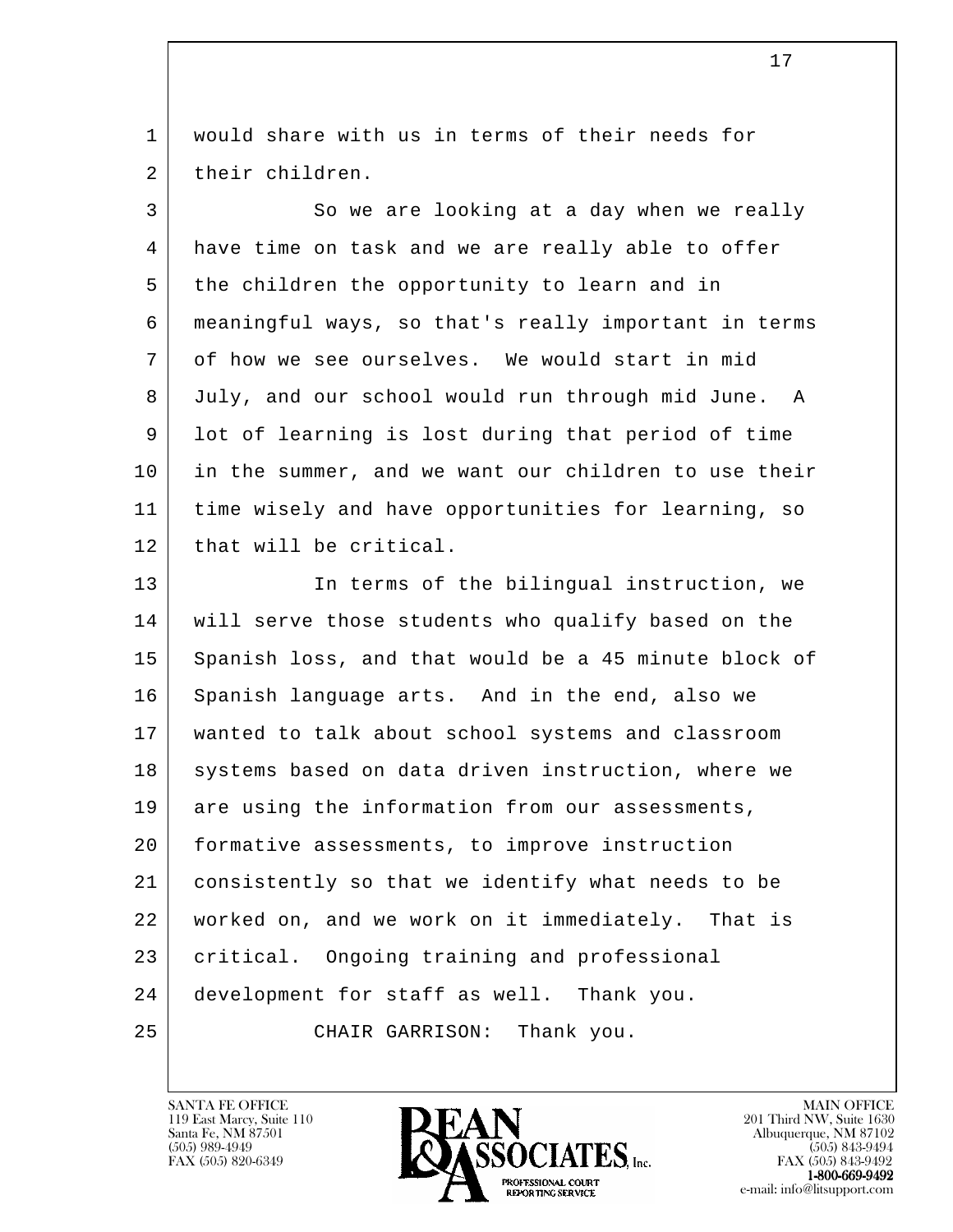l 1 Local school board and district 2 representatives. At this time we would like to hear 3 from the local school board and/or district 4 representatives. 5 Please state your full name and title for 6 the record. 7 MR. TOLLEY: My name is Mark Tolley. I am 8 director of charter magnet schools for Albuquerque 9 Public Schools. 10 Mr. Chairman, Members of the Committee. 11 CHAIR GARRISON: Let me read my script 12 here. You're stealing my thunder. 13 We will now request that you state your 14 reasons this charter school application should be 15 approved by the commission and/or reasons why this 16 charter school application should be denied. You 17 have ten minutes, so please be as precise as you can 18 during your time. You may now begin. 19 MR. TOLLEY: Mr. Chairman, Members of the 20 Committee, I must stress again the letter that 21 Dr. Gallegos read this morning. APS cannot support 22 the authorization of any new charters within the 23 district for the stated reasons within the letter. 24 We have reviewed the individual schools' 25 applications and will not have any comment on the

119 East Marcy, Suite 110<br>Santa Fe, NM 87501



FAX (505) 843-9492 e-mail: info@litsupport.com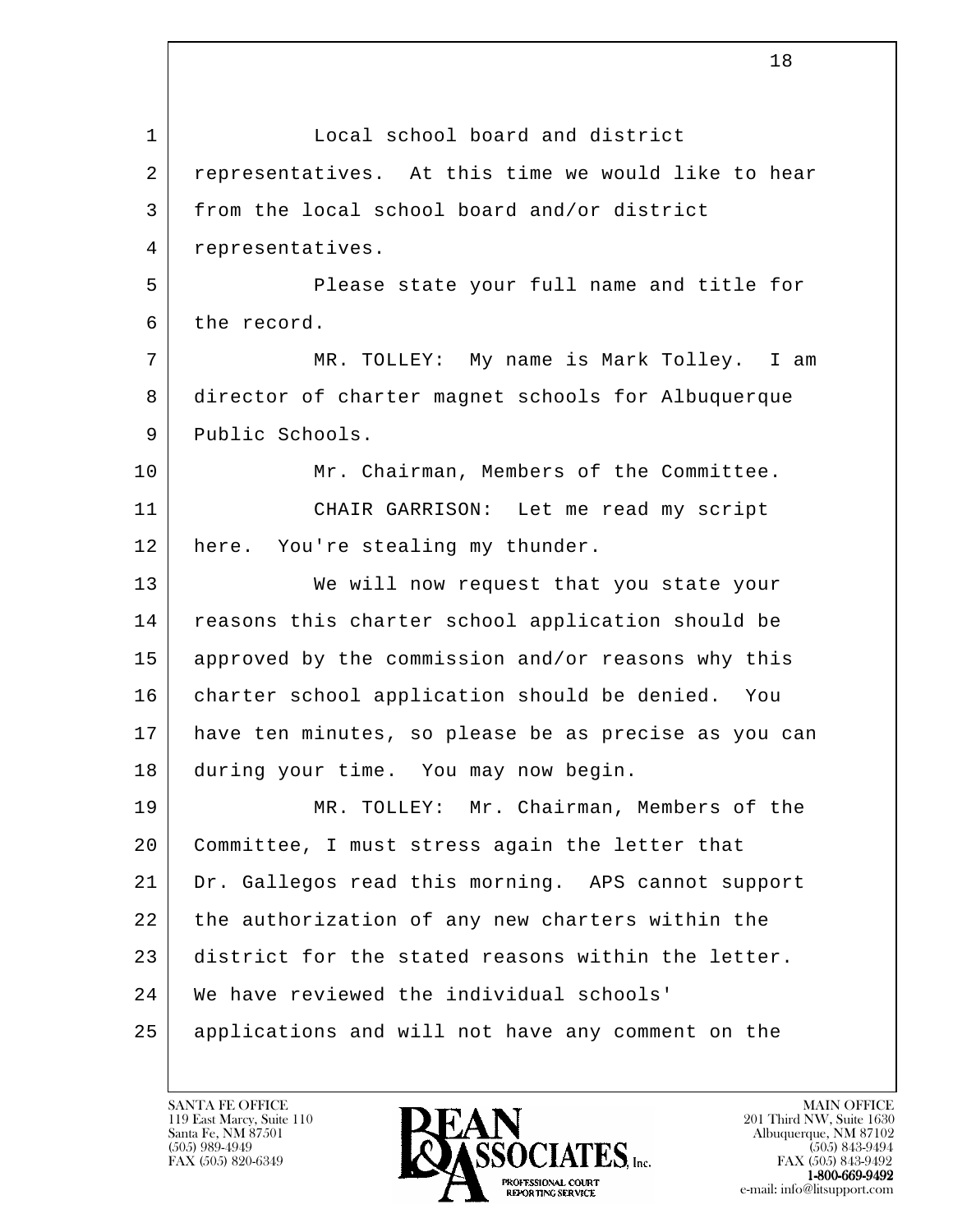l 1 individual schools. We respect the recommendations 2 of the Public Education Department's charter school 3 office. Thank you. 4 CHAIR GARRISON: Give her the spelling of 5 your name or sign the sheet right there. Thank you, 6 Mr. Tolley. 7 | And just for the record, make sure that we 8 have the APS letter placed in the minutes. 9 Community input. Public comments and 10 observations regarding the application will be heard 11 at this time. There will be a four minute time 12 limit per presenter. Persons from the same group 13 and having similar viewpoints are asked to select a 14 | spokesperson to speak on their behalf. Multiple and 15 repetitious presentations of the same view will be 16 discouraged. 17 We are covering our bases here by stating 18 your name for the record and also signing in, so I 19 appreciate you doing that. 20 MS. LUDMAR: My name is Silvia Ludmar. I 21 am here as a parent. My son is currently enrolled. 22 I kind of talk loud, so I am a little bit afraid of 23 this microphone. My son is currently enrolled in 24 private school, and due to life circumstance, I 25 really can't afford to pay for it anymore. My son

119 East Marcy, Suite 110<br>Santa Fe, NM 87501

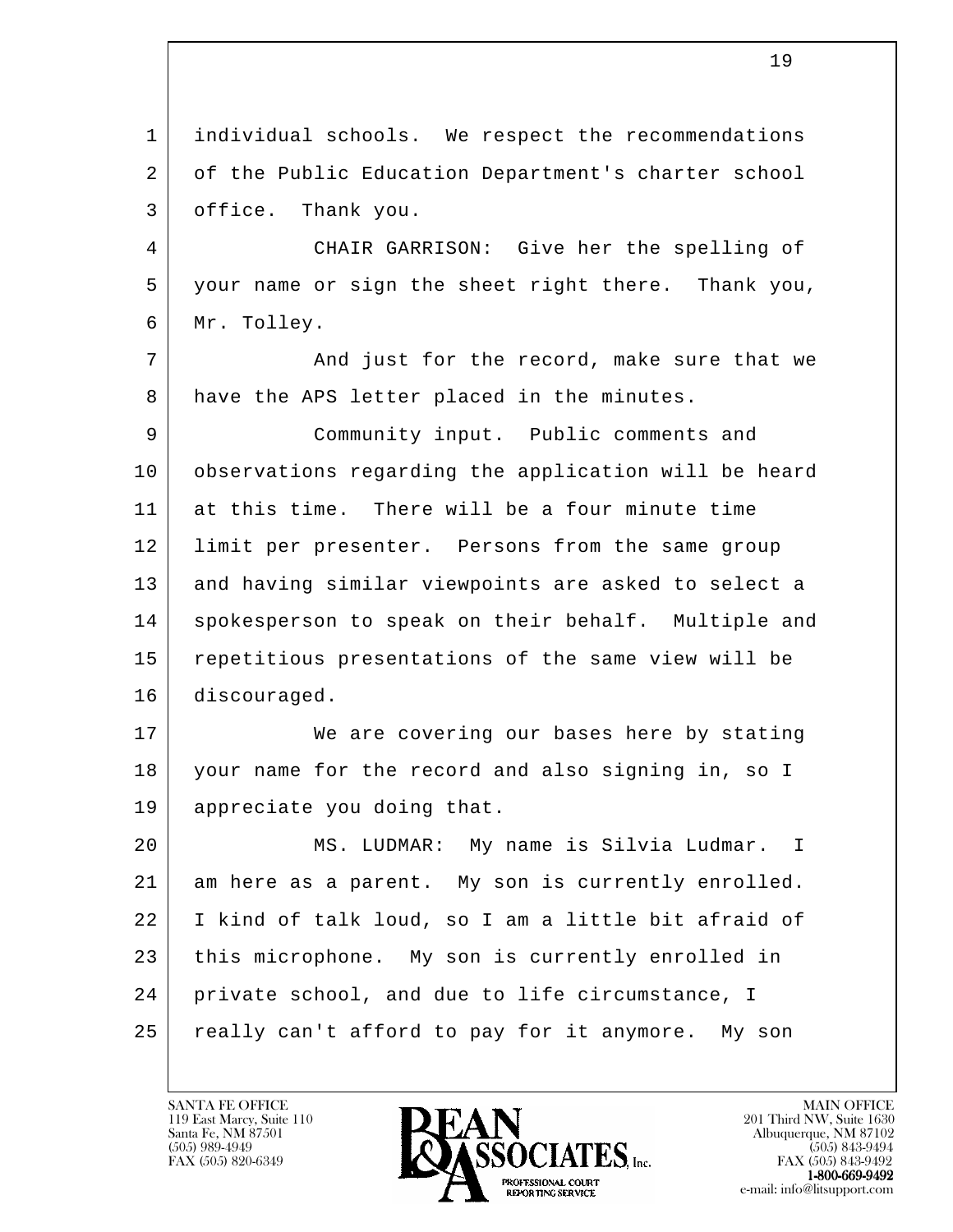1 has a few special needs. He has a language 2 disability, a language processing disability, and he 3 | has a learning disability in math.

 4 I am looking for a school that can fill 5 that need for him with some consistency, because he 6 has been in the same school now for five years. And 7 | I love the fact that Kid's College is K through 8 eight. He has special needs, like I said, and KCAC 9 has a curriculum that is differentiated that will 10 help my son with his educational needs as well as 11 other children with special needs. I am excited 12 about what KCAC has to offer like the differentiated 13 instruction that is designed to meet his strengths.

 14 My son needs hands-on learning with 15 | specialized instruction, just like many, many other 16 kids that are in his same position. I don't want to 17 | put him in special ed. He is a very, very smart 18 boy. He just needs a curriculum that's designed to 19 fit his needs.

l 20 | KCAC will do that for him. They use 21 multiple intelligences, and that is excellent for 22 kids with special needs. He learns best auditorily 23 and this school will use that as his multiple 24 intelligence strength to gear learning for him. All 25 | children with special needs should be able to have

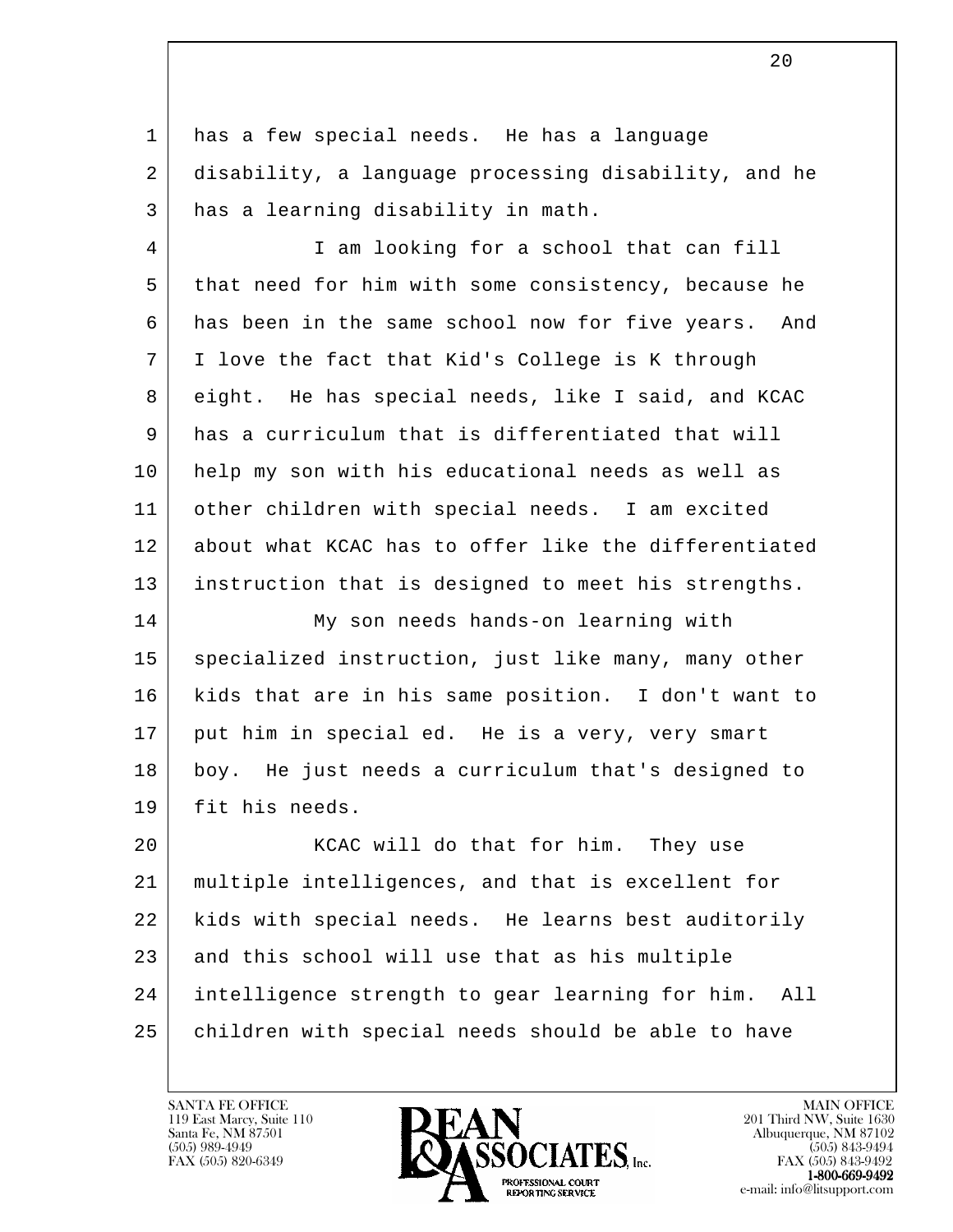1 | that opportunity to figure out how they learn best 2 and then use that to further their education. He 3 needs hands-on learning with an emphasis on a career 4 driven high level achievement, and I want a small 5 specialized environment for him that is culturally 6 diverse that offers bilingual language also.

 7 I am looking for a school that will 8 encourage my involvement due to his special needs, 9 and, you know, parents with children with special 10 needs do need to be a little bit more involved in 11 their school. And so I am looking for that 12 | collaboration fully -- home to school, school to 13 home, open communication. All children with special 14 | needs and different learning styles deserve the 15 opportunity to develop their own joy in learning and 16 master their skills by using their highest level of 17 intelligence.

l 18 These children need to also become 19 autonomous learners. For children with special 20 needs, it's important to emphasize their strengths, 21 to develop that desire to become lifelong learners. 22 KCAC sounds like it's going to do that just that. 23 Thematic based learning units are very important for 24 | them. This helps them to develop the big picture of 25 | things and create more excitement for them.

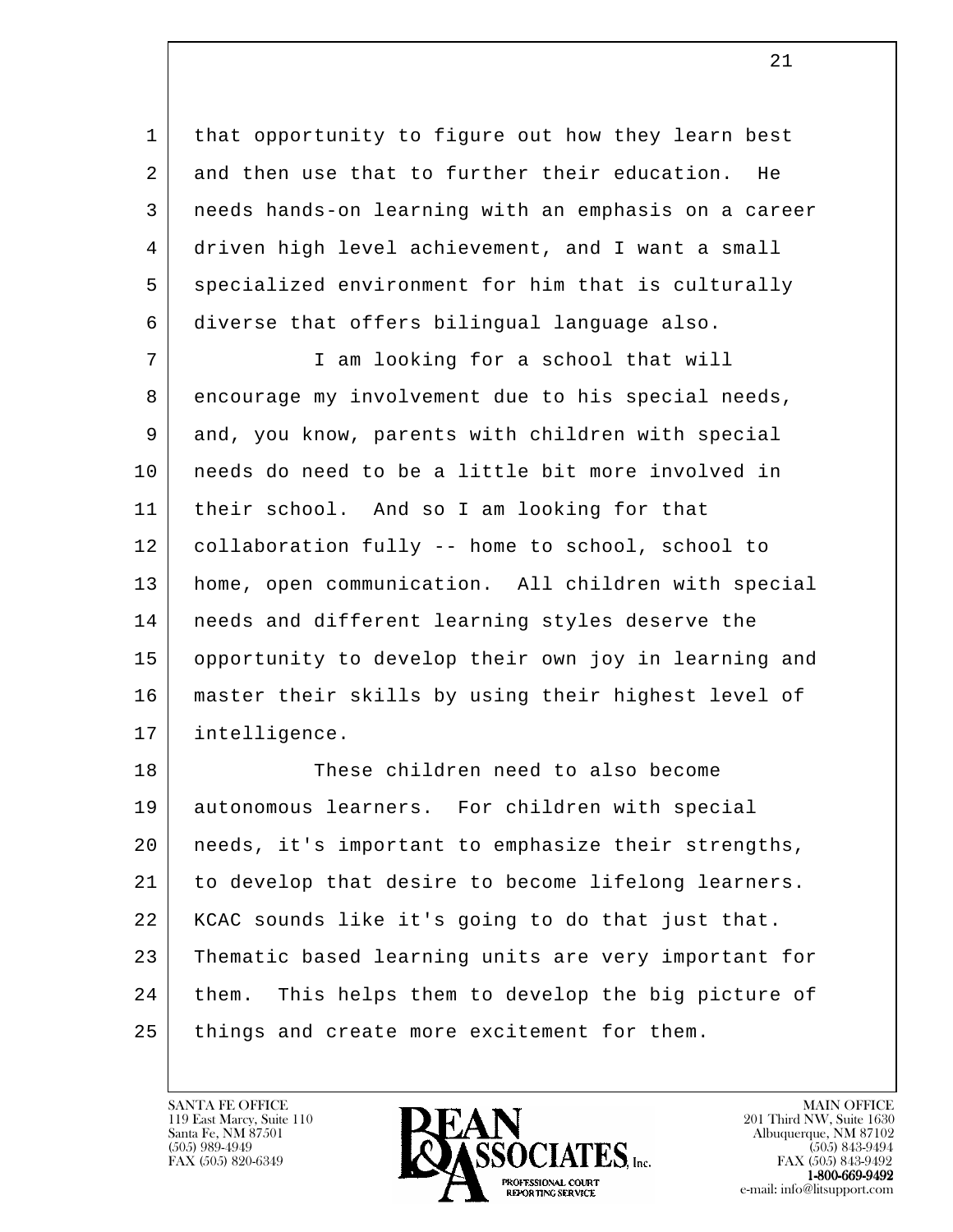| $\mathbf{1}$ | Going on field trips, discovering learning           |
|--------------|------------------------------------------------------|
| 2            | through field trips adds another element that is     |
| 3            | critical to children with special needs, because     |
| 4            | they need to see how things are done. And to feel    |
| 5            | how things are done, to help create their joy in     |
| 6            | learning, they need the individualized instruction   |
| 7            | that KCAC is offering for them to feel good about    |
| 8            | themselves and become career motivated and career    |
| 9            | driven to reach that higher education joy in         |
| 10           | learning is what it's all about. I am feeling that   |
| 11           | KCAC will definitely fill that need for my child and |
| 12           | the other children with special needs. Thank you.    |
| 13           | MS. JOHNSON: My name is Melanie Johnson.             |
| 14           | I am a parent of two boys age six. My children       |
| 15           | currently go to Manzano Day School. I am divorced    |
| 16           | and their father is not willing to continue to pay   |
| 17           | for their \$26,000 a year tuition. Therefore, I have |
| 18           | been seeking alternative public school options.      |
| 19           | I am very excited about Kid's College                |
| 20           | Academy Charter School. I want to have my boys in a  |
| 21           | place that will meet my children's needs and be a    |
| 22           | nurturing academic environment. I am attracted to    |
| 23           | Kid's College because I know it will be a small      |
| 24           | community where they feel cared for and it will be   |
| 25           | like an extended family. It takes a "Village to      |
|              |                                                      |

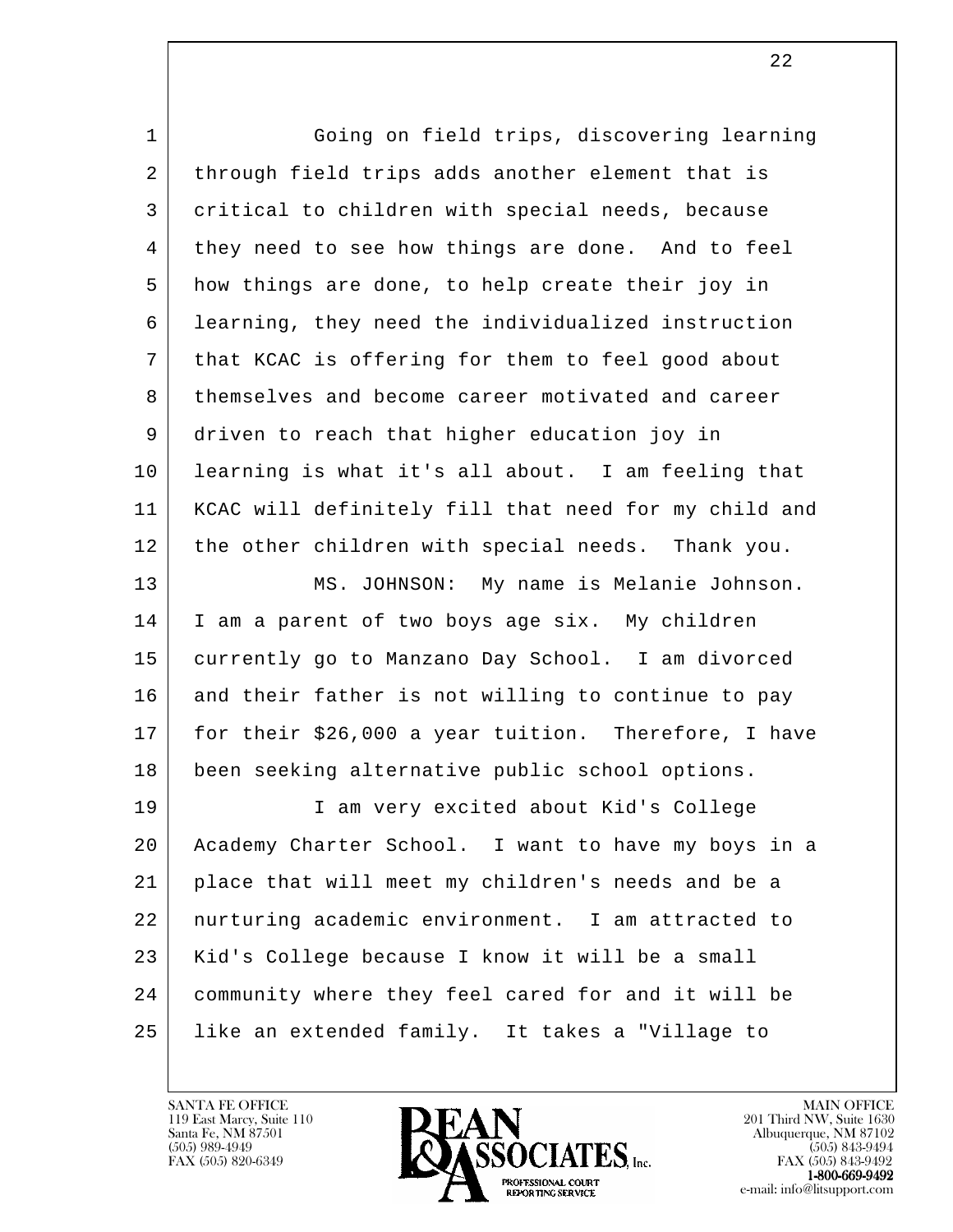l 1 Raise a Child." I want my children to have a lot of 2 | love of learning. 3 I look forward to having my boys exposed 4 to the opportunity to intern with careers of their 5 choice. I want them to learn in a multicultural, 6 multi-intelligent environment that incorporates the 7 co-circulars -- PE, technology, and art -- into what 8 they are learning, for what the theme unit may be. 9 I wish for them to know another language. 10 My boys have different learning styles, but are both 11 very bright. It is my desire that they feel 12 successful and have a healthy self-esteem without 13 the competitive nature towards one another. Howard 14 Gardener's multiple intelligences, as well as 15 differentiated instruction, will foster both their 16 diverse learning styles. I know this targeted 17 instruction will meet the needs of my children as 18 well as all students. 19 When I went to school, it was enough to 20 have a six and a half hour day for 180 days a year. 21 Now children are expected to know so much more. In 22 order for my boys to have an edge and compete in 23 today's society, I struggle to pay to outsource 24 enrichment and activities. I currently have both 25 boys enrolled in baseball, piano lessons, Spanish,

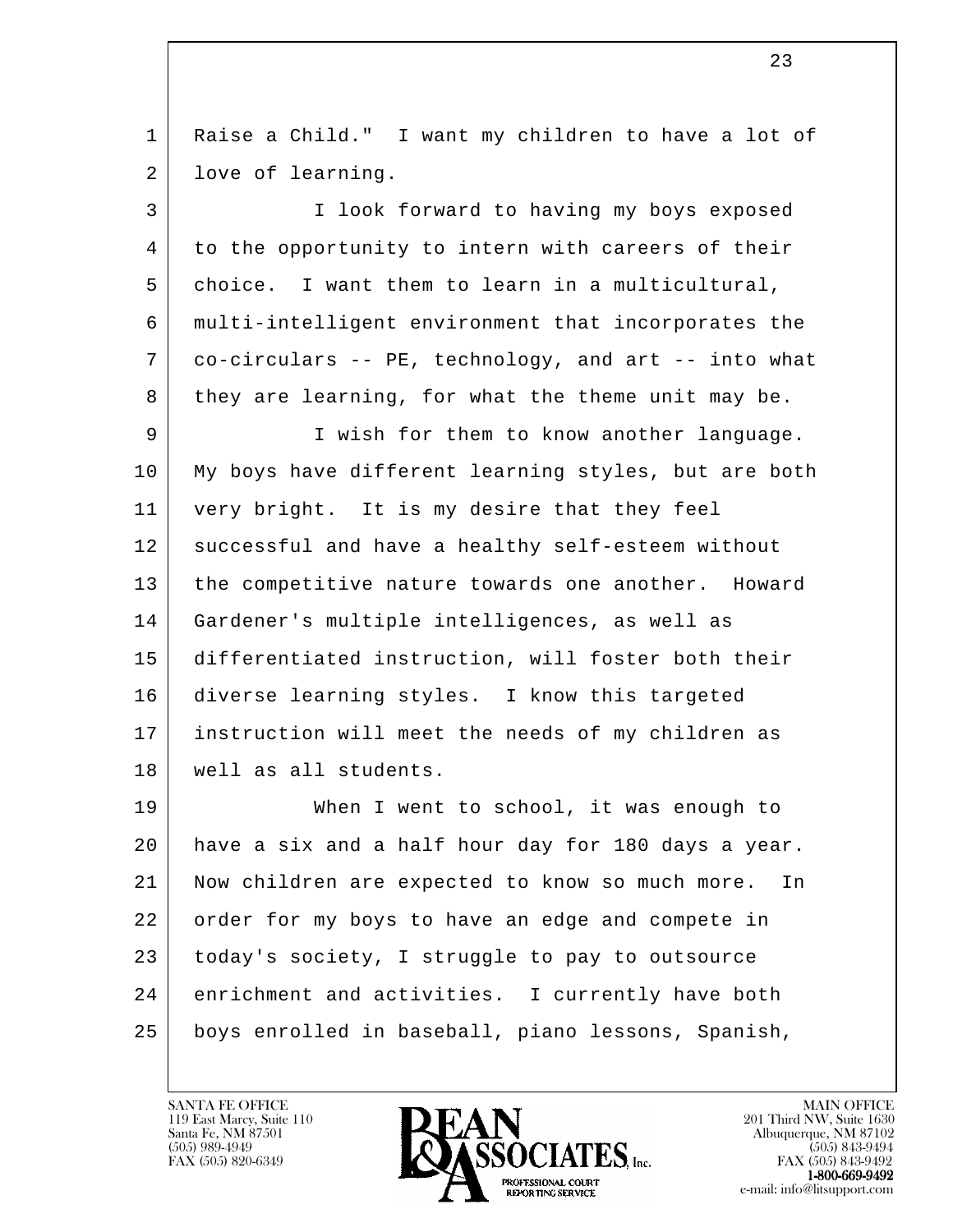l 1 math, and golf, all at an astronomical expense. 2 This summer we went to the Albuquerque Academy, 3 which was a great experience, but as a taxpayer, I 4 would like the same opportunities afforded to those 5 who have the means to pay for private tuition. 6 I want the best for my boys. I believe 7 | they deserve that. I know I am not alone in my 8 dreams. There are many, many families that are 9 seeking the same learning opportunities and an 10 environment that Kid's College Academy Charter 11 School could offer. Thank you. 12 CHAIR GARRISON: Is there anyone else that 13 would like to provide public input? 14 State your name for the record and sign in 15 on that sheet. 16 MR. MONTOYA: Good morning. My name is 17 Homero Montoya. And I went to a Kid's College as 18 when I came here to -- when I was in Barcelona 19 actually, and when I came here from -- my family 20 came here from Mexico, I did not know any English, 21 and I really believe that this curriculum was able 22 to help me and give me an edge in learning. 23 | I was always told that I was very bright 24 but not very focused. Some teachers even told me I 25 wasn't capable of doing my work and basically what I

119 East Marcy, Suite 110<br>Santa Fe, NM 87501

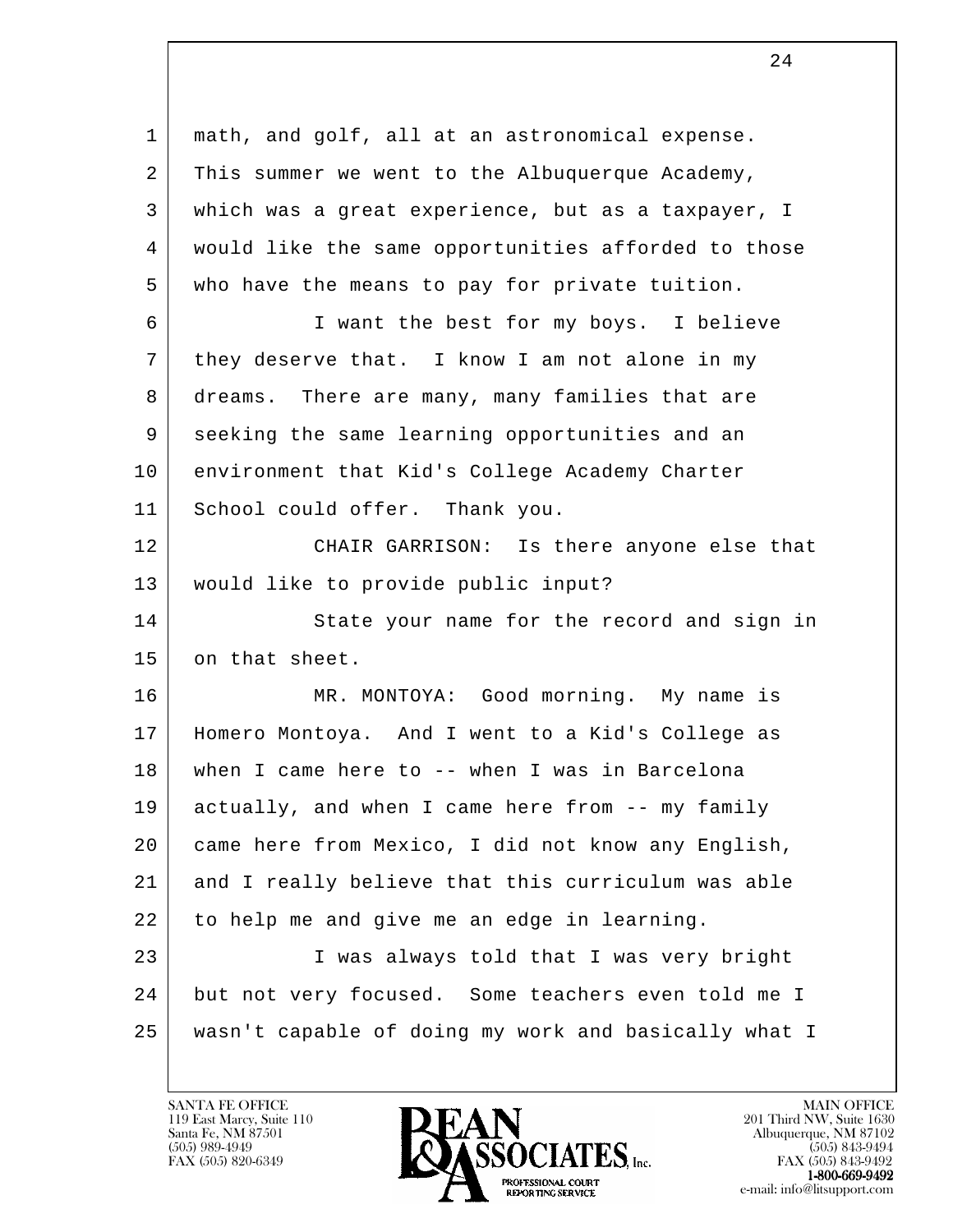l 1 needed was a different approach to learning and a 2 different approach to school work, and I believe 3 that in Kid's College I was able to experience that 4 | kind of teaching style where I was able to break 5 away from the normal classroom setting and 6 experience and explore learning rather than just be 7 instructed. In Kid's College I experienced hands-on 8 learning, learning through discovering the answers 9 and solutions. Instead of by a set step of methods, 10 I was able to go about it my own way, and I was 11 given the time and actually encouraged to do that. 12 In Kid's College we also took a lot of 13 field trips that I believe were -- like I believe 14 were really important, and they opened my eyes to 15 the world around me and to different career options 16 and to different, just to different aspects of life. 17 We went to Los Alamos, to the Sandia labs, and that 18 | was something that opened my eyes to the new 19 technology that was being developed. 20 And when I transferred back to Los Lunas, 21 where I live now, I suffered a lot in middle school, 22 because I was not catered to for my special learning 23 needs, and I believe that my grades suffered a lot 24 and my learning suffered a lot in that time, because 25 I was just another student.

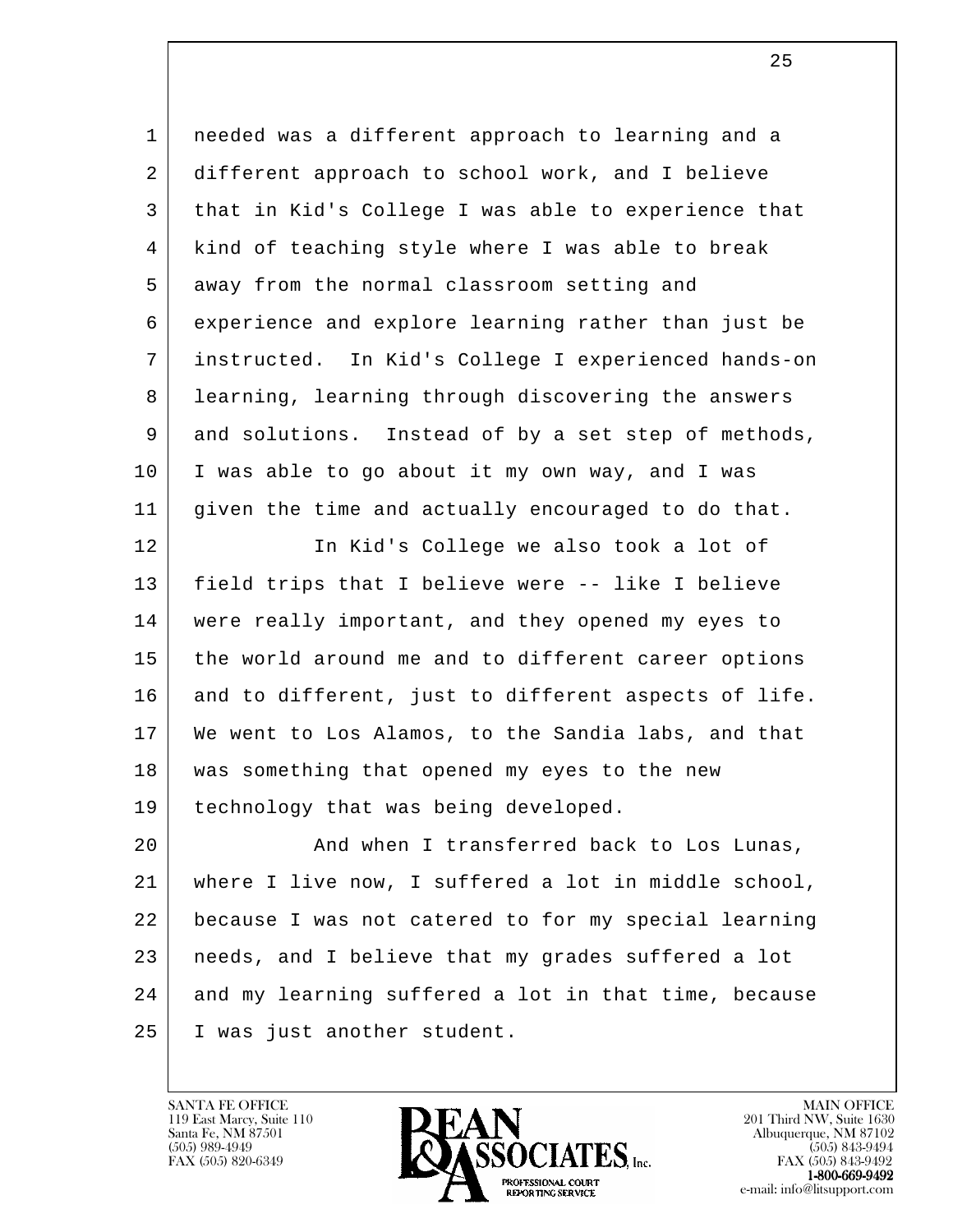l 1 | I believe that this type of learning is 2 very important for students like me for their 3 success, because without that, I don't think I could 4 have succeeded in learning English as a second 5 language so quickly and proficiently, and also just 6 learning the basic skills in school and learning the 7 basic techniques for learning, and learning also 8 about culture and about life. And I just look back 9 on it now and I am thankful for that, because back 10 then I just thought it was fun, but now I can see 11 how enriching it was for my life. Thank you. 12 CHAIR GARRISON: Thank you. 13 Is there anyone else who would like to 14 speak on behalf of Kid's College? 15 MS. MUNÓZ: Good morning. My name is Ana 16 Munóz, and I feel more comfortable to do this 17 presentation in Spanish, so I brought my translator. 18 The following comments were translated 19 from Spanish into English by Homero Montoya.) 20 MS. MUNÓZ: Good morning. My name is Ana 21 Munóz and this morning I am here to talk on behalf 22 of Kid's College Charter Academy. I personally know 23 that parents, what a family and parents need, 24 because I have worked with them in the South Valley 25 and in the east zone of the city.

119 East Marcy, Suite 110<br>Santa Fe, NM 87501

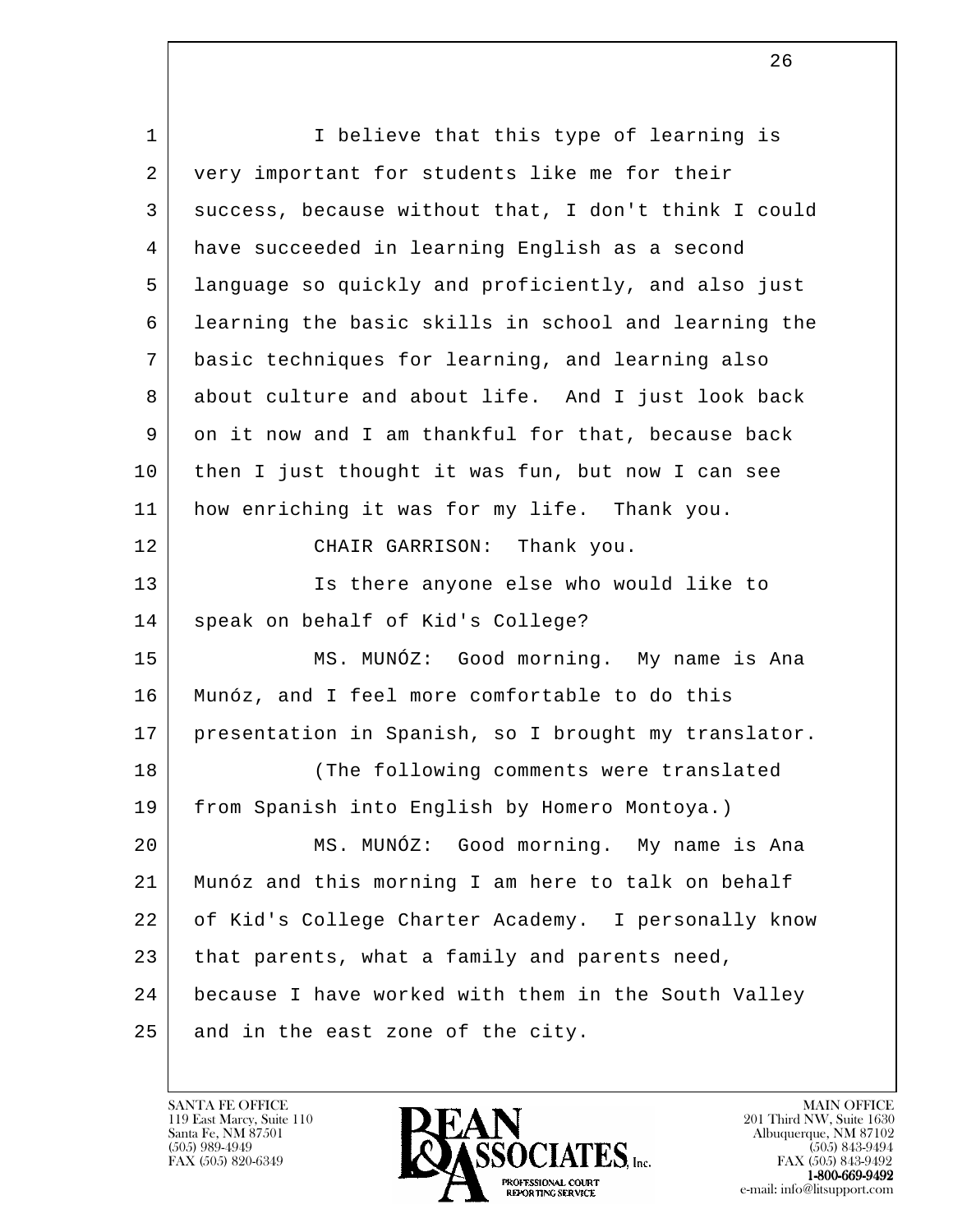l 1 | I am very excited to know that a school is 2 wanting to be open that is multicultural and will 3 have students of kindergarten. I understand that 4 this academy will offer students a program in which 5 they will have the highest expectations and high 6 standards, and they will be given challenges in 7 their classes every day and in their daily 8 activities. And these activities include 9 extracurricular activities which will prepare them 10 in their abilities of reading, writing, math, 11 natural science, science, social studies, and 12 computers and technology. 13 This academy will foster the learning at a 14 high level of thinking and creativity and problem 15 | solving. I believe that it will also prepare these 16 students to have a higher vision and that will make 17 them feel more capable to assist the members and 18 become professionals. 19 With the extended schedule of classes and 20 continuous classes throughout the year, I believe 21 that we can reach the necessities of every 22 individual student, offering a program of before and 23 after school with an academic program of arts. We 24 will prepare the students for a better effort in 25 | school. With students that speak Spanish as their

119 East Marcy, Suite 110<br>Santa Fe, NM 87501



FAX (505) 843-9492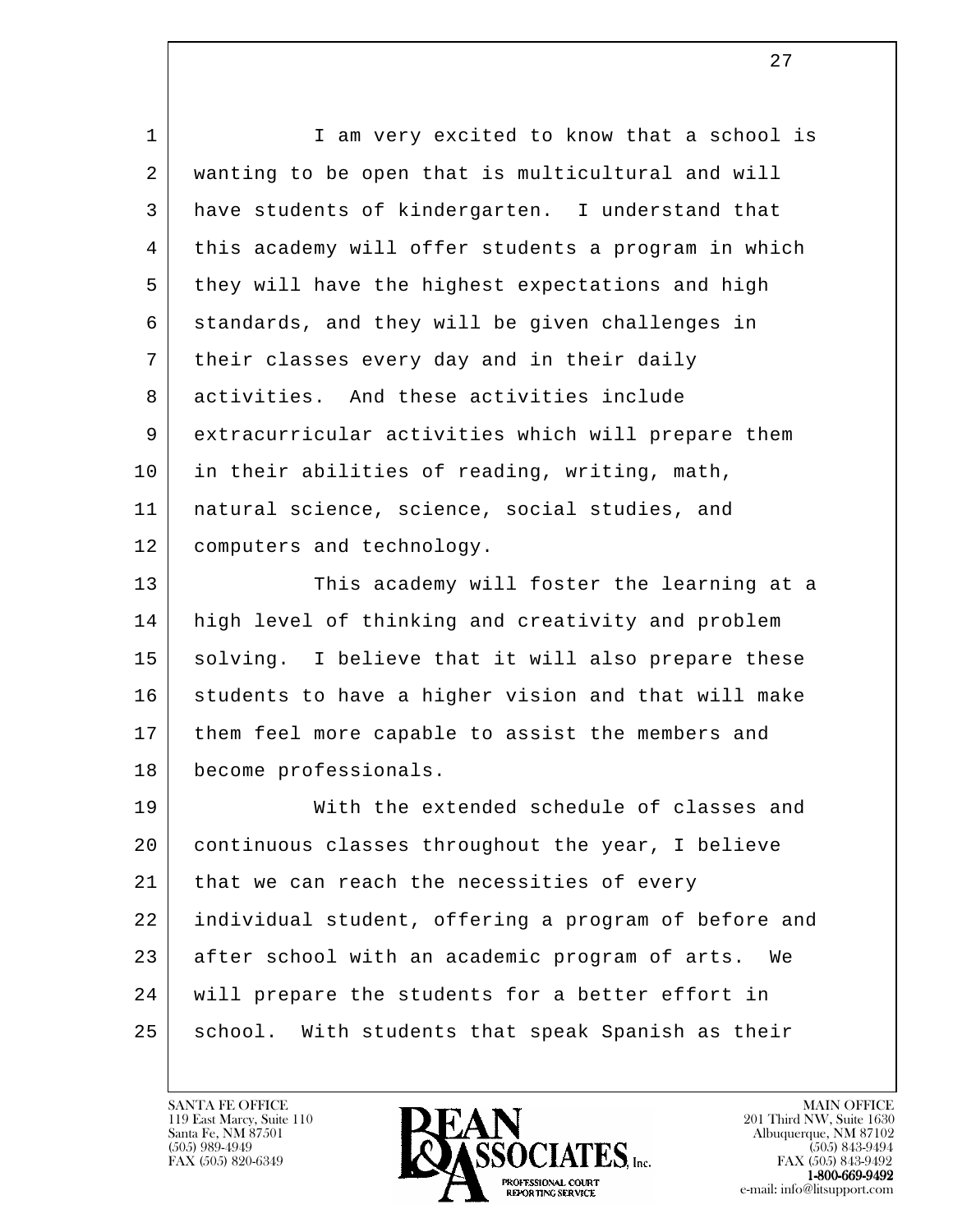1 first language, we will implement strategies like 2 ESL where we will have, as a result, students who 3 are truly bilingual and who will be prepared to 4 confront the diverse challenges of the programs for 5 | their future studies.

l 6 | Finally to the parents and family, we will 7 offer a variety of opportunities for their benefit: 8 Classes such as English, computer classes, GED 9 | classes, reading, nutrition and health classes. 10 These classes will have as a goal, the goal of these 11 classes is to make a foundation for the parents and 12 | their education, so that they will have better 13 opportunities in the workforce and as a result, 14 better paying jobs, and this way we will improve the 15 economic status of our community and in the home. 16 Thank you. 17 CHAIR GARRISON: Thank you. 18 Is there anyone else that would like to 19 provide community input? 20 At this time, the Public Education 21 Commission reserves time to address questions that 22 the commissioners have of the applicant, so if you 23 could come back to the table. 24 Are there questions from commissioners? 25 Commissioner Shearman.

119 East Marcy, Suite 110<br>Santa Fe, NM 87501

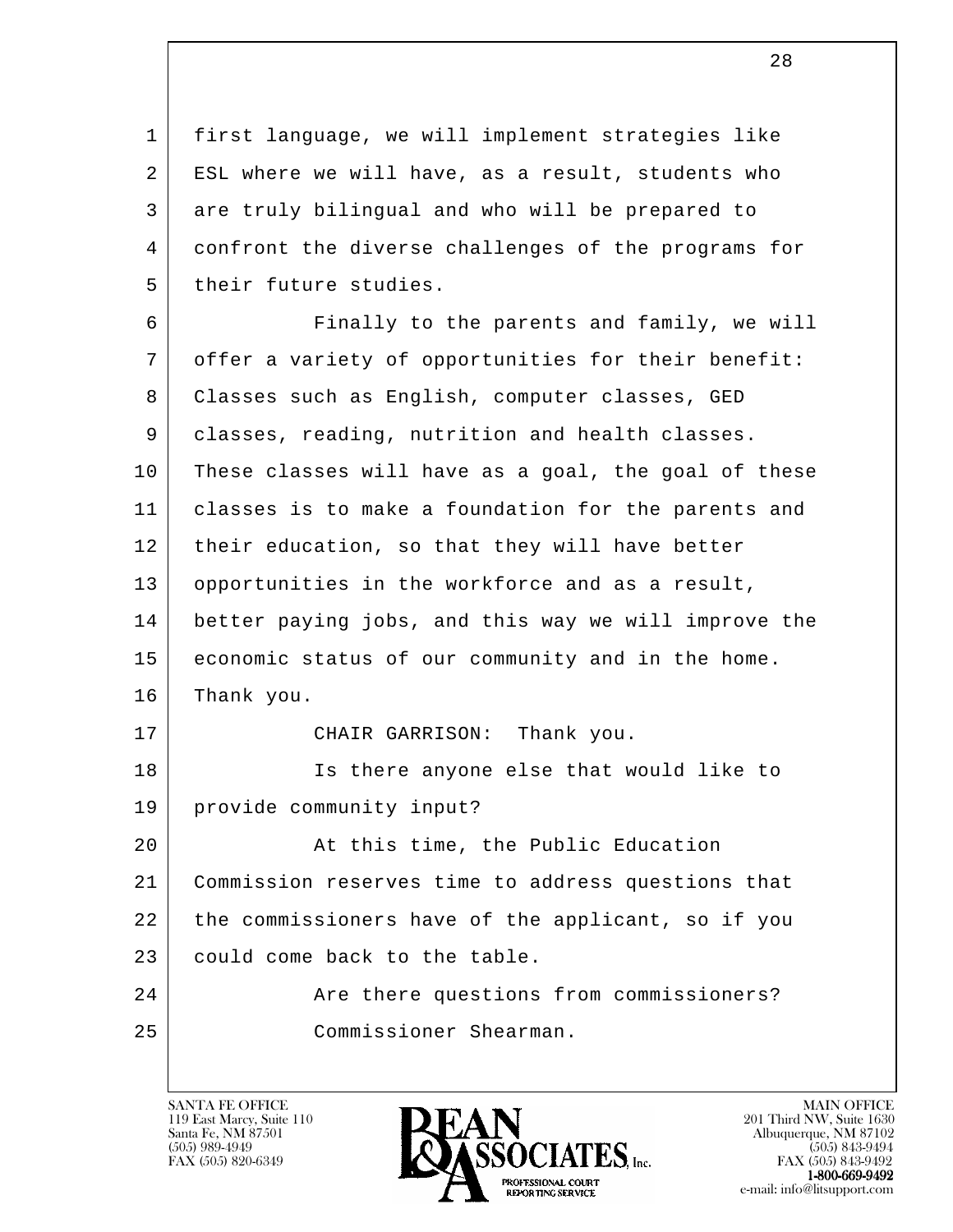l 1 MS. SHEARMAN: Thank you. 2 Good morning. It is still morning. My 3 first question involves salaries, and you probably 4 have already read the reviewer's comments regarding 5 salaries. I would direct your attention to page 12 6 of the review and also to your budget spreadsheet. 7 It does appear that your principal director, 8 | assistant principal, quite a few other positions, 9 administrative positions, receive significant salary 10 | increases through the course of the budget; however, 11 it does not appear that the teachers' salaries 12 increase at all through the course of the budget. 13 MS. SANCHEZ: May I explain that, please? 14 MS. SHEARMAN: Please do. 15 | MS. SANCHEZ: First of all, as we 16 responded to the questions that came from the 17 review, we indicated that we would use the three 18 tier system that is required by the state to look at 19 salaries for teachers. So tier one would be, I 20 | believe, 30,000, tier two would be approximately 21 40,000, and then tier three teachers would be at 22 50,000. We were estimating in the range of about 23 | \$45,000 per teacher, looking at qualifications and 24 years of experience and then also meeting the 25 criteria requirements of state.

119 East Marcy, Suite 110<br>Santa Fe, NM 87501



FAX (505) 843-9492 e-mail: info@litsupport.com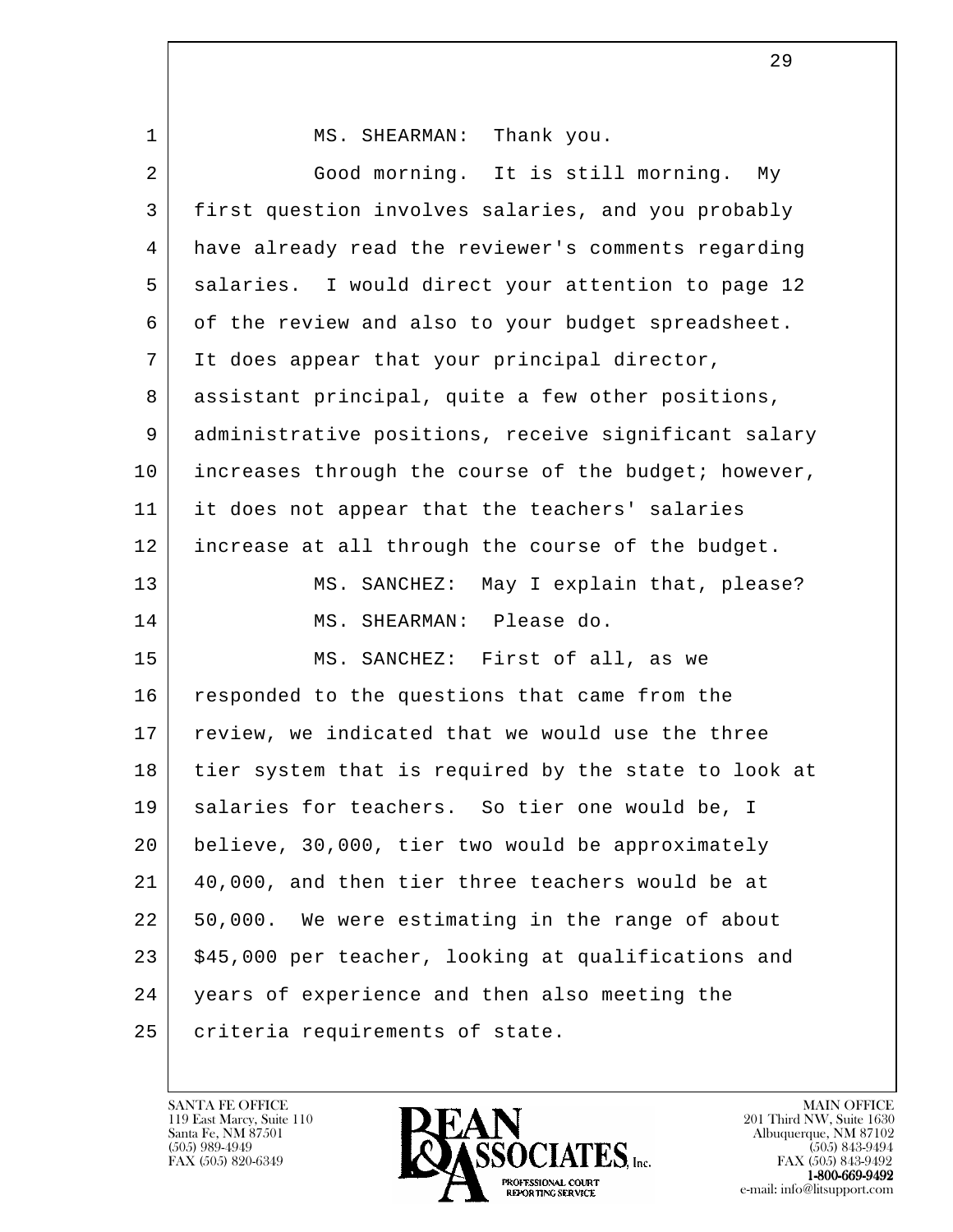1 So when we do address this in the final 2 budget, we will include that, and our response 3 indicates that which already has been prepared. So 4 | we have taken that into account.

 5 In answering your question about 6 administration, there are a couple of factors that 7 we were looking at. First of all, in initiating and 8 monitoring Kid's College K through eight, we are 9 going to be looking for experienced administrators 10 who have certainly a number of years in terms of 11 practitioner's, and therefore, that would require 12 | that we be able to be competitive with the salaries 13 that administrators are currently receiving who have 14 | five or ten years experience or more.

l 15 As we look at this, the assistant 16 principal responsibilities will be comprehensive in 17 terms of looking at maintenance and looking at 18 anything to do with expenditures, anything to do 19 with looking at repairs, looking at budget, looking 20 at lease factors. There is so much of that. The 21 principal, the director would be an instructional 22 leader. That instructional leader, the main 23 responsibility there would be to monitor and provide 24 feedback in classrooms and really look at the 25 implementation of those differentiated strategies

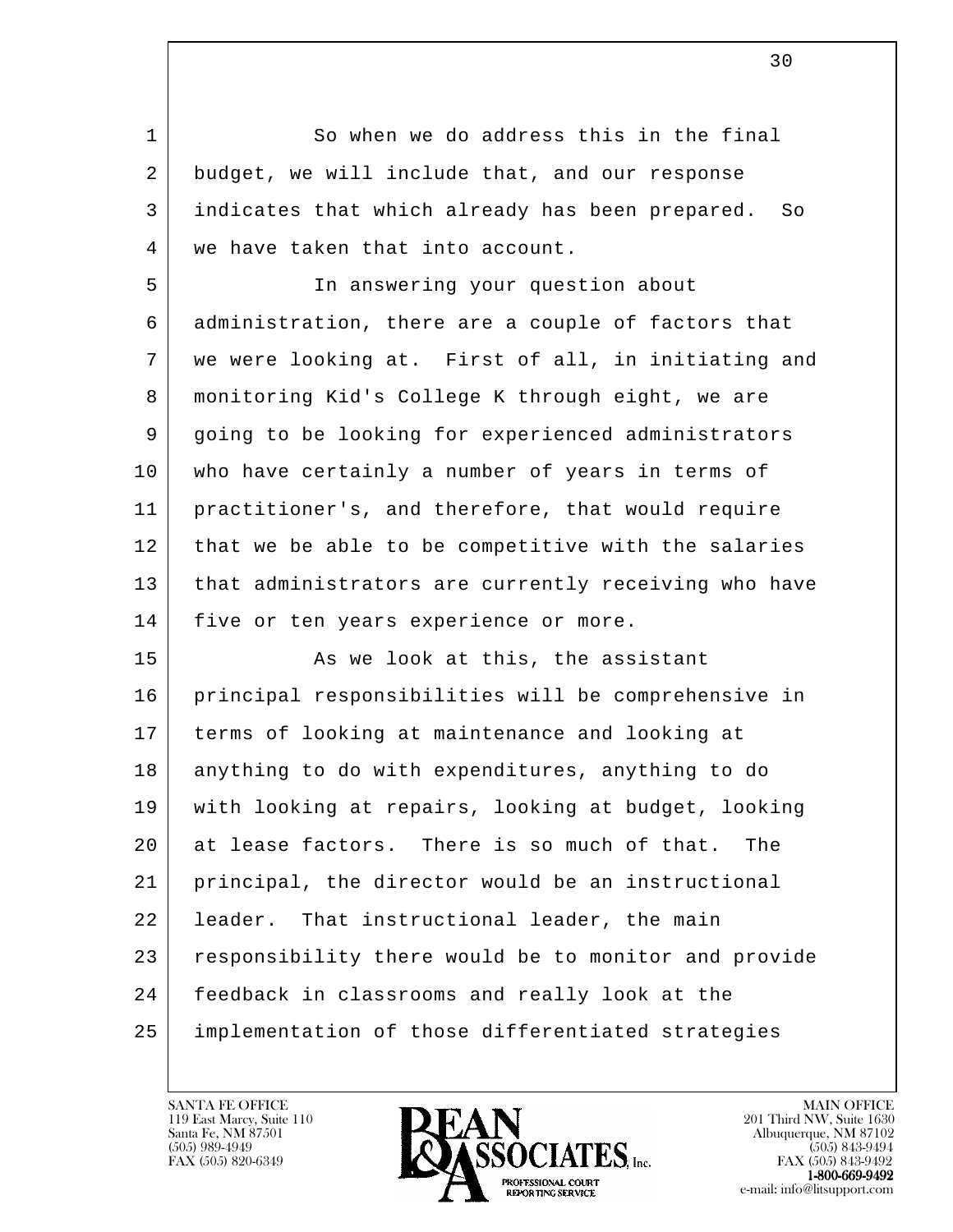| $\mathbf 1$ | that are so important to the success of the school.  |
|-------------|------------------------------------------------------|
| 2           | So therefore when we actually -- and as I            |
| 3           | said, we were estimating, but there will be a        |
| 4           | balance, and there will also be a graduated approach |
| 5           | to looking at the salaries once that director is     |
| 6           | hired and going from what we know, because we are    |
| 7           | looking at, as I said, differentiated                |
| 8           | responsibilities.                                    |
| 9           | MS. SHEARMAN: I appreciate that                      |
| 10          | information, but I have to say, I believe if I were  |
| 11          | an instructor, a teacher at your school, and I       |
| 12          | looked at this budget or if I was considering        |
| 13          | applying to your school and I saw that the           |
| 14          | principal, the director, started at 70,000 the first |
| 15          | year and went to 85 the second year, the assistant   |
| 16          | principal starts at 55 and goes to 75 the second     |
| 17          | year, I would be hard pressed to be satisfied.       |
| 18          | MS. SANCHEZ: I totally understand that.              |
| 19          | Once again, these are estimates. When we actually    |
| 20          | work on the final budgets, that will reflect the     |
| 21          | true figures. And we will certainly look at that     |
| 22          | balance in the three year expectations and salaries, |
| 23          | and then looking at administration. So we            |
| 24          | appreciate the feedback and your questions.          |
| 25          | Thank you very much.<br>MS. SHEARMAN:                |
|             |                                                      |

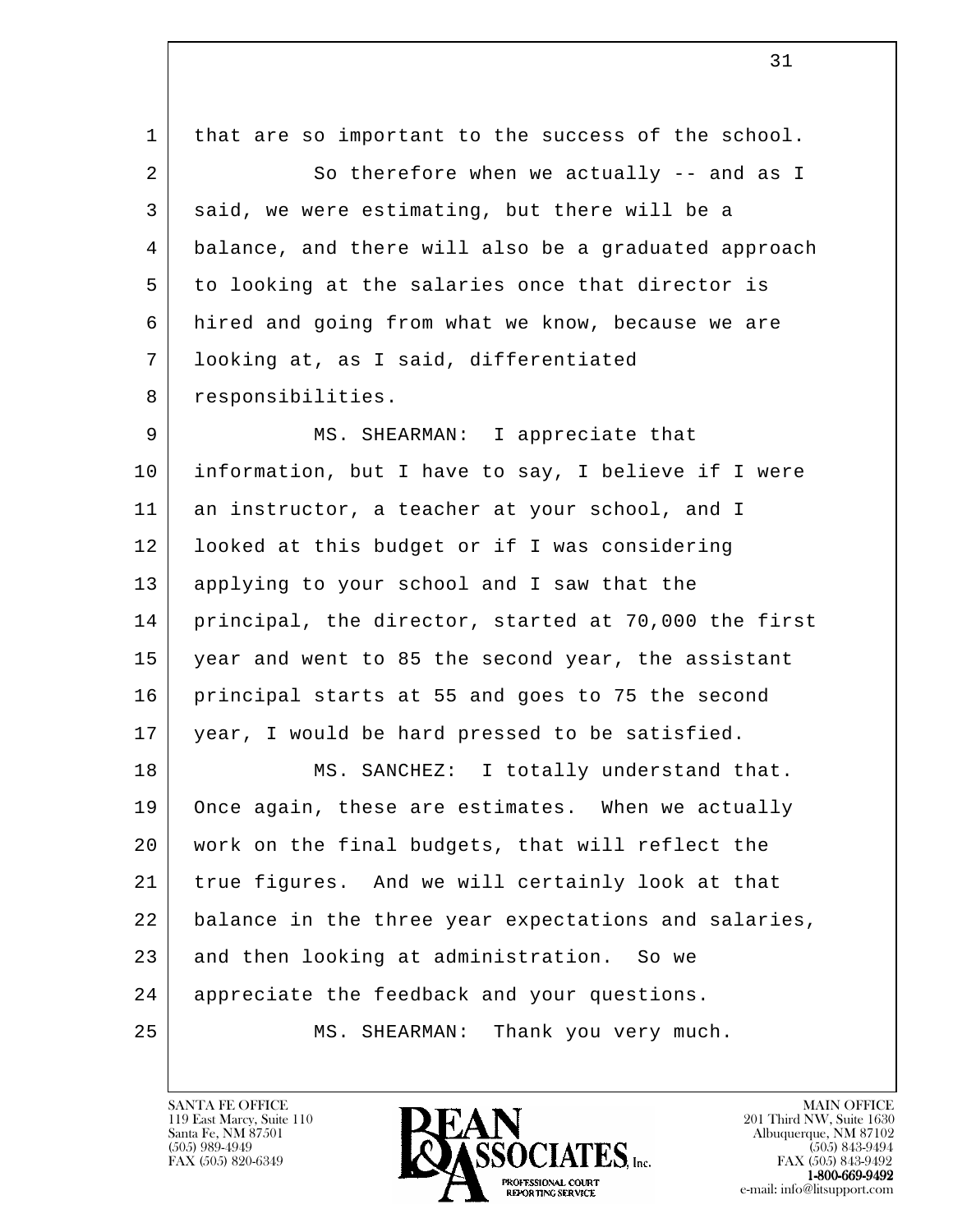l 1 My second question, on page 21 of the 2 application -- let me get there, too. It's on the 3 comparison with other schools. 4 MS. SANCHEZ: Are we talking about the AYP 5 | school designation? 6 MS. SHEARMAN: Yes. You have quite a 7 number of schools. May I ask if any of those are 8 | charter schools? 9 MS. SANCHEZ: No. As far as we will be 10 looking at the Albuquerque cluster, these are all 11 public schools. And these, the Rio Grande cluster, 12 | the schools listed elementary school, middle school, 13 and high school, are all public schools. 14 MS. SHEARMAN: May I ask why there are no 15 charters? 16 MS. SANCHEZ: We at the time were making a 17 case for the need to create a charter school that 18 | would meet the needs of these children that are 19 currently in a public setting. We did not want to 20 be in competition with any other charter school, and 21 as we look at next steps, we will certainly look at 22 | those charters that are currently in existence in 23 those areas. 24 I am aware of some charters at this point, 25 and we will certainly provide their status in terms

119 East Marcy, Suite 110<br>Santa Fe, NM 87501

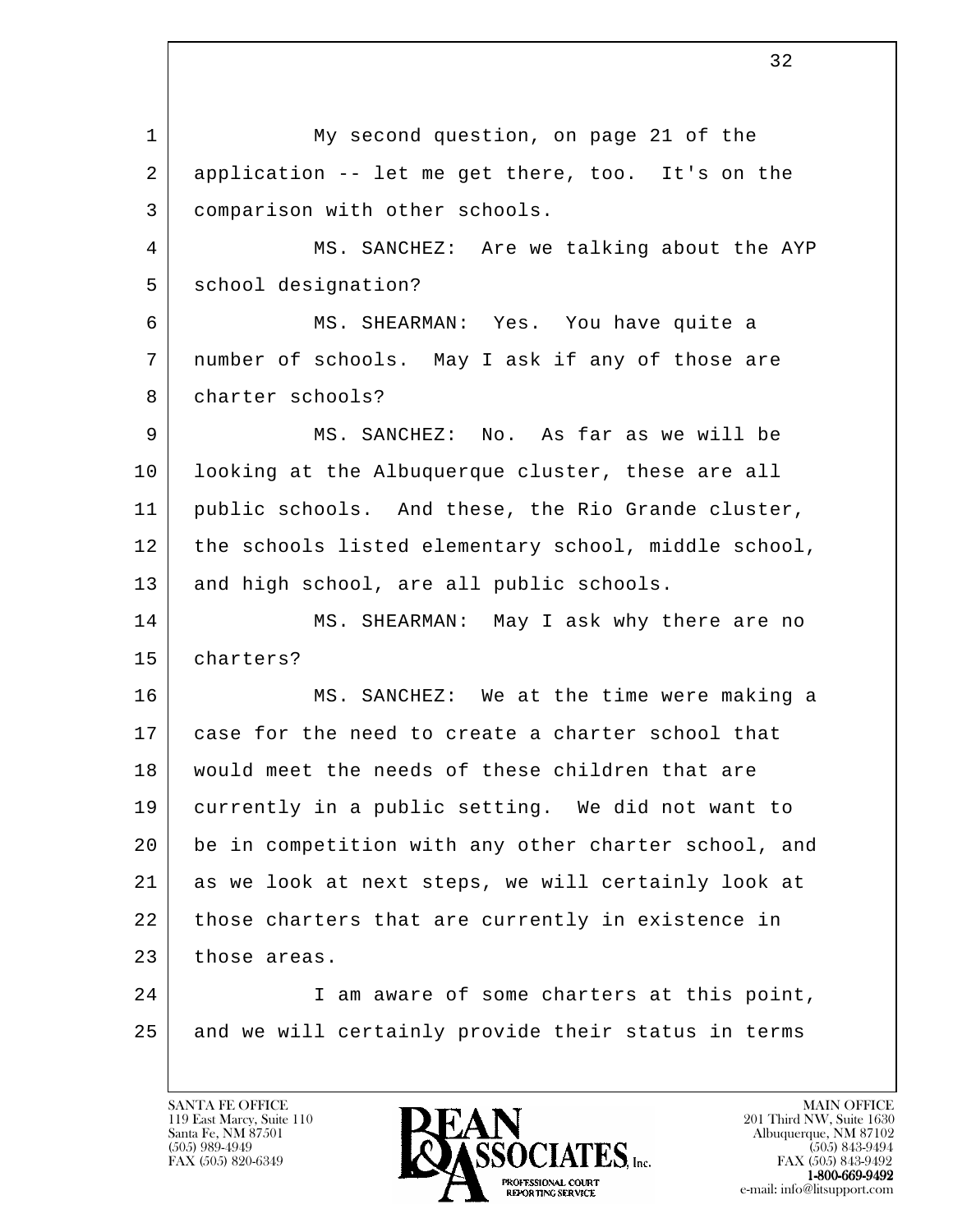1 of meeting AYP.

| 2  | MS. SHEARMAN: Thank you. My third                    |
|----|------------------------------------------------------|
| 3  | question, back to the budget -- go a little more.    |
| 4  | Under land -- pardon me -- rental, land and          |
| 5  | building, on the budget, year one it shows 30,000.   |
| 6  | The narrative in your application on page 48 --      |
| 7  | MS. SANCHEZ: Go ahead.                               |
| 8  | MS. SHEARMAN: -- I believe it shows                  |
| 9  | \$113,000 for the first year.                        |
| 10 | MS. SANCHEZ: Let me look at that. Let me             |
| 11 | begin by stating that we are going to look at        |
| 12 | leasing a building for our school. And once again,   |
| 13 | when we were looking at that cost, we were           |
| 14 | estimating the cost for the lease to be at a range.  |
| 15 | The first year, as we look at what that would cost,  |
| 16 | that included possibly land and buildings as well.   |
| 17 | I feel like that is quite high.                      |
| 18 | When we look at the actual five year                 |
| 19 | budget, if you look at the line item for leasing,    |
| 20 | that is absolutely more reasonable. So I think that  |
| 21 | was an over estimate on our part, and we are looking |
| 22 | at leasing, and hoping that what we had listed is    |
| 23 | much closer to what we will be paying. And so if we  |
| 24 | look at that five year budget, I think that will     |
| 25 | reflect what I am talking about. That is not         |

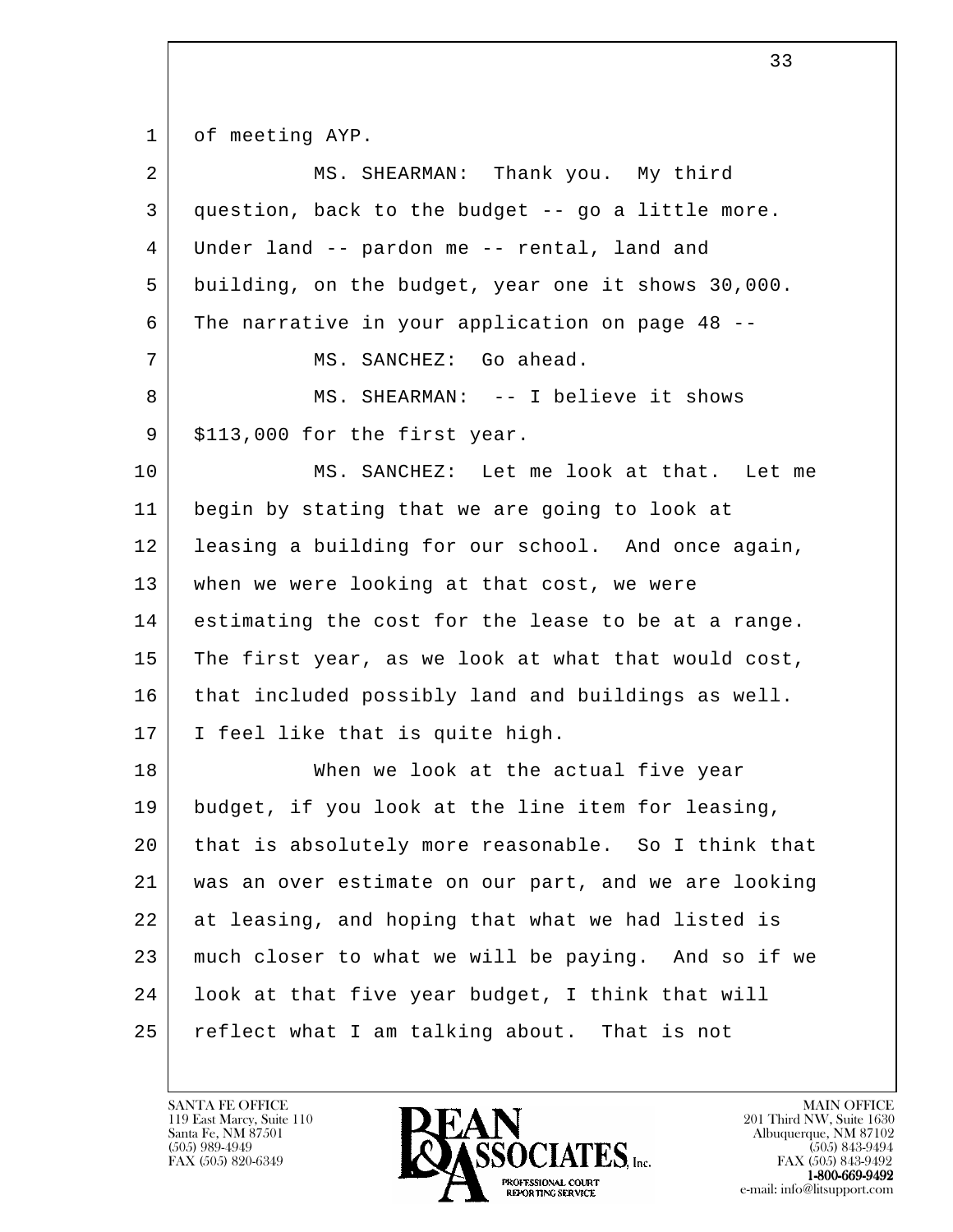l 1 correct. That amount is not correct. 2 MS. SHEARMAN: Year one you start with 3 30,000. Year two it goes to 50,000, 55, 70, and 4 stays at 70. Do you think you can get an adequate 5 facility for \$30,000 a year? 6 MS. SANCHEZ: We are currently looking at 7 possibilities and trying to be realistic, but we 8 knew that our first year we had to be conservative 9 in terms of what we would be able to spend looking 10 at an operational budget. So we are at this point 11 still looking at sites, looking at the cost of 12 lease, what a lease would cost per year and what we 13 could afford. 14 MS. SHEARMAN: You know, we have heard 15 horror stories about schools that started in chicken 16 coops and those kinds of things years ago. We 17 certainly don't want our kids in that situation. 18 MS. SANCHEZ: Absolutely not. We have 19 very high expectations, but we appreciate your 20 concern. 21 MS. SHEARMAN: My last question has to do 22 with, I have heard several of your presenters, you 23 all spoke about it and several of your presenters 24 | spoke about it, classes for families. 25 | MS. CHAVEZ: May 1?

34

119 East Marcy, Suite 110<br>Santa Fe, NM 87501

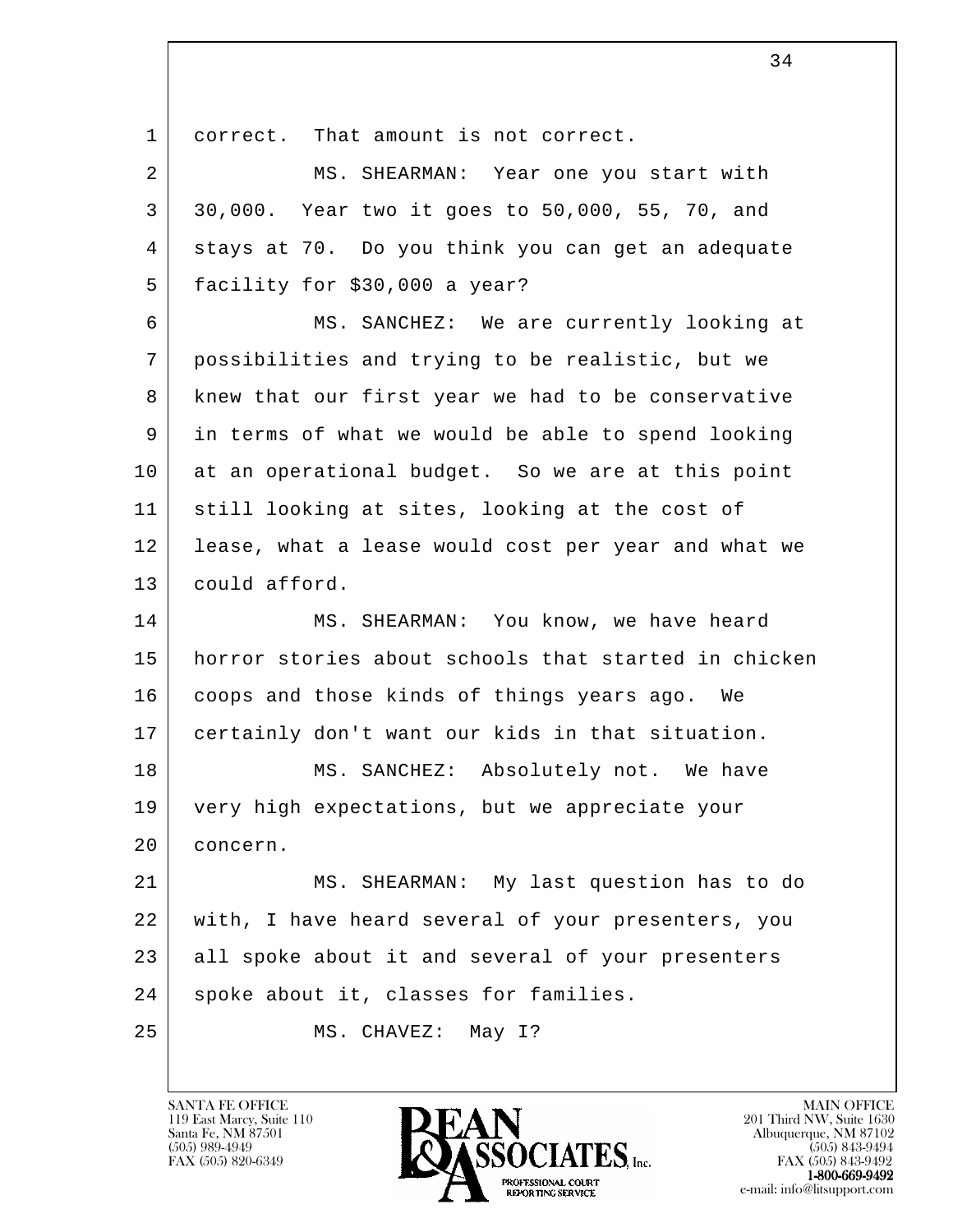| $\mathbf 1$ | MS. SHEARMAN: Can you do that?                       |
|-------------|------------------------------------------------------|
| 2           | MS. CHAVEZ: Actually part of what that is            |
| 3           | is part of your parent involvement program.<br>And   |
| 4           | what that means is you would have a variety of       |
| 5           | workshops that are going on. Are you talking about   |
| 6           | the workshops or are you talking about the actual    |
| 7           | classes like the ESL?                                |
| 8           | MS. SHEARMAN: Classes.                               |
| 9           | MS. CHAVEZ: Yes. We can actually have                |
| 10          | parents come on site and actually bring on someone   |
| 11          | who will teach ESL classes or also teach classes for |
| 12          | GED, and parents can come in the evenings and        |
| 13          | actually take some of these classes. We could        |
| 14          | possibly open up the computer lab in case parents    |
| 15          | wanted to come in in the evening and be able to      |
| 16          | learn more on how to use computers. So that we       |
| 17          | would like to be able to use our facility so that    |
| 18          | also we can extend that into our community.          |
| 19          | MS. SHEARMAN: Well, I think my question              |
| 20          | is who is paying for it.                             |
| 21          | DR. DURAN: May I interject? Mr.                      |
| 22          | Chairman, Members of the Commission, under New       |
| 23          | Mexico law, anyone who does not have a diploma or    |
| 24          | GED can receive SEG. So you can be 50 years old, 60  |
| 25          | years old. I don't know of anyone that's 60 years    |

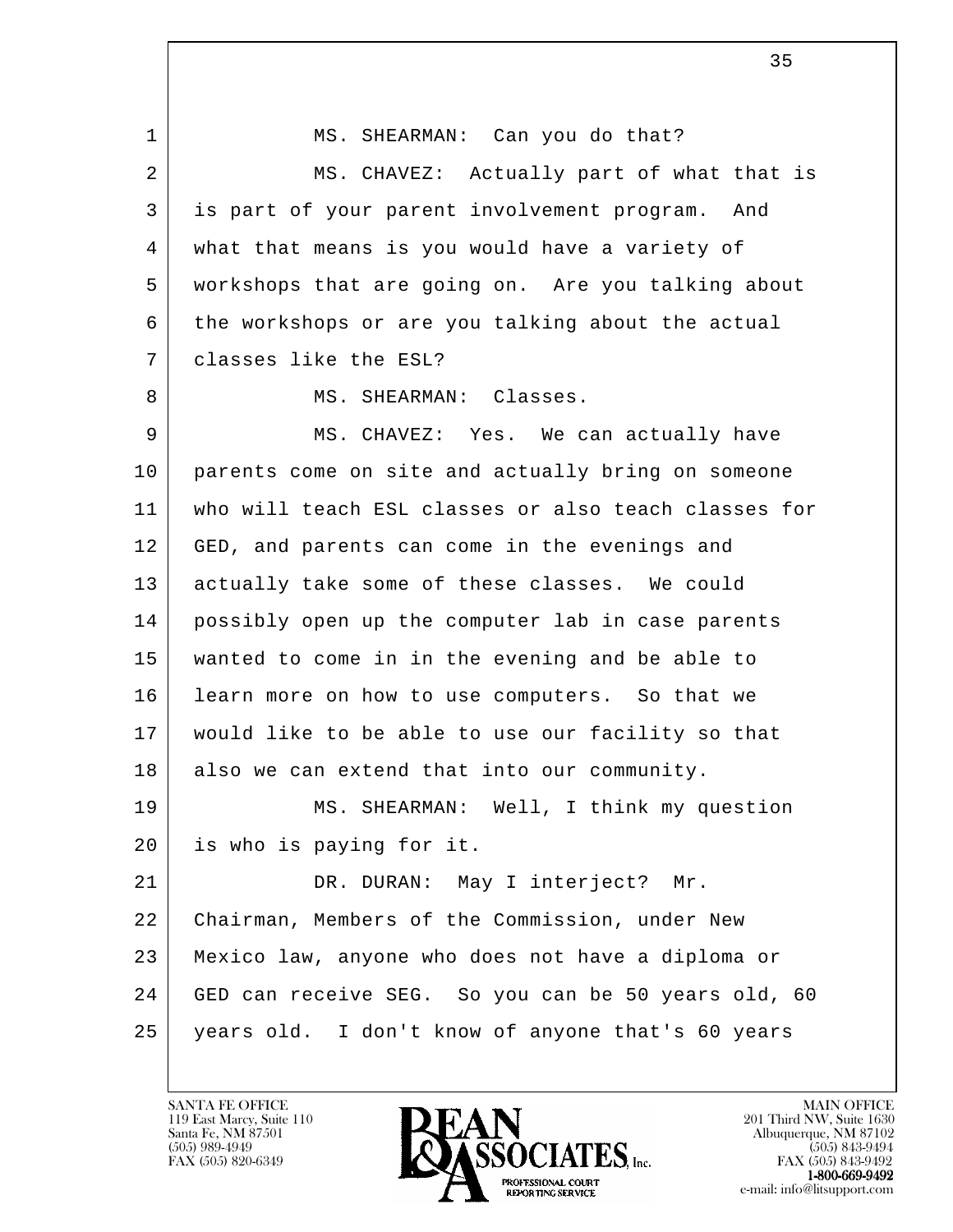l 1 old, but you can be 60 years old and be eligible for 2 SEG as long as you don't have a high school diploma. 3 MS. SHEARMAN: I learn something new every 4 day. Thank you. 5 DR. DURAN: You're welcome. 6 MS. SANCHEZ: May I add one thing. We 7 also are looking at making a connection with CNM, 8 South Valley CNM that does offer these classes, just 9 creating an awareness and connection for our 10 families so those classes could either be on site 11 once our school is in place, and/or go to CNM South 12 Valley, which I know is a very viable option. 13 Sometimes parents don't know that it is or they 14 don't feel comfortable going, so we would be that 15 liaison to make that happen for them. 16 MS. SHEARMAN: Thank you. 17 CHAIR GARRISON: Commissioner Krivitzky. 18 MS. KRIVITZKY: Good morning. I just had 19 a few questions about your calendar year, because it 20 is kind of unique. I mean, we used to have 21 year-round schools, but this is even a little more 22 different than that. Can you explain, you said your 23 | school year starts mid July; is that correct? 24 | MS. SANCHEZ: Yes, ma'am. 25 MS. KRIVITZKY: Then you go through

119 East Marcy, Suite 110<br>Santa Fe, NM 87501

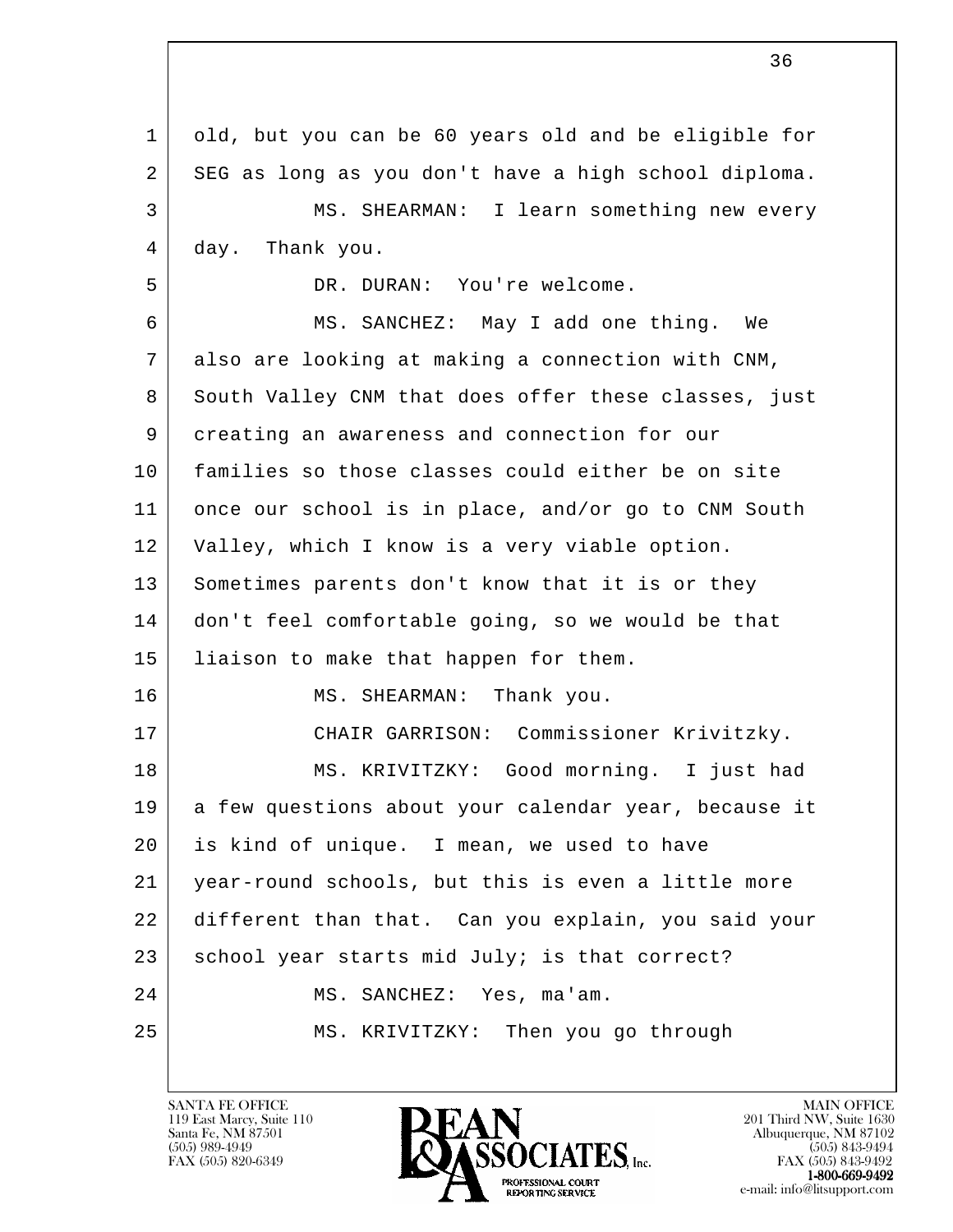l 1 June 30th? 2 MS. SANCHEZ: Yes. 3 | MS. KRIVITZKY: Then what about your 4 | teachers, their contract years is what, how many 5 days? 6 MS. SANCHEZ: We are still looking at 7 absolutely a minimum of 183 days, but within that 8 alternative calendar so to speak. The way it is set 9 up, you start up in July, around July 22nd, and then 10 you go for a reporting period of, it's approximately 11 | 12 weeks. Then there are smaller breaks for 12 students, parents, and staff. There would be a 13 break in October. I think around the 20th or so, a 14 two week break. Then we come back in in November, 15 where they are there all through November. Of 16 | course, Thanksgiving is a day that everyone gets. 17 We are on through December. Then a two week break 18 in December. 19 We come back approximately January 4th, go 20 all of January, February, and March. And then there 21 is another two week spring break, and then we would 22 continue April, May, and June, mid June. 23 MS. KRIVITZKY: So it's sort of a modified 24 year-round schedule? 25 MS. SANCHEZ: Yes, ma'am.

119 East Marcy, Suite 110<br>Santa Fe, NM 87501

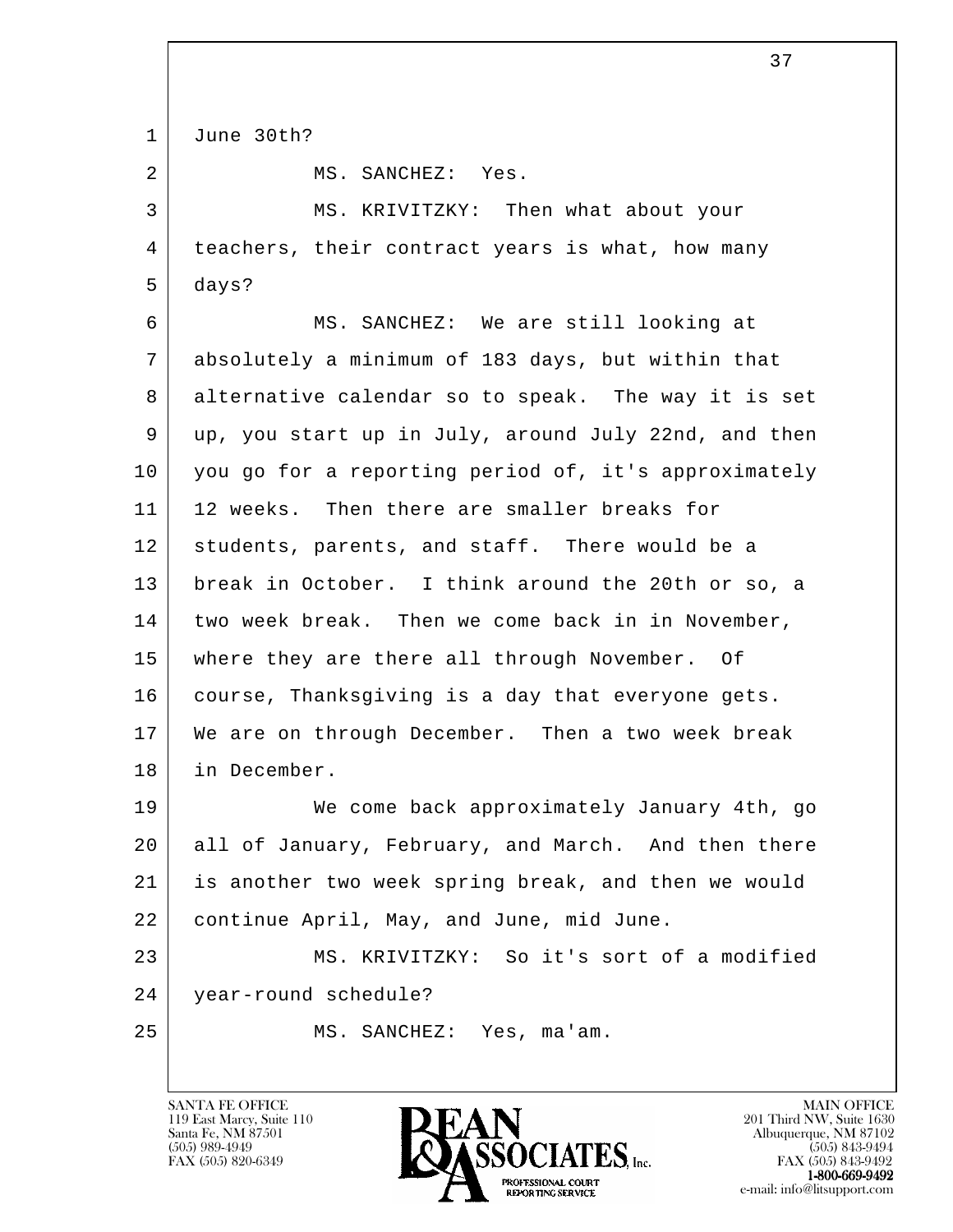l 1 MS. KRIVITZKY: It seems like that is -- I 2 know the local school district starts mid August, so 3 that would actually be like four extra weeks which 4 then you have taken up with additional breaks during 5 the school year? 6 MS. SANCHEZ: Yes, ma'am. 7 MS. KRIVITZKY: Okay. So you don't have 8 | to have any special compensation for your teachers 9 or anything, because I think the local school 10 district is 181 or 82 days. 11 MS. SANCHEZ: Yes, ma'am. 12 MS. KRIVITZKY: All right. Interesting, 13 thank you. 14 CHAIR GARRISON: Other questions? 15 Commissioner Bergman. 16 MR. BERGMAN: Having read the application 17 and read the preliminary analysis, I know you are 18 going to respond to the preliminary analysis in the 19 next few days, but on page 33 of your application, 20 it was pointed out that you had made a reference to 21 the district, and we assume that was APS. You are a 22 stand alone school? 23 MS. SANCHEZ: Absolutely, and we are 24 applying to the state. Yes, thank you. 25 MR. BERGMAN: And actually Commissioner

119 East Marcy, Suite 110<br>Santa Fe, NM 87501

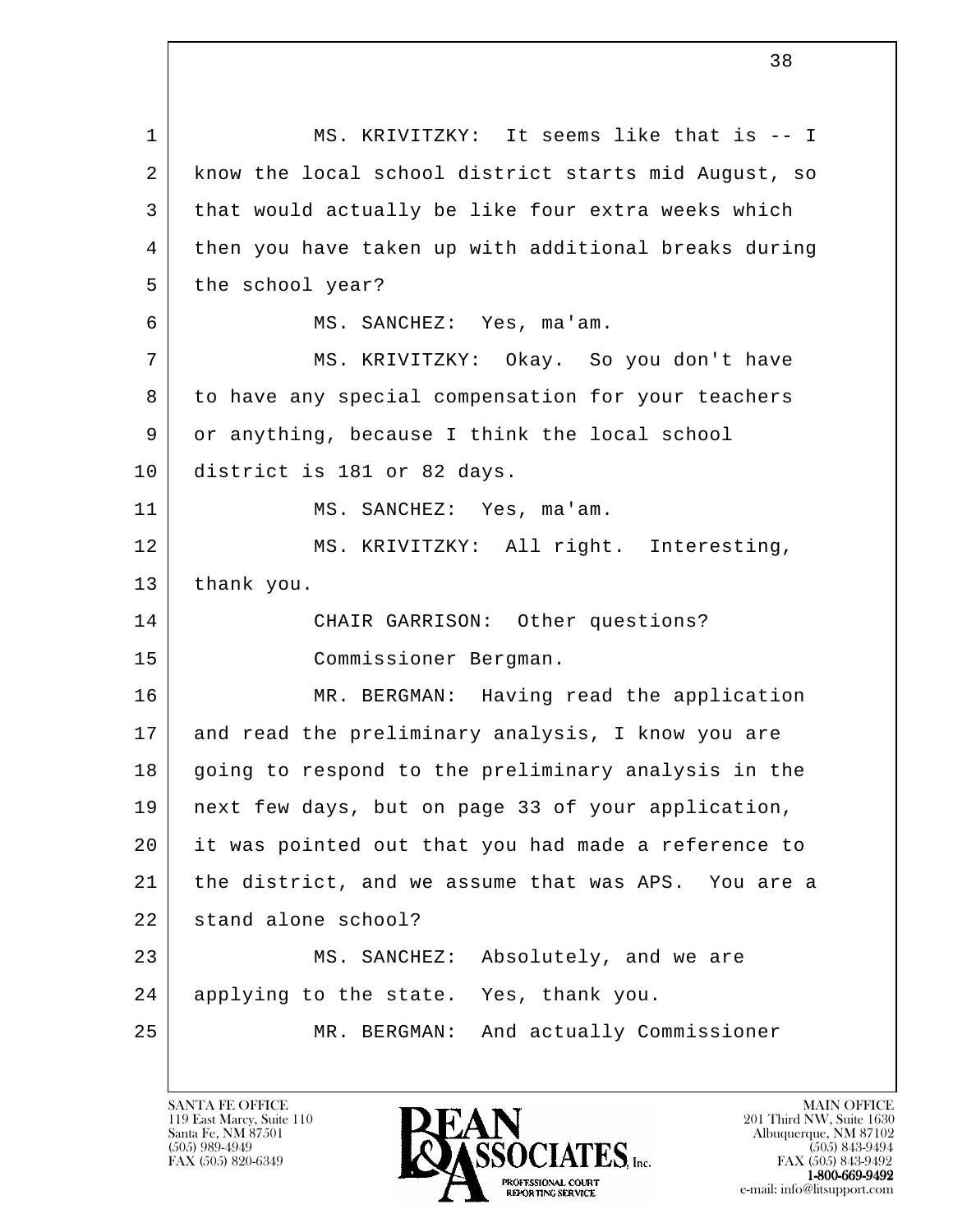1 Shearman touched on several of my questions. So I 2 guess a free and appropriate education applies to 3 just about anybody then.

 4 I think that's all I have got. Thank you. 5 MR. GANT: I have a couple questions if I 6 may. First of all, the gentleman that spoke earlier 7 said he went to Kid's College. Explain. You must 8 have something to do with that.

9 MS. SANCHEZ: Yes. That I would say up 10 until 2008, two years ago actually, we had a 11 collaboration that was working with CNM, the county, 12 and schools from the Rio Grande cluster. So we 13 provided a four to six week program for students 14 from schools, surrounding schools in the area. And 15 so the experience that the young man spoke to was 16 the opportunity that he had to attend phase one, 17 phase two, and phase three of Kid's College that was 18 really the foundation for the idea of actually 19 creating a school that would allow children this 20 | opportunity year round.

l 21 Our feedback was very positive. Children 22 were really excited. Parents kept saying, could we 23 do this? When are you going to make this a real 24 school where our children can go all the time? So 25 that was the reference that that young man was

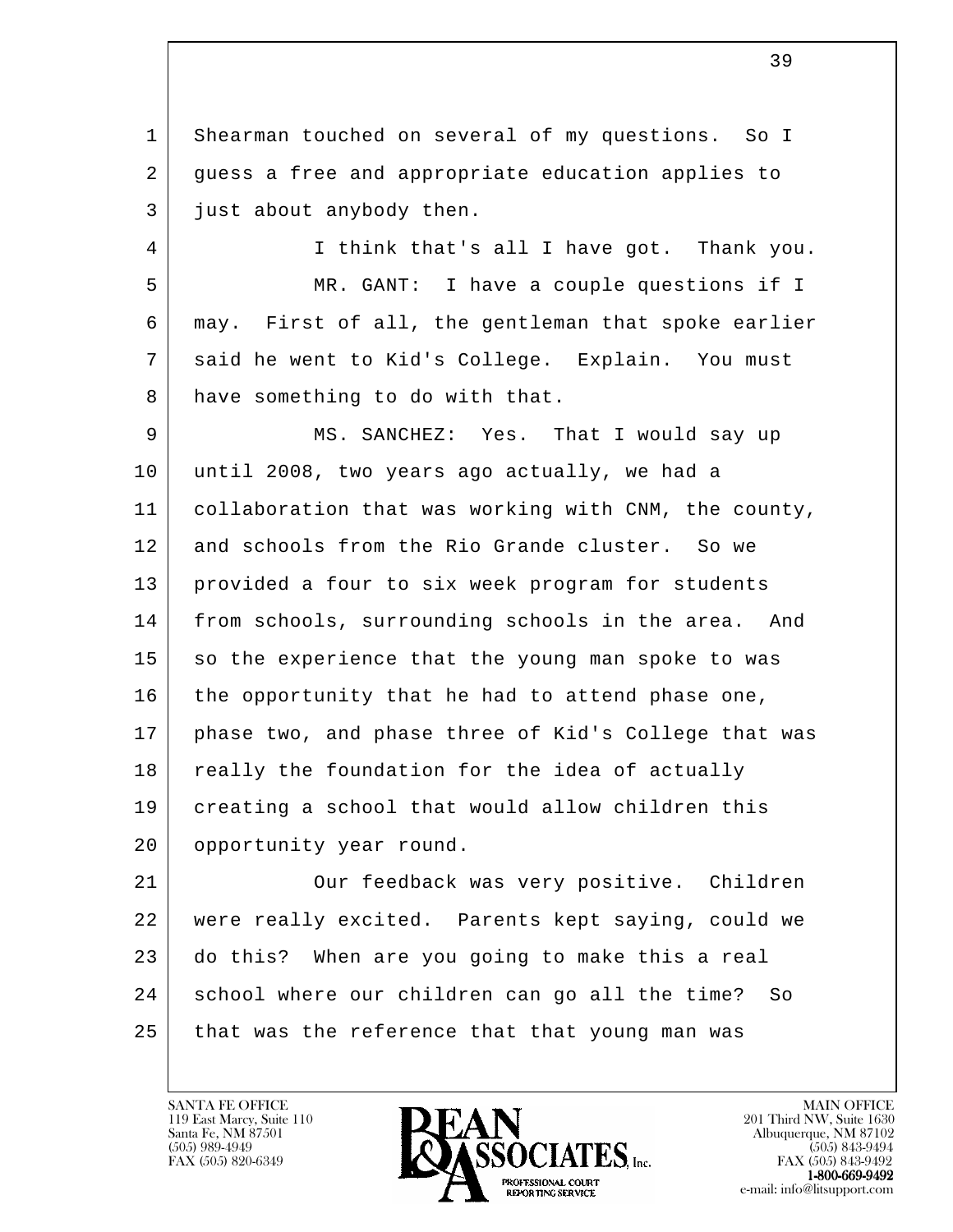| 1              | making.                                                |
|----------------|--------------------------------------------------------|
| $\overline{a}$ | MR. GANT: Okay. Getting back to                        |
| 3              | Commissioner Krivitzky's questions about your          |
| 4              | schedule. During the breaks, you talk about one in     |
| 5              | October, I believe it was two weeks.                   |
| 6              | MS. SANCHEZ: Yes, sir.                                 |
| 7              | MR. GANT: Are you going to offer classes               |
| 8              | to students who are falling behind or what?            |
| 9              | MS. SANCHEZ: Yes, sir. Not only will we                |
| 10             | offer classes for perhaps families who might not be    |
| 11             | able to find care for their children, so we would      |
| 12             | have an intersession period, and we would look at      |
| 13             | staff who is currently on board at Kid's College,      |
| 14             | and we would look at reading, writing, and language    |
| 15             | arts. We would also look at the area of math for       |
| 16             | intervention classes, small group extensions where     |
| 17             | children would have quality time to make that growth   |
| 18             | or get that extra small group intervention.            |
| 19             | In addition, we will be doing that daily               |
| 20             | if those children are able to come early during the    |
| 21             | day or after school. So we would not just close        |
| 22             | There would be actual opportunities for those<br>down. |
| 23             | students who needed that, to attend through that       |
| 24             | period of time.                                        |
| 25             | All right. You are going to<br>MR. GANT:               |

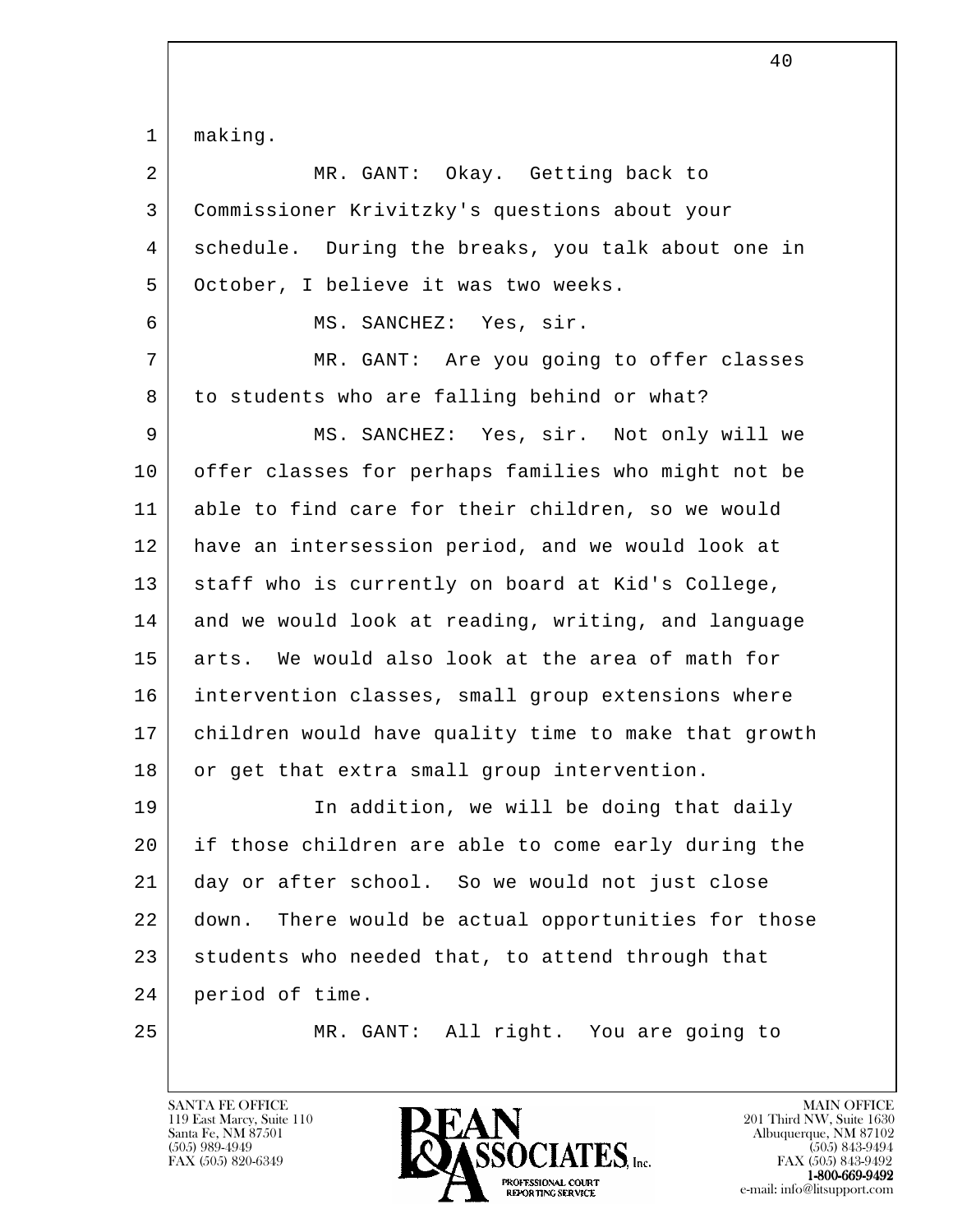l 1 have instructors, teachers, of course. Are they 2 going to be the same teachers that are during the 3 regular sessions, or are other teachers coming in? 4 | How are you going to compensate that? 5 MS. SANCHEZ: Quite frankly, we prefer 6 they be the same teachers who are at the school, 7 because they will know the curriculum. They will be 8 trained. They will have the strategies. So in that 9 case we would look at stipends for those teachers 10 | who are willing and able to provide that 11 instruction. 12 MR. GANT: Page 89, facilities, this is a 13 | K to 8, and I looked over your square footage which 14 comes up to 30,000 square feet, and I could not -- 15 these are elementary children. I don't see a 16 | playground in there. 17 MS. SANCHEZ: Well, that, of course, has 18 been one of our discussions. And we are certainly 19 looking at, when we look at a location, that we are 20 able to either first of all locate near and close to 21 a city park, and/or if that is not possible, we will 22 have to discuss and look at what minimum facilities 23 would be available for children to play, because we 24 know play certainly is so important to children. 25 But as we are looking at location, we are looking at

119 East Marcy, Suite 110<br>Santa Fe, NM 87501

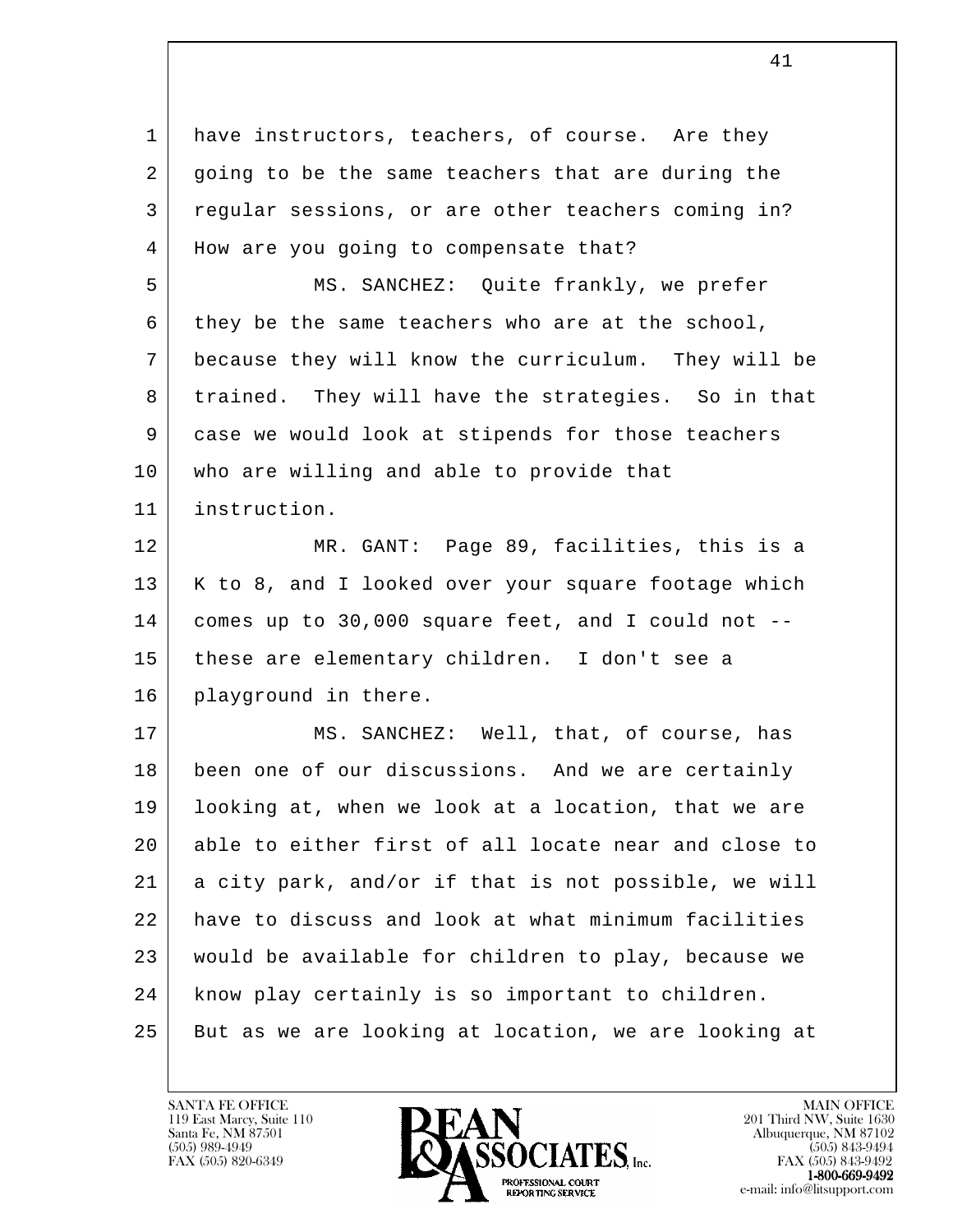l 1 sites that are close to a park or perhaps even 2 another school that might allow us to use their 3 playground. 4 MR. GANT: You talk about, on page 33, the 5 possibility of having preschool. 6 MS. SANCHEZ: Yes, sir. 7 MR. GANT: Why don't you just consider it 8 in this application? 9 | MS. SANCHEZ: We were, quite frankly we 10 really wanted to include that, but once again, we 11 were being conservative with our first year. I know 12 there is possible state funding for a preschool, and 13 certainly we are exploring what that would look like 14 and if that would be possible, because we truly 15 believe in early intervention. The sooner we get 16 those children and their families with us, the 17 sooner we are able to impact their learning and make 18 it a successful learning. 19 MR. GANT: What do you consider, what do 20 you believe will be the percentage of students 21 attending the school who are ELL? 22 MS. SANCHEZ: If I look at the stats for 23 the area, I would venture to say that at least 24 probably, probably maybe half of our population 25 would be ESL, but ELL, English language learning,

119 East Marcy, Suite 110<br>Santa Fe, NM 87501

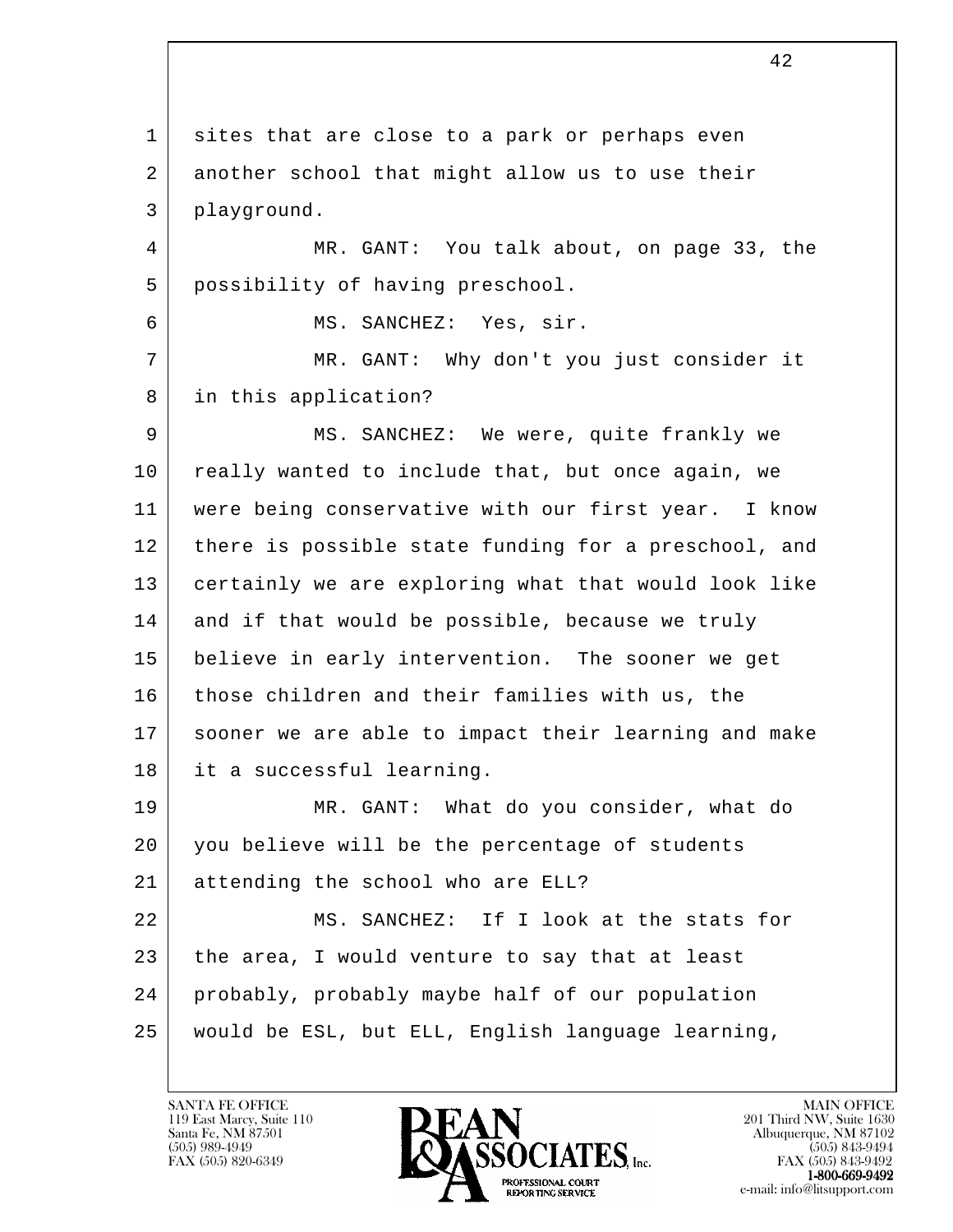1 | those, but we would not be limited to serving those 2 children, because our curriculum is one that 3 addresses the needs of all children, but I am 4 | figuring about that.

 5 MS. SEDILLO: May I? I would also like to 6 clarify the difference between ESL and ELL. ESL are 7 English as a second language. According to 8 whichever test you are giving, the scoring would be 9 a one or a two or a three. When you have children 10 who are moving into the higher level of the three, 11 into the four, they are considered English language 12 learners. So you may have a student who does not 13 speak Spanish at all, but who has not really 14 qualified high enough on the test, and there might 15 be some Spanish that is spoken in the home, but then 16 they would be considered an English language 17 learner.

18 MR. GANT: Where I am going with this is 19 your desire to do sheltered English and an 20 institutional approach, is the majority of the kids 21 or students going to be in the sheltered --

l 22 MS. SEDILLO: I would say, yes, sheltered 23 practice is good for any student. They are included 24 with gifted students. I do shelter content with my 25 gifted students who are not ELL students, as well as

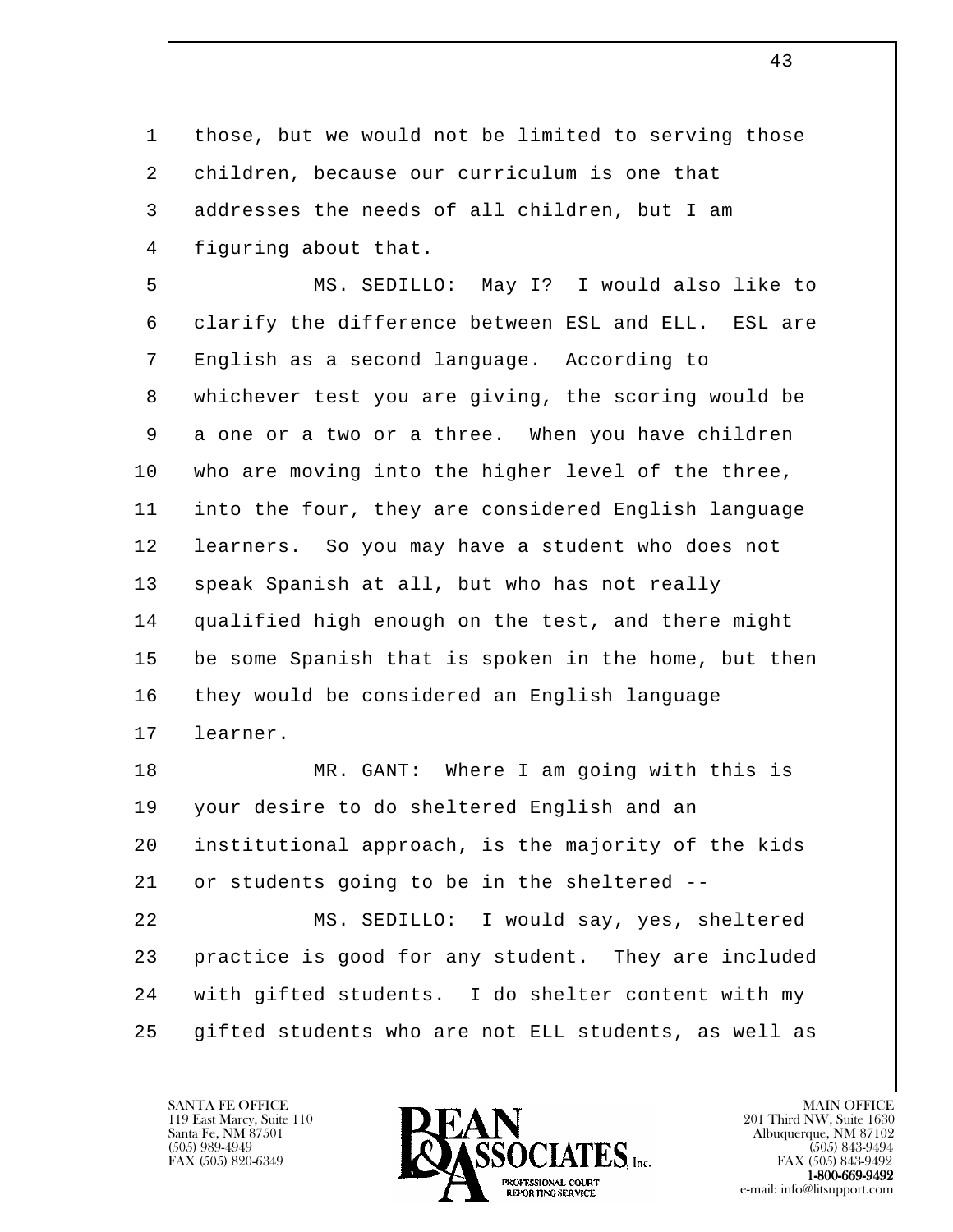l 1 | the ones who do ELL. They are best practices in 2 terms of using the multiple intelligences, the 3 modalities, guidance, acquisition, design, using 4 Chance, using body language, using higher level 5 content, so I don't see that as being a problem. 6 MR. GANT: Well, I was just noting it was 7 listed under special populations. It wasn't listed 8 anywhere else. 9 MS. SEDILLO: Okay. 10 MR. GANT: Okay. Last question, based 11 upon the fact that you did have a Kid's College 12 before, and you did say you are going to solicit 13 grants from the city and Bernalillo County, have you 14 even talked to these folks yet? Have you gotten any 15 verbals or anything from these folks? 16 MS. SANCHEZ: We did not list anyone in 17 particular, because we are still in the stages of 18 formulating. But I will say this to you, when we 19 looked at our staff and the operational budget that 20 we had, we are really looking to hire teachers who 21 can provide the instruction and who are already 22 trained. So that's why we are going to look at 23 highly qualified teachers who are certified, ESL 24 certified, regular ed, of course, certified in 25 | special ed. There are many teachers who have dual

44

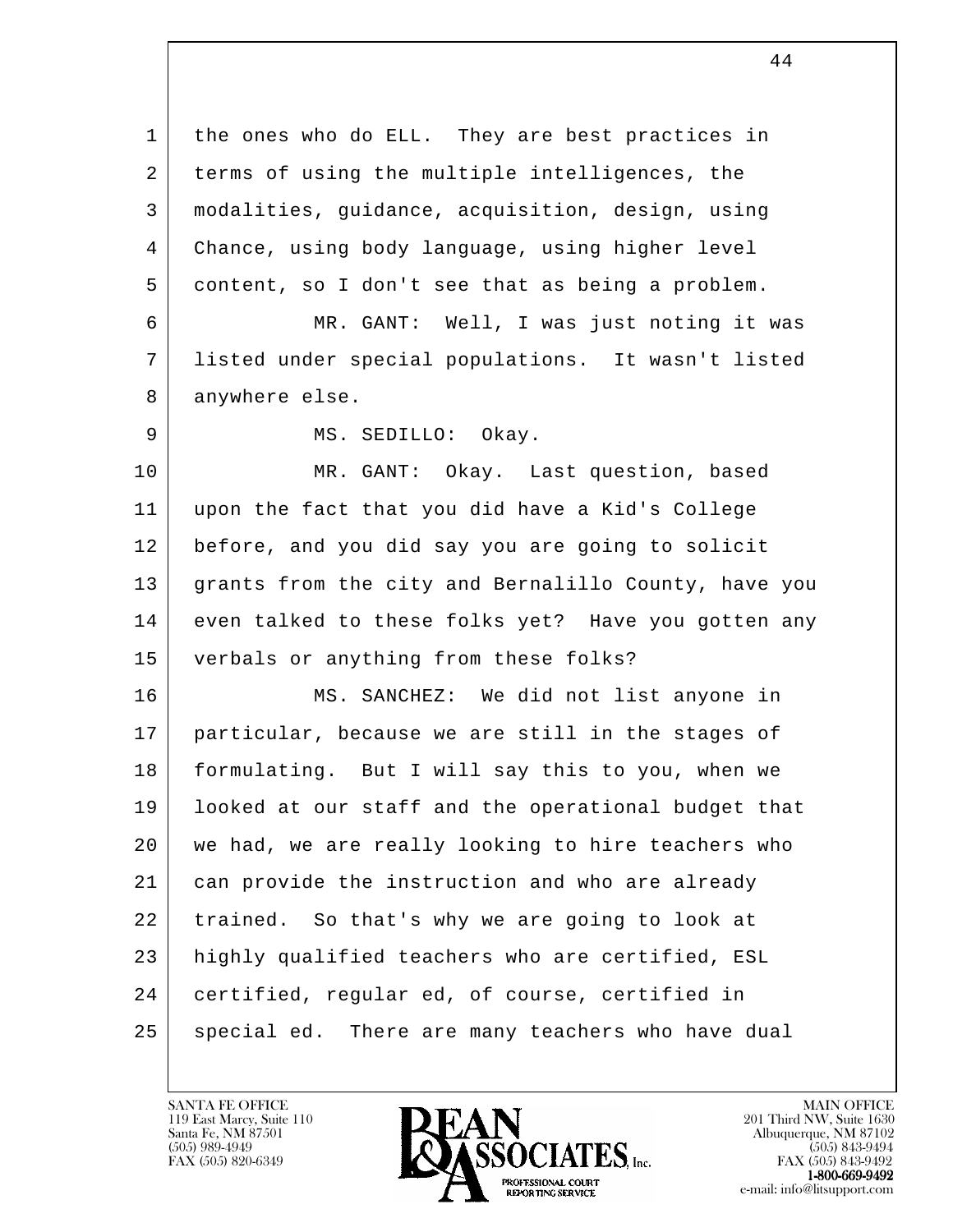l 1 certifications, so we tried to keep it within our 2 | operational budget. 3 MR. GANT: Thank you. 4 CHAIR GARRISON: Any other questions from 5 commissioners? 6 MR. BERGMAN: Mr. Chairman, actually I 7 | think I would look to address something. 8 CHAIR GARRISON: Commissioner Bergman. 9 MR. BERGMAN: You mentioned early 10 intervention, and I noticed on page 37 and page 38 11 of your application you did talk about tutoring. I 12 | think it's also important that the sooner you catch 13 a student that's struggling with a specific subject, 14 | that you need to intervene then. Obviously you have 15 | something in mind for tutoring. Can you just 16 briefly say how you are going to catch these kids 17 early enough to have an impact on them? 18 MS. SANCHEZ: Thank you so much for asking 19 that question. As I mentioned before, we will be 20 looking at data driven instruction. We are going to 21 be looking at formal and informal assessments. 22 People with experience can usually identify children 23 early on who are struggling perhaps in reading, 24 writing, or math. And so the minute that child is 25 identified and needing help, we will have small

119 East Marcy, Suite 110<br>Santa Fe, NM 87501

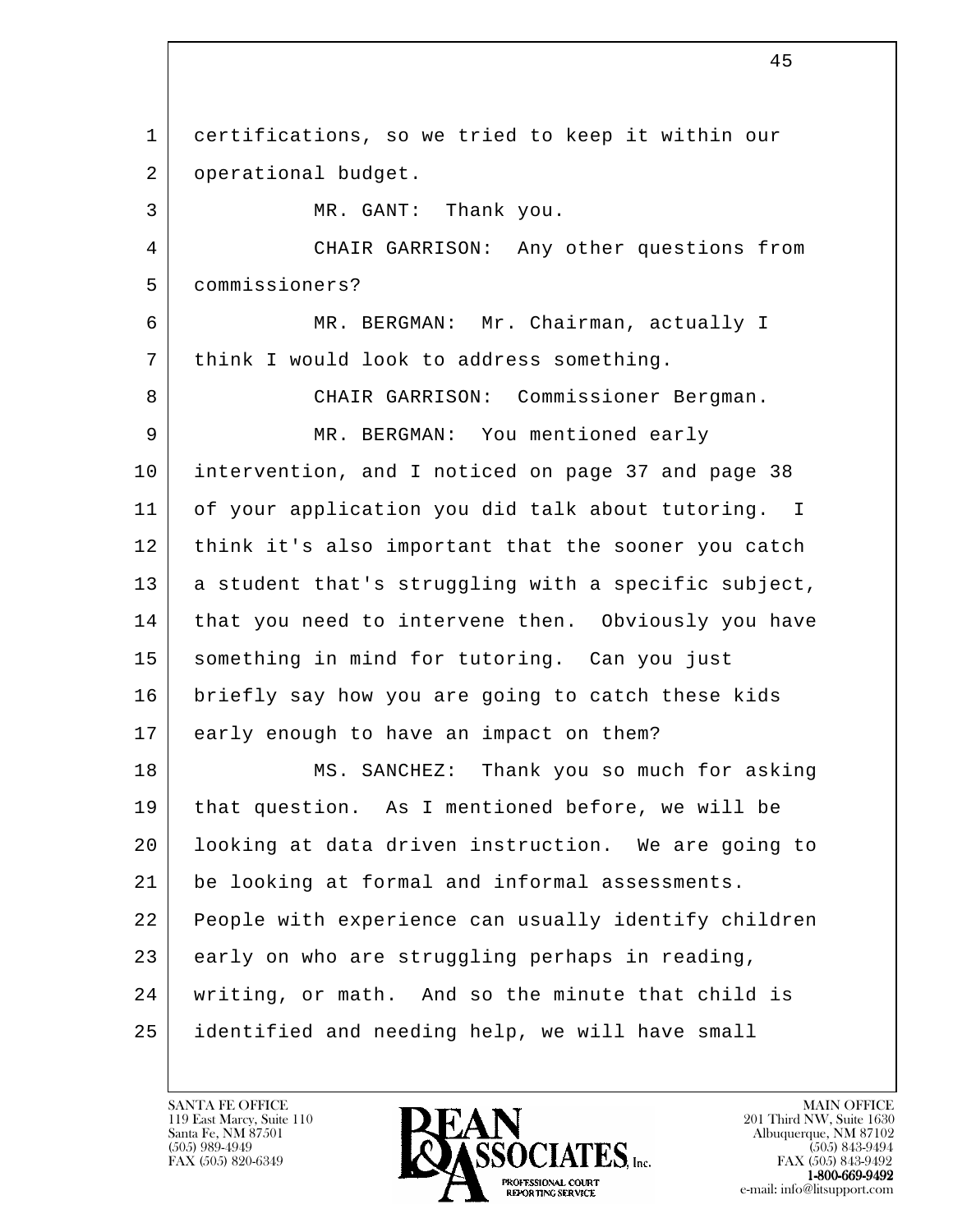| $\mathbf 1$ | group -- smaller group instruction for those         |
|-------------|------------------------------------------------------|
| 2           | children, one-on-one instruction.                    |
| 3           | We will engage the parent in saying we               |
| 4           | want to be able to help your child, so we really     |
| 5           | need him or her to be able to be with us from 3:30   |
| 6           | to 4:30. And if a child -- I think we are going to   |
| 7           | have the luxury, to be honest with you, to provide   |
| 8           | one-on-one if we need to do that and small group     |
| 9           | instruction of four or five students. So we would    |
| 10          | have people working in those areas.                  |
| 11          | We also hope, but we don't know yet, that            |
| 12          | we would be able to look at additional tier two      |
| 13          | interventions based on funding, using Fast Forward   |
| 14          | or Reading Assistant, which really works with        |
| 15          | children in those areas.                             |
| 16          | MS. CHAVEZ: Also keeping in mind that we             |
| 17          | will identify students that might be in need right   |
| 18          | at the kindergarten level, and those families that   |
| 19          | will be identified will be about 20, around the      |
| 20          | range of 20 with the ones who might need additional  |
| 21          | help. Those teachers will become involved            |
| 22          | immediately as they enter school in the kindergarten |
| 23          | level, but we will support them all through          |
| 24          | kindergarten, and if they need continued support, we |
| 25          | will support them on an individual basis,            |
|             |                                                      |

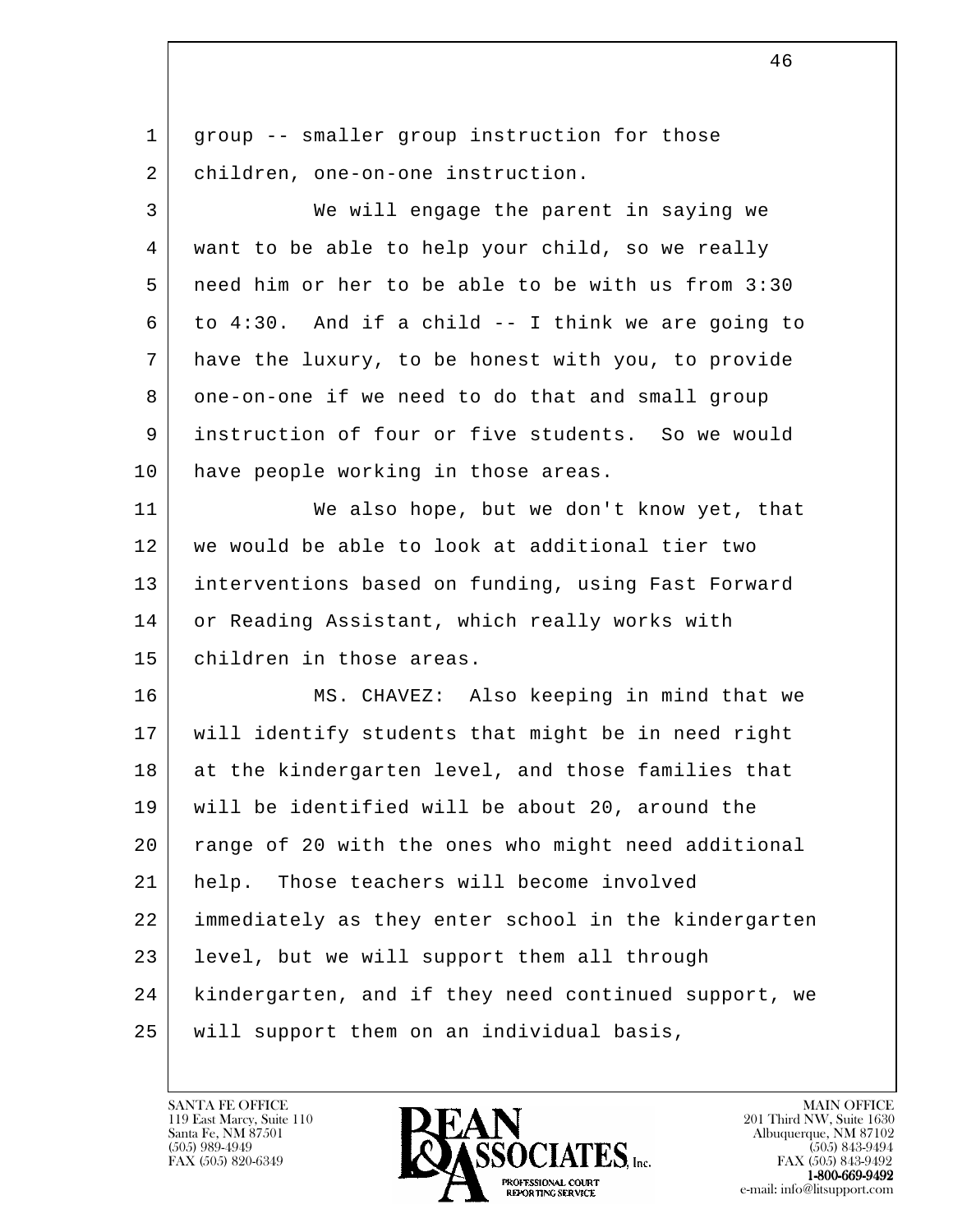1 one-on-one, in first grade.

| $\overline{a}$ | MS. SANCHEZ: We have also designated two             |
|----------------|------------------------------------------------------|
| 3              | educational assistants in our budget who we will be  |
| 4              | looking for who are trained in working with families |
| 5              | and giving parents the basics, the foundation and    |
| 6              | the know-how to believe that they themselves can     |
| 7              | help at home, by reading, by using small             |
| 8              | opportunities, every day opportunities, to help      |
| 9              | their children.                                      |
| 10             | MS. SEDILLO: I can't underscore the                  |
| 11             | importance of data driven instruction. We as         |
| 12             | teachers have had data for eons and eons, but what   |
| 13             | you do to make the data become information and how   |
| 14             | you use it as a prescriptive measure becomes very,   |
| 15             | very important.                                      |
| 16             | I have a student who I am thinking of in             |
| 17             | particular, and I know I shouldn't go off on a       |
| 18             | tangent, but this will show you. He comes from a     |
| 19             | home where he speaks only Spanish. He has been       |
| 20             | learning English for two years. When he first took   |
| 21             | the DVA this year, he was really down the tubes in   |
| 22             | the area of proficient.                              |
| 23             | We looked at the data together. He and I             |
| 24             | sat down and examined it. I looked from a            |
| 25             | prescriptive point, what did I need to do as a       |
|                |                                                      |

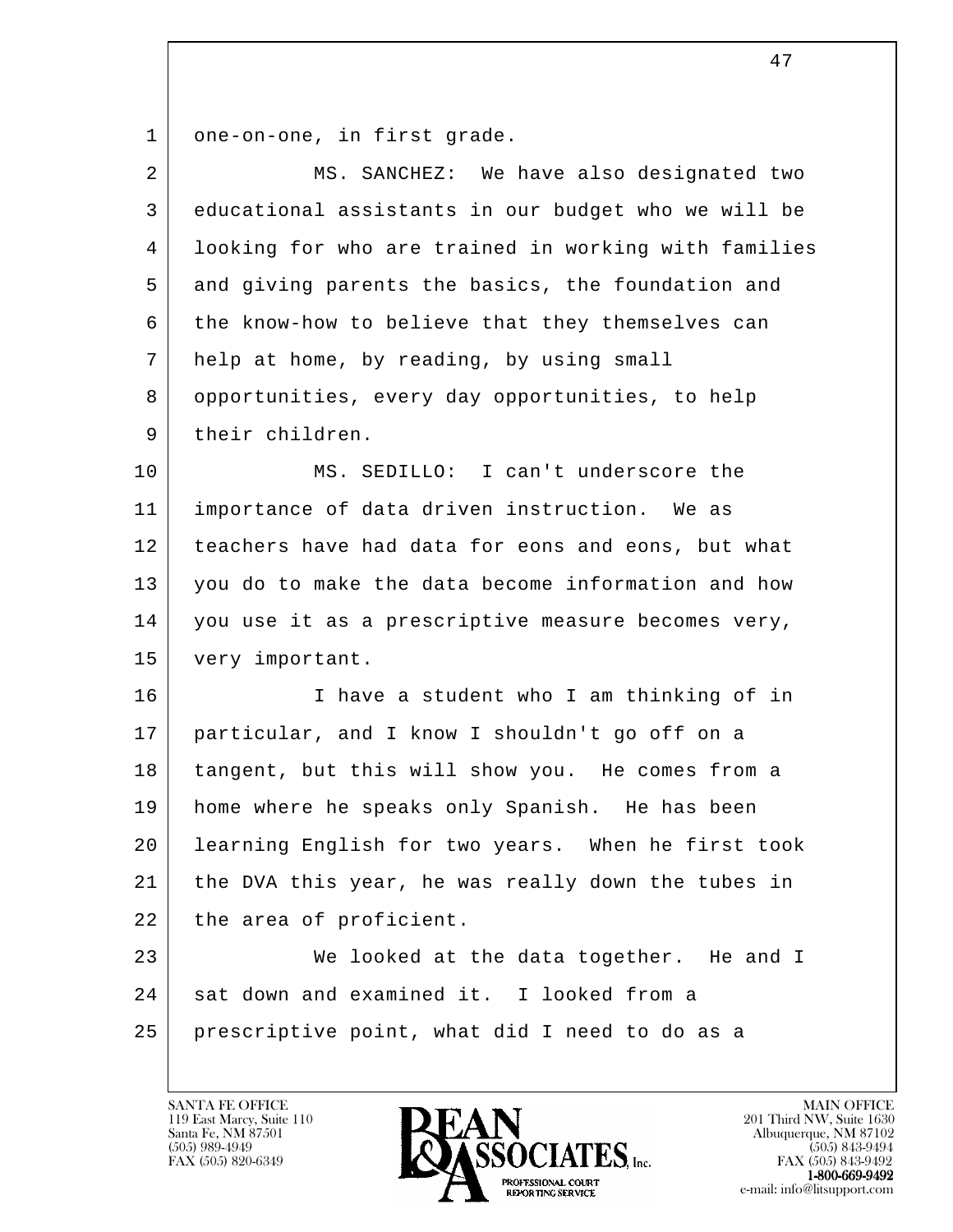l 1 teacher to ensure his success with the curriculum 2 and ensure that the standards were being met so that 3 he would understand them. I embedded that with my 4 other lessons as we continued to go on the helix. 5 I just saw his SBA scores. He was at the 6 advanced level in reading and English, and I am just 7 so thrilled I want to kiss him. But all of my 8 students had that success, because we are using the 9 data to let us know. It's like when you go to the 10 doctor and the doctor says, here is your blood work. 11 Well, what's causing your triglycerides to go 12 higher? What's causing your cholesterol to be so 13 high? 14 MR. BERGMAN: Thank you. I appreciate  $15$  that. 16 MS. SEDILLO: You're welcome. 17 CHAIR GARRISON: Any other questions? 18 The commission encourages continued public 19 input in writing until Friday, August 20th, at 5:00 20 p.m. Written comment should be sent to Public 21 Education Commission, Beverly Friedman, 300 Don 22 Gaspar Avenue, Santa Fe, New Mexico 87501. Or you 23 can e-mail comments to Beverly Friedman, and 24 Mr. Obenshain has some e-mail slips so I don't have 25 to read through that.

119 East Marcy, Suite 110<br>Santa Fe, NM 87501



FAX (505) 843-9492 e-mail: info@litsupport.com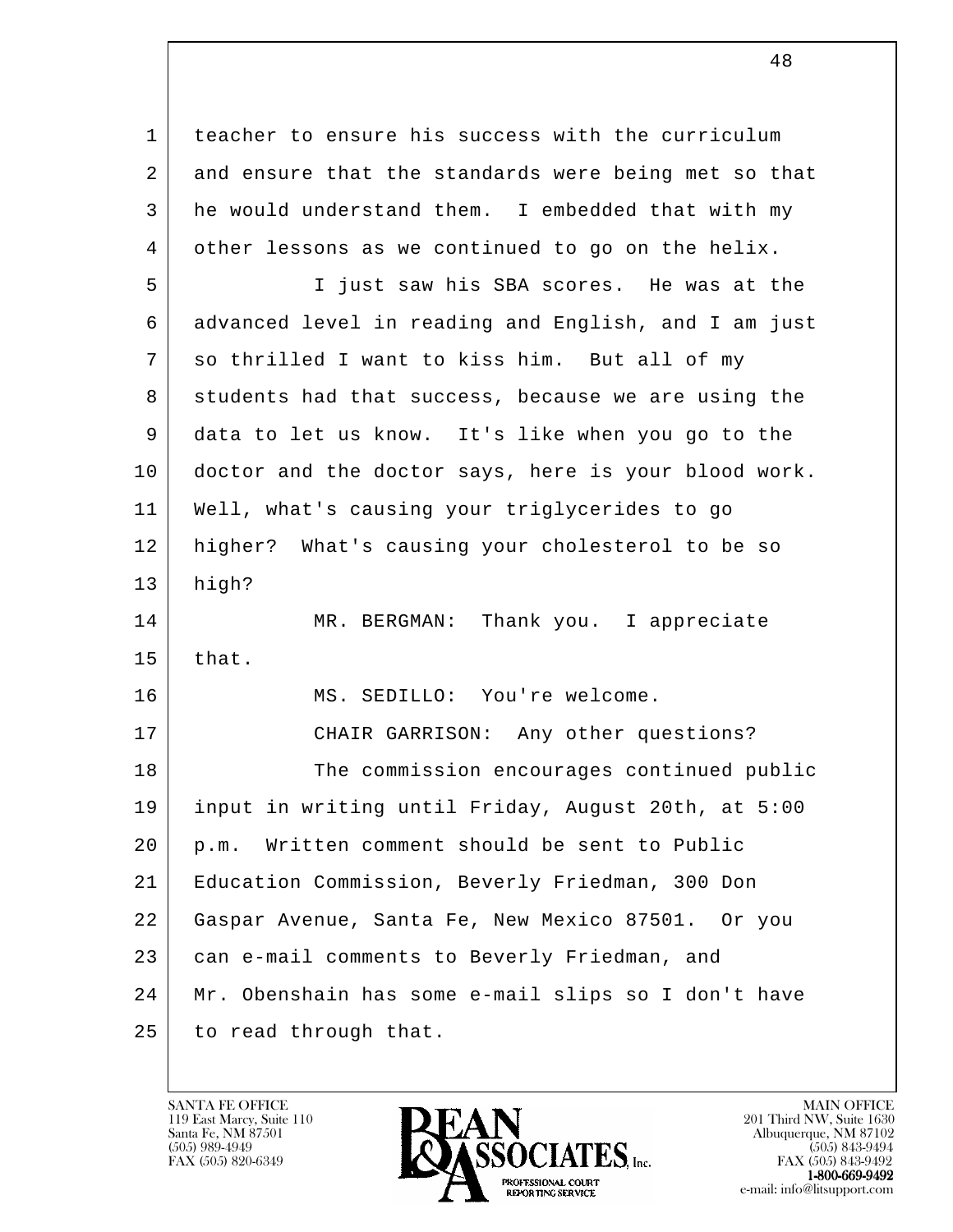l SANTA FE OFFICE MAIN OFFICE MAIN OFFICE MAIN OFFICE MAIN OFFICE 1 | Thank you, sir. 2 | We request that the applicant adhere to 3 | the deadline and submit their written responses to 4 both the preliminary analysis and to our questions 5 by e-mail to Ms. Friedman to ensure that they are 6 received on time for consideration at our decision 7 making meeting on September 9, 2010. 8 | Thank you so much. 9 MS. SEDILLO: Thank you so much for your 10 time. 11 MS. SANCHEZ: Thank you. 12 CHAIR GARRISON: We will give a ten minute 13 | recess. We will start promptly at 10:20. 14 (The hearing concluded at 10:10 a.m.) 15 16 17 18 19 20 21 22 23 24 25

119 East Marcy, Suite 110<br>Santa Fe, NM 87501



 $FAX (505) 843-9492$ <br>1-800-669-9492 e-mail: info@litsupport.com